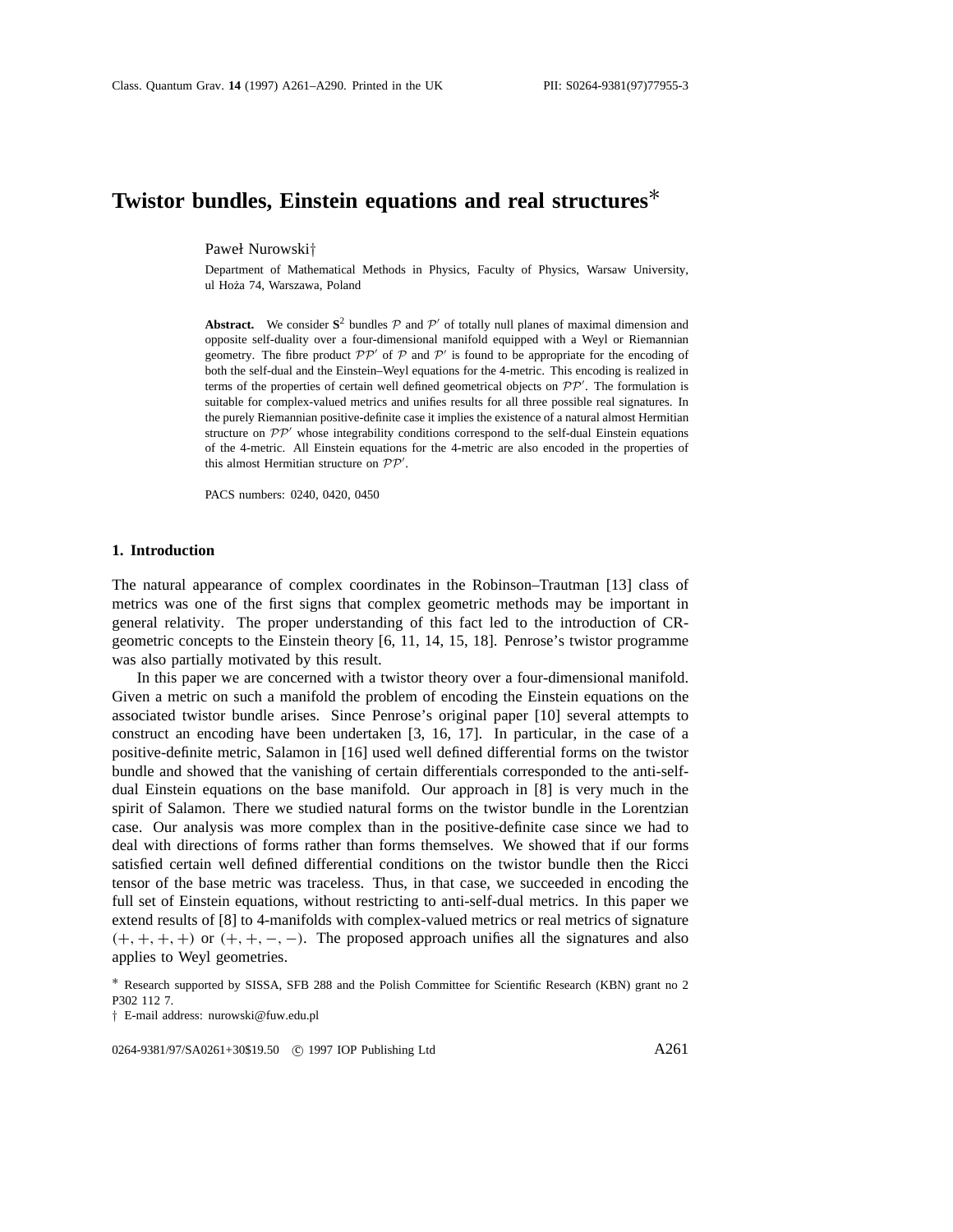Section 2 presents a short reformulation of the main results of [8]. It will be useful for generalizations of the results to other signatures.

Section 3 describes an analogy between Hermitian and optical geometries (see theorem 3.1). We show there that notions such as that of a null direction in four-dimensional Lorentzian geometry and an almost Hermitian structure in the case of a positive-definite metric have a unified description in terms of totally null planes of maximal dimension in the complexification of the tangent space. It turns out that the integrability conditions for both almost Hermitian geometries and optical geometries associated with null rays have a unified description in terms of associated fields of maximal totally null planes. These conditions are given by equation (13).

Section 4 gives necessary information about Weyl geometries. We recall that such geometries are given in terms of a class of pairs *(g, A)* where *g* is a metric and *A* is a 1-form on a manifold. Two pairs  $(g, A)$  and  $(g', A')$  are in the same class iff  $g' = e^{2\varphi}g$  and  $A' = A - 2d\varphi$ .

In section 5 we study 4-manifolds equipped with Weyl geometries. We consider Weyl geometries in which both *g* and *A* may be complex-valued. However, we do not exclude situations in which *g* and *A* are real. Purely metric situations  $A = 0$ ,  $\varphi = 0$  are also not excluded in our analysis. Given a 4-manifold  $M$  and a Weyl geometry  $(g, A)$  on it we consider a space *P* of all self-dual totally null 2-planes in the complexification of T*M*. This space is an  $S^2$  bundle over M. An analogous bundle P' of all anti-self-dual maximal totally null spaces is also considered there. Given  $P$  and  $P'$  we also study their fibre product space *PP*<sup> $\prime$ </sup>. This is a bundle over *M* with typical fibre  $S^2 \times S^2$ . We call *P*, *P*<sup> $\prime$ </sup> and *PP*<sup> $\prime$ </sup> twistor bundles (section 5.1).

The rest of section 5 is devoted to studies of natural geometric structures that exist on twistor bundles. In particular, we find that *P* has the following geometrical features. T*P* splits naturally into a vertical and horizontal part. One can also naturally define on  $\mathcal P$  a spin connection 1-form, a class of metrics  $\tilde{g}$ , a canonical field of horizontal 2-planes and two distinguished fields of 3-planes which are totally null in any metric from the class  $\tilde{g}$ . We also find a way of writing certain differential equations on  $P$  that have geometrical meaning. Analogous structures are also defined on  $\mathcal{P}'$  (section 5.2). Another set of geometrical objects is naturally defined on  $PP'$  (section 5). There we find a natural split of the tangent bundle into vertical and horizontal parts. This enables a canonical field of horizontal 3-planes to be defined on  $PP'$ . There is a nice geometry associated with these which, in particular, distinguishes a certain field of (in general complex) directions. This field is null in the naturally defined class of metrics on  $PP'$ . It is used to define a canonical 1-form and eight distinguished fields of 4-planes that are totally null in all the natural metrics on  $PP'$ .

Section 6 deals with the integrability conditions of the structures defined on twistor bundles. Using them we find a way of encoding (anti-)self-duality equations for the 4 metric on  $P$  and  $P$ <sup>o</sup> (theorems 6.4 and 6.5). This gives a Weyl-geometric generalization of the Atiyah–Hitchin–Singer [1] and the Penrose [11] theorems. Use of the natural structures on  $\mathcal{PP}'$  enables the (anti-)self-dual Einstein–Weyl equations to be encoded there. This encoding is done by means of the integrability conditions of one of the eight naturally defined fields of maximal totally null planes on  $\mathcal{PP}'$  (corollary 6.1, theorem 6.3). Other results of this section are included in theorems 6.1 and 6.2. They provide a description of the Einstein–Weyl equations (without restriction to self-dual metrics) on  $PP'$ . In the purely metric case  $A = 0, \varphi = 0$  they give a signature-independent formulation of the Einstein equations  $R_{\mu\nu} = \lambda g_{\mu\nu}$  on  ${\cal PP}'$ .

Section 7 is concerned with the interpretations of the results of section 6 in the case of real Weyl geometries. If the 4-metric has positive-definite or neutral signature (section 7.2),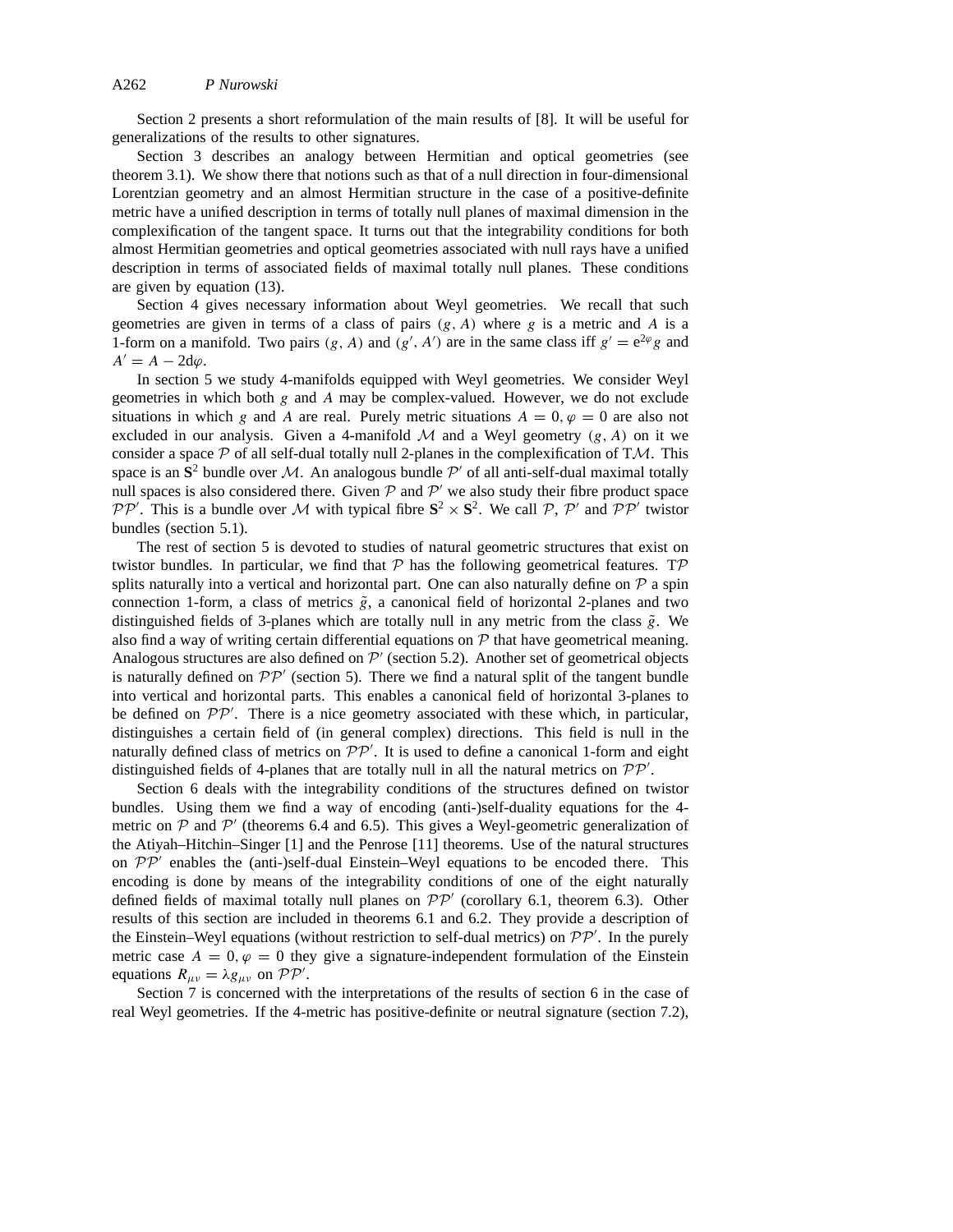then the main results are included in theorem 7.1. This, in particular, states that there is a preferred almost Hermitian structure on  $PP'$ , the integrability conditions of which are equivalent to the self-dual Einstein–Weyl equations for the Weyl geometry. This result, even in the purely metric case, goes a bit beyond the Atiyah–Hitchin–Singer theorem. We are able to encode both the self-duality and Einstein equations in the integrability conditions of natural almost Hermitian structures on  $PP'$ . Section 7.2 also includes a geometrical interpretation of the full set of Einstein–Weyl (Einstein, in the pure metric case) equations on  $PP'$ . This is given by theorem 7.2. It uses one of the eight distinguished almost Hermitian structures  $\mathcal J$  on  $\mathcal{PP}'$  to analyse the decomposition of the differential of the naturally defined spin connection 1-form on  $\mathcal{PP}'$ . It turns out that the Einstein–Weyl equations for the Weyl geometry are equivalent to the fact that this differential has zero intersection with the  $T^{*(0,2)}$  space of 2-forms, where  $T^{*(0,2)}$  is defined with respect to  $J$ . Section 7.3 deals with the Lorentzian case of the 4-metric. The main result is summarized in theorem 7.3. It, in particular, states that in the purely metric case one can associate a natural seven-dimensional CR structure with the Minkowski 4-metric. The end of section 7 explains why in the Lorentzian case it suffices to work on  $P$  or  $P'$ . The results of section 2 are then reobtained in terms of bundles of maximal totally null planes (theorems 7.4 and 7.5).

## **2. Summary of the Lorentzian case**

To make the present paper self-contained we briefly recall our twistor formulation of the Einstein equations in the Lorentzian case [8].

Let  $M$  be a four-dimensional oriented manifold equipped with a Lorentzian metric *g*. It is convenient to introduce a null tetrad  $(m, \bar{m}, l, k)$  on *M* with a cotetrad  $(\theta^i)$  =  $(\theta^1, \theta^2, \theta^3, \theta^4) = (M, \overline{M}, L, K)$  so that

$$
g = g_{ij}\theta^i \theta^j = M\bar{M} - LK,\tag{1}
$$

where  $\theta^i \theta^j = \frac{1}{2} (\theta^i \otimes \theta^j + \theta^j \otimes \theta^i)$ . Consider the set  $S_x$  of all null directions outgoing from a given point  $x \in M$ . This set is topologically a sphere (the celestial sphere of an observer situated at *x*). The points of this sphere can be parametrized by a complex number *z* belonging to the Argand plane  $C \cup \{\infty\}$ . A direction associated with  $z \neq \infty$  is generated by a vector

$$
k(z) = k + z\overline{z}l - zm - \overline{z}\overline{m}.
$$
 (2)

With  $z = \infty$  we associate a direction generated by vector *l*. Conversely, any null direction from *x* is either parallel to the vector *l* or can be represented by the unique null vector  $k(z)$ such that  $g(k(z), l) = -1$ . It follows that  $k(z)$  has, necessarily, the form (2), and that it defines a certain  $z \in \mathbb{C}$ . If a direction is parallel to *l* we associate with it  $z = \infty$ .

We define a fibre bundle  $P = \bigcup_{x \in \mathcal{M}} S_x$  over *M*, so that its fibres are two-dimensional spheres  $S_x$ . The anonical projection  $\pi$  :  $P \to M$  is defined by  $\pi(S_x) = x$ . We will call the bundle  $P$  'Penrose's twistor space', or the 'twistor bundle'. This bundle possesses quite a broad family of well defined geometrical objects, which collectively form the so-called 'optical geometry' [19, 21]. Here we recall only those objects that are relevant in the present paper (see [8] for details).

(i) The Levi-Civita connection associated with the metric  $g$  on  $M$  distinguishes a horizontal space in TP. A vertical space consists, by definition, of vectors tangent to the fibres. In this way, at any point  $p \in \mathcal{P}$  we have a natural splitting of its tangent space onto a direct sum  $T_p \mathcal{P} = V_p \oplus H_p$ , where  $H_p$  is a four-dimensional horizontal space and  $V_p$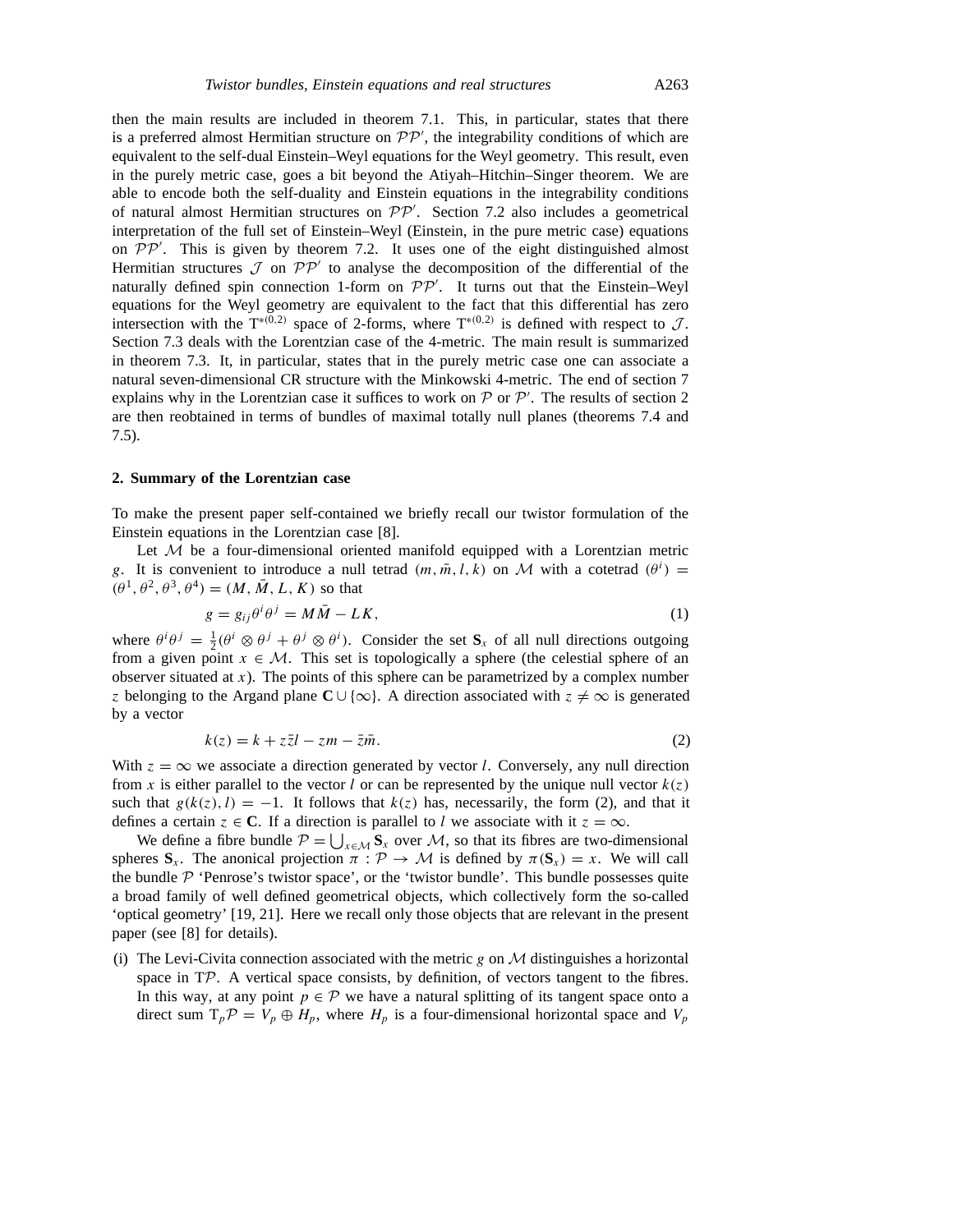is a two-dimensional vertical space. The vertical space  $V_p$  is identical with a tangent space to a certain point on the two-dimensional sphere. Thus  $V_p$  has a natural complex structure related to the complex structure on  $S^2$ . Complexification of  $V_p$  splits it into eigenspaces  $V_p^+$  and  $V_p^-$  with respect to this complex structure. We have a horizontal lift  $\tilde{v}$  of any vector *v* from  $\pi(p) \in \mathcal{M}$  to  $\mathcal{P}$ . This is a vector  $\tilde{v}$  such that at  $p \tilde{v} \in H_p$ and  $\pi_*(\tilde{v}) = v$ .

- (ii) A Lorentzian metric  $\tilde{g}$  can be defined on  $P$  by the requirements that:
	- (a) a scalar product of any two horizontal vectors is defined in  $\tilde{g}$  in terms of the scalar product in *g* of their push forwards to *M*;
	- (b) a scalar product of any two vertical vectors in  $\tilde{g}$  is equal to their scalar product in the natural metric on a two-dimensional sphere (this is consistent since vertical vectors can be considered tangent vectors to  $S^2$ );
	- (c) any two vectors such that one is horizontal and the other is vertical are orthogonal in  $\tilde{g}$ .
- (iii) There is a natural congruence of lines on  $P$  which is tangent to the horizontal lifts of null directions from *M*. It is defined by the following recipe. Take a null vector *k* at  $x \in \mathcal{M}$ . This represents a certain null direction  $p(k)$  outgoing from *x*. Correspondingly, this defines a point  $p = p(k)$  in the fibre  $\pi^{-1}(x)$ . Lift *k* horizontally to *p*. This defines  $\vec{k}$  which generates a certain direction outgoing from  $p \in \mathcal{P}$ . Repeating this procedure for all directions outgoing from  $x \in M$  we attach a unique direction to any point of  $\pi^{-1}(x)$ . If we do it for all points of *M*, we define a field of directions on *P* which, according to its construction and properties of  $\tilde{g}$ , is null. Integral curves of this field form the desired null congruence. This congruence is called the null spray on  $P$  [17].

Let *X* be any non-vanishing vector field tangent to the null spray on  $P$ . Let  $\Lambda_L$  be a real 1-form on  $P$  defined by  $\Lambda_L = \tilde{g}(X)$ . Since X is defined up to a multiplication of a non-vanishing real function on  $P$  then  $\Lambda_L$  is also specified up to a multiplication by a real non-vanishing function *u* on *P*,

$$
\Lambda_L \to \Lambda'_L = u \Lambda_L. \tag{3}
$$

One associates another 1-form with the horizontal space in *P*. This is a complex 1-form *EL* on  $P$  that satisfies (i)  $E_L(H_p) = E_L(V_p^-) = 0$  and (ii)  $E_L \wedge E_L \neq 0$  at any point  $p \in P$ .  $E_L$  is also defined up to a multiplication by a non-vanishing complex function *h* on  $P$ 

$$
E_L \to E'_L = hE_L. \tag{4}
$$

It is easy to see that the metric  $\tilde{g}$  on  $P$  can be expressed as

$$
\tilde{g} = 2(h\bar{h}E_L\bar{E}_L + \Lambda_L T + F_L\bar{F}_L)
$$

with some 1-forms  $T$  (real) and  $F<sub>L</sub>$  (complex) on  $P$ . The above expression can be considered a definition of the form  $F<sub>L</sub>$ . It is given up to transformations

$$
F_L \to F'_L = e^{i\phi} F_L + p\Lambda_L,\tag{5}
$$

where  $\phi$  (real) and *p* (complex) are some functions on  $\mathcal{P}$ .

It follows that in the ordered null cotetrad  $(\theta^i)$  of (1) the forms  $\Lambda_L$ ,  $F_L$  and  $E_L$  can be represented by

$$
\Lambda_L = -L - z\bar{z}K - z\bar{M} - \bar{z}M,\tag{6}
$$

$$
F_L = M + zK,\tag{7}
$$

$$
E_L = dz + \gamma^3{}_2 + z(\gamma^1{}_1 - \gamma^4{}_4) + z^2 \gamma^2{}_3,
$$
\n(8)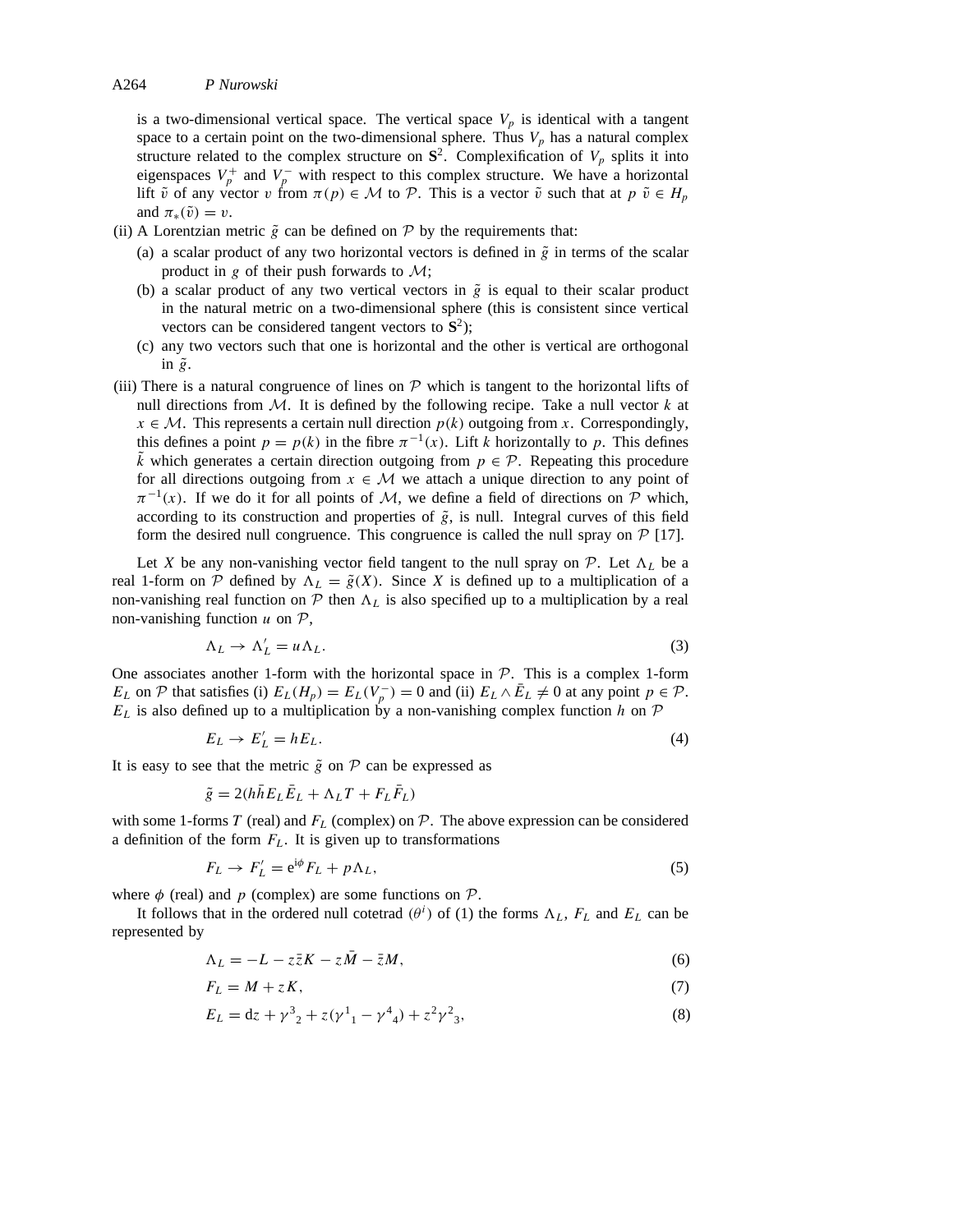where *z* is the same as in (2) and  $\gamma^{i}$  are Levi-Civita connection 1-forms associated with the metric *g* in the cotetrad  $(\theta^i)$ .

Although the above forms are only defined up to transformations  $(3)$ – $(5)$  one can use them to write down some well defined equations on  $P$ . The following equations, invariant under transformations (3)–(5), are of particular interest.

$$
d\Lambda_L \wedge \Lambda_L \wedge F_L \wedge E_L = 0,\tag{9}
$$

$$
dF_L \wedge \Lambda_L \wedge F_L \wedge E_L = 0,\tag{10}
$$

$$
dE_L \wedge \Lambda_L \wedge F_L \wedge E_L = 0,\tag{11}
$$

$$
dE_L \wedge \Lambda_L \wedge \bar{F}_L \wedge E_L = 0. \tag{12}
$$

Note that in equation (12) a form  $\bar{F}_L$ , which is a complex conjugate of  $F_L$ , appears. Since any of the above equations is invariant under (3)–(5) we can use  $\Lambda_L$ ,  $F_L$  and  $E_L$  in a particular representation (6)–(8) to analyse them. It is a matter of a straightforward but lengthy calculation to arrive at the following theorem.

*Theorem 2.1.*

- (i) Equations (9) and (10) are identically satisfied on  $P$ .
- (ii) Equation (11) is satisfied everywhere on  $P$  if and only if the metric (1) on  $M$  is conformally flat.
- (iii) Equation (12) is satisfied everywhere on  $\mathcal P$  if and only if the traceless part  $s_{ii}$  =  $r_{ij} - \frac{1}{4}g_{ij}r$  of the Ricci tensor of the metric (1) vanishes on *M*.

A straightforward corollary from this theorem reads as follows.

*Corollary 2.1.* Equation (12) is satisfied in  $P$  if and only if the base metric satisfies the Einstein equations  $r_{ij} = \kappa g_{ij}$ .

To interpret equation (11) geometrically on  $P$  it is convenient to consider it together with equations (9) and (10). It is easily seen then that the system  $(9)$ –(11) constitutes the Froebenius condition for the three-dimensional distribution  $N$  which in  $P$  annihilates forms  $\Lambda_L$ ,  $F_L$  and  $E_L$ . It follows that  $\mathcal N$  is totally null in the metric  $\tilde g$  and has maximal dimension.

We failed in finding a nice geometrical interpretation for equation (12). Since it is invariant under transformations (3)–(5) such an interpretation should exist.

#### **3. Hermitian and optical geometries**

Suppose that we are given a 2m-dimensional real manifold  $R$  equipped with a real-valued metric *g* of signature  $(2p + \epsilon, 2q + \epsilon)$ . Here  $2m = 2(p + q + \epsilon)$  and  $\epsilon = 0$  or 1. Following [5] we call the cases  $\epsilon = 0$  and  $\epsilon = 1$  pseudo-Euclidean and pseudo-Lorentzian, respectively. We omit the prefix 'pseudo' if  $pq = 0$ . By complexifying *g* one endows the complexification  $T\mathcal{R}^C$  of the tangent bundle  $T\mathcal{R}$  with a metric  $g^C$ . Let  $\mathcal N$  be a vector sub-bundle of TR<sup>C</sup> which is totally null with respect to  $g^C$  and has *m*-dimensional fibres. We call such bundles maximal totally null bundles. Given  $N$  we also have its complexconjugate bundle  $\bar{N}$  as well as bundles  $\mathcal{N} \cap \bar{\mathcal{N}}$  and  $\mathcal{N} + \bar{\mathcal{N}}$ . It is easy to see that  $\mathcal{N} \cap \bar{\mathcal{N}}$  and  $N + \overline{N}$  are, respectively, complexifications of certain vector sub-bundles *K* and  $\mathcal{L} = \mathcal{K}^{\perp}$  of TR. The complex fibre dimension *r* of  $N \cap \overline{N}$  (or real fibre dimension of  $K$ ) depends on the signature of *g* and may take the following values:  $r = \epsilon, 2 + \epsilon, \ldots, \min(2p + \epsilon, 2q + \epsilon)$ [5]. It is called a real index of  $N$ . From now on we only consider such  $N$ s for which  $r$  is constant over *R*.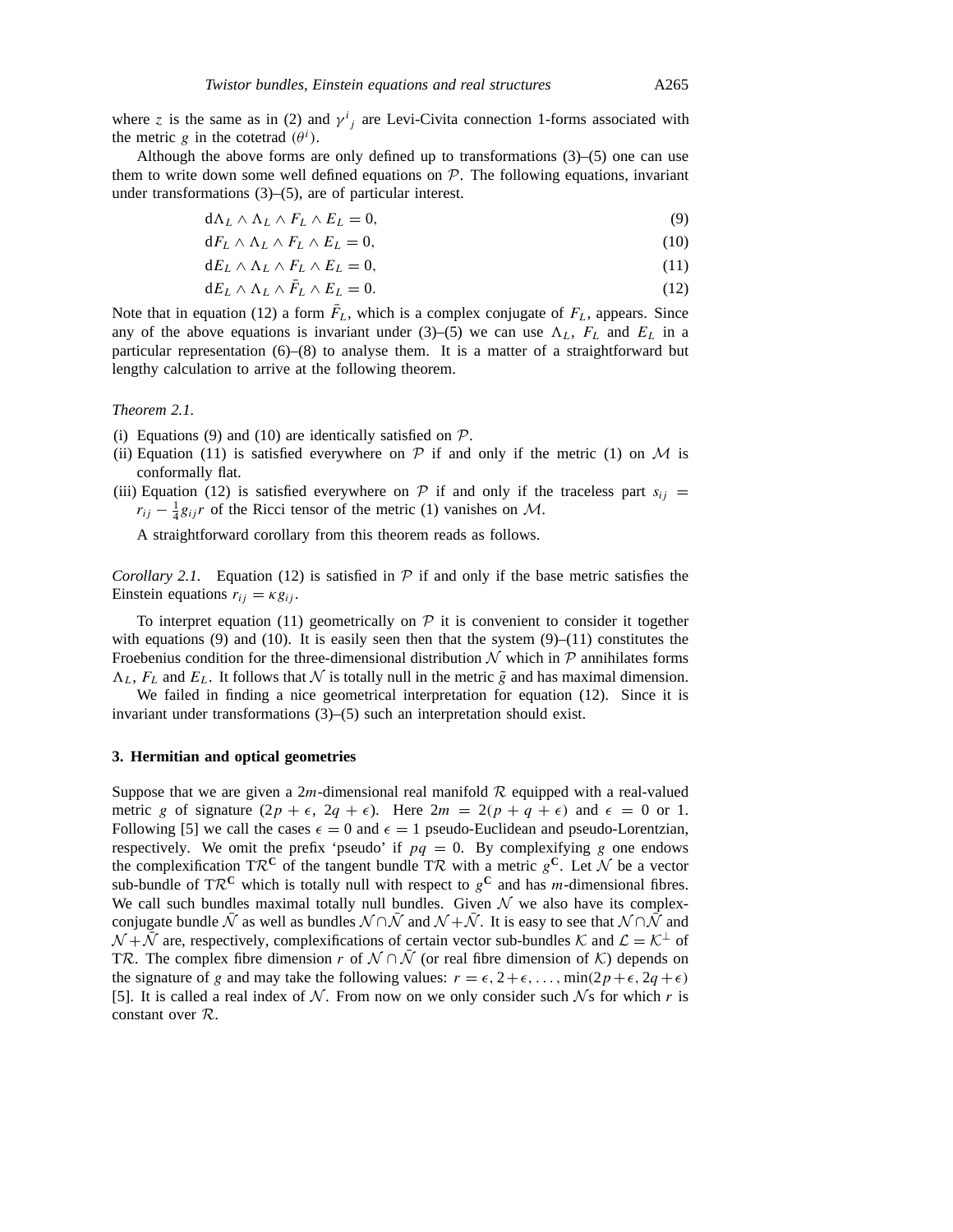Given *N*, we have a natural almost complex structure  $\mathcal{J}$  in a bundle  $\mathcal{H} \stackrel{\text{def}}{=} \mathcal{L}/\mathcal{K}$ . To define this we observe that any section *l* of  $\mathcal L$  is of the form  $l = n + \bar{n}$  where *n* is some section of N. If [*l*] denotes the equivalence class associated with *l* in H we define  $\mathcal J$  by

$$
\mathcal{J}([l]) = \mathcal{J}([n + \bar{n}]) \stackrel{\text{def}}{=} [-i(n - \bar{n})].
$$

One may prove that  $J$  is well defined. Moreover, since the metric  $g$  is degenerate on K then it descends to a unique metric  $g'$  in  $H$ . It further follows that  $J$  is an orthogonal transformation for  $g'$  (we say that  $J$  is orthogonal with respect to  $g'$  or, simply, orthogonal).

If  $q = 0$  then the only possible values of the real index *r* of N are 0 (Euclidean case) or 1 (Lorentzian case). For such *q* and  $\epsilon = 0$  we see that the corresponding  $K = \{0\}$ ,  $\mathcal{L} = \mathcal{H} = T\mathcal{R}, g' = g$ . Thus, in this case,  $\mathcal{N}$  defines an almost Hermitian geometry  $(g, \mathcal{J})$ in *R*.

If  $q = 0$  and  $\epsilon = 1$  then the maximal totally null bundle N equips R with the structure of the almost optical geometry of Trautman [19, 21]. This is a sequence

$$
\begin{array}{rcl}\n\mathcal{K} & \hookrightarrow & \mathcal{L} & \longrightarrow & \mathcal{H} \\
\text{Fibre dimension} & 1 & 2m - 1 & 2m - 2\n\end{array}
$$

of real vector sub-bundles  $K$  and  $L$  of TR together with an orthogonal almost complex structure  $\mathcal I$  in the quotient bundle  $\mathcal H$ . Note that in this case the metric  $g'$  in  $\mathcal H$  is purely Euclidean.

To deal with the generic case of  $q \neq 0$  we introduce the following definition [9].

*Definition 3.1.* Consider a real 2*m*-dimensional manifold *R* equipped with a metric *g* of signature  $(2p+\epsilon, 2q+\epsilon)$ . Let *K* and  $\mathcal{L} = \mathcal{K}^{\perp}$  ( $\mathcal{K} \subset \mathcal{L}$ ) be vector sub-bundles of TR which have respective fibre dimension *r* and  $2m - r$ . If the quotient bundle  $H = \mathcal{L}/\mathcal{K}$  is equipped with an almost complex structure  $J$  which is orthogonal with respect to the descended metric *g*<sup> $\prime$ </sup> in *H*, then *(K, g, H, J)* is called an almost optical geometry with index *r* (or almost *r*-optical geometry).

Thus any maximal totally null bundle with real index *r* gives rise to an almost *r*-optical geometry. The converse is also true. Given an almost  $r$ -optical geometry on  $R$  we define  $\overline{\mathcal{N}}$  as the vector sub-bundle of TR<sup>C</sup> whose sections are of the form  $n = l_1 + il_2$ , where  $l_1, l_2$  are sections of *L* satisfying  $\mathcal{J}[l_1] + i\mathcal{J}[l_2] = -i[l_1] + [l_2]$ . One easily proves that N thus defined is totally null, has fibre dimension *m* and real index *r*.

The above discussion shows a one-to-one correspondence between maximal totally null bundles of a given index *r* and almost *r*-optical geometries.

Given a maximal totally null bundle  $\mathcal N$  we denote the set of all its sections by  $\Gamma(\mathcal N)$ . It is natural to consider the following integrability conditions for  $N$ :

$$
[\Gamma(\mathcal{N}), \Gamma(\mathcal{N})] \subset \Gamma(\mathcal{N}).\tag{13}
$$

Here  $[\cdot, \cdot]$  denotes a commutator of sections treated as vector fields. We say that an almost *r*-optical geometry associated with  $N$  is *r*-optical if and only if the conditions (13) are satisfied.

*Definition 3.2.* A CR structure [22] is a real  $(2m - 1)$ -dimensional manifold *Q* equipped with a sub-bundle  $H$  of the tangent bundle TQ, which has fibres of dimension  $2(m - 1)$ and which is endowed with an almost complex structure  $J$ .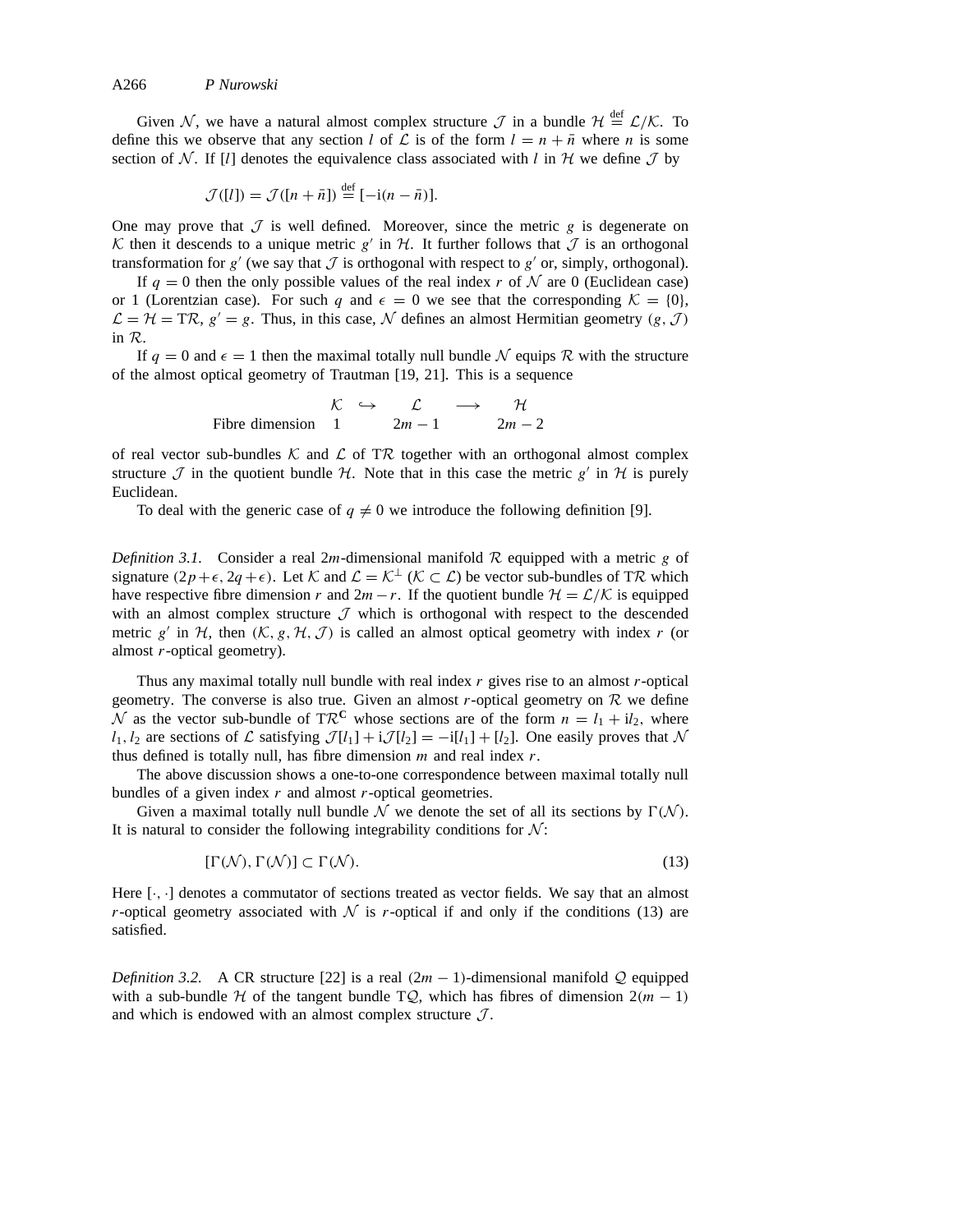Given a CR structure  $(Q, H, J)$  we extend  $J$  to the complexification  $H^C$  by linearity. A CR structure is called an integrable CR structure if for any sections *X*, *Y* of  $H$  we have

$$
\mathcal{J}[X + i\mathcal{J}X, Y + i\mathcal{J}Y] = -i[X + i\mathcal{J}X, Y + i\mathcal{J}'Y].
$$
\n(14)

We say that two CR structures  $(Q, H, J)$  and  $(Q', H', J')$  are (locally) equivalent iff there exists a (local) diffeomorphism  $\phi : \mathcal{Q} \to \mathcal{Q}'$  such that

$$
\phi_*\mathcal{H}=\mathcal{H}'
$$

and

$$
\phi^* \mathcal{J} = \mathcal{J}'
$$

*.*

In the following we will also need the more general structure.

*Definition 3.3.* An *r*-CR structure is a real  $(2m - r)$ -dimensional manifold Q equipped with a sub-bundle *H* of the tangent bundle T*Q* such that it has fibres of dimension 2*m*−2*r* and is endowed with an almost complex structure *J* .

An  $r$ -CR structure is integrable iff any two sections  $X$ ,  $Y$  of the bundle  $H$  satisfy conditions (14).

We note that a 0-CR structure is the same as an almost complex geometry in *Q*. Its integrability conditions are equivalent to the integrability conditions of this almost complex structure.

Given an almost *r*-optical geometry  $(K, \mathcal{L}, \mathcal{H}, \mathcal{J})$  on  $\mathcal{R}$  we choose a surface  $\mathcal S$  of dimension  $2m - r$  in R that it is transversal to sections of the bundle K. It is easy to see that any such surface is naturally endowed with an *r*-CR structure. If it happens that  $(K, \mathcal{L}, \mathcal{H}, \mathcal{J})$  is *r*-optical then the integrability conditions (13) imply that *r*-CR structures on any hypersurface *S* are integrable and locally equivalent. More formally, given an *r*-optical geometry satisfying (13) we find that the bundle  $K$  is integrable as a distribution on  $\mathcal{R}$ . Thus it defines a foliation of  $R$  by *r*-dimensional real manifolds tangent to  $K$ . Consider an equivalence relation ∼ in *R* which identifies points lying on the same leaf *X* of this foliation. We assume that its quotient space  $Q = \mathcal{R}/\sim$  is a manifold. Conditions (13) guarantee that the projection of  $r$ -CR structures from any of the surfaces  $S$  to this manifold equip it with the same integrable  $r$ -CR structure. Hence, in such a case, the manifold  $R$  is locally equivalent to the Cartesian product  $X \times Q$ . This generalizes the well known fact for almost optical geometries associated with congruences of shear-free and null geodesics in four dimensions [14, 15].

Summing up we have the following theorem.

*Theorem 3.1.* Let *R* be a real 2*m*-dimensional manifold equipped with a real metric *g* of signature  $(2p + \epsilon, 2q + \epsilon)$ , where  $2m = 2(p + q + \epsilon)$  and  $\epsilon = 0$  or 1.

- (i) There exists a one-to-one correspondence between almost *r*-optical geometries over *R* and maximal totally null bundles  $N$  of constant real index  $r$  over  $R$ .
- (ii) Any integrable  $N$  of index  $r$  locally defines an integrable  $r$ -CR structure.
- (iii) In the case of a Euclidean metric, the bundle  $N$  corresponds to an almost Hermitian structure  $(g, \mathcal{J})$  on  $\mathcal{R}$ . This almost Hermitian structure is integrable iff  $\mathcal N$  satisfies integrability conditions (13).
- (iv) In the case of a Lorentzian metric, the bundle  $N$  corresponds to an almost optical geometry on *R*. This, when integrable, defines an integrable CR structure.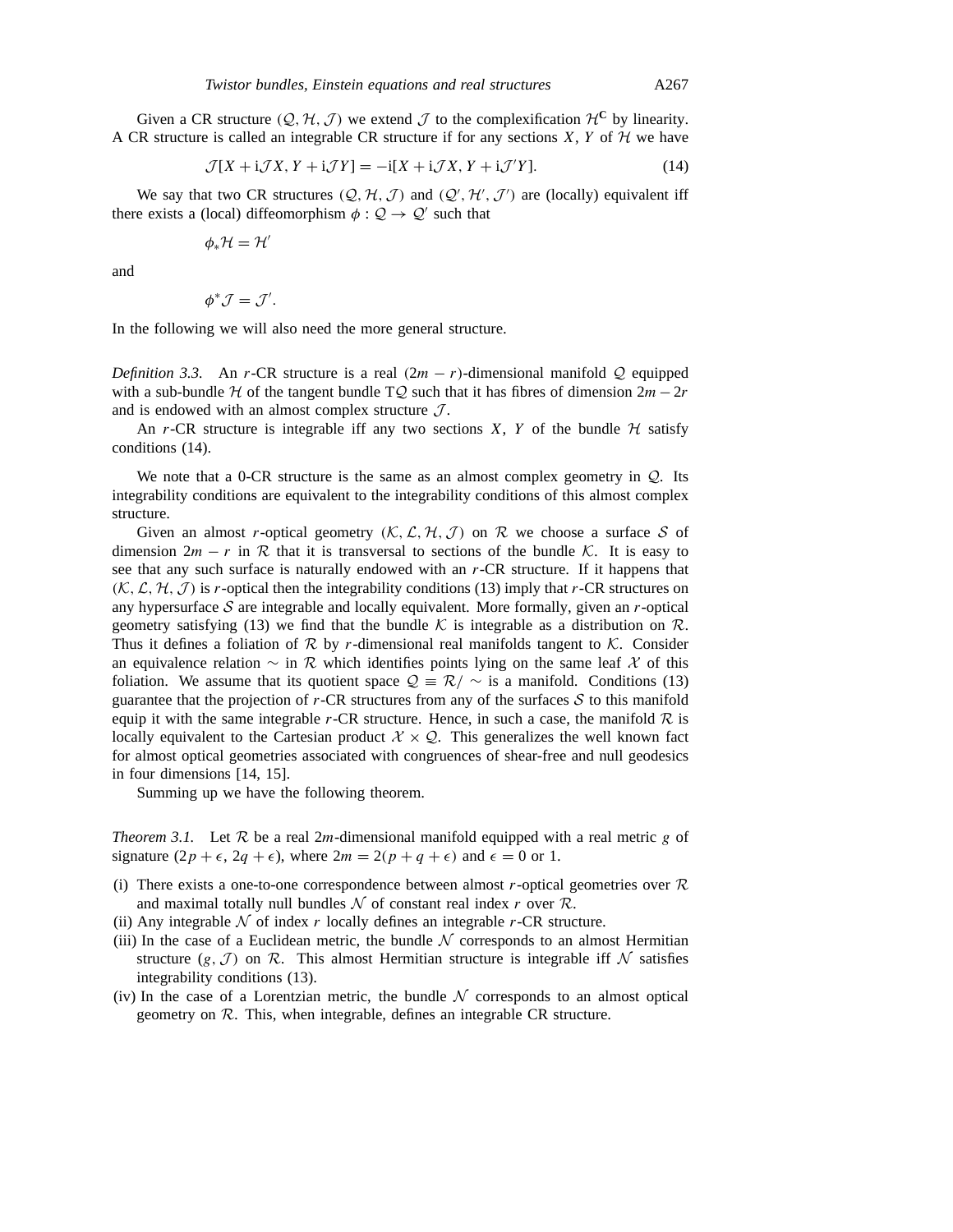In the following we will need the interpretation of the integrability conditions (13) in terms of the theory of differential ideals.

Consider a system of complex-valued 1-forms  $(A_1, A_2, \ldots, A_s)$  on  $\mathcal{R}$ . Let  $\mathcal{I}$  be an ideal in the exterior algebra of all complex-valued differential forms on  $R$  generated by 1-forms  $(A_1, A_2, \ldots, A_s)$ . We say that *I* is a closed differential ideal iff

```
dA_1 ∧ A_1 ∧ A_2 ∧ \ldots ∧ A_s = 0,
dA_2 \wedge A_1 \wedge A_2 \wedge \ldots \wedge A_s = 0,
...
...
...
dA_s \wedge A_1 \wedge A_2 \wedge \ldots \wedge A_s = 0.
```
Any maximal totally null bundle  $N$  over  $R$  can be defined as the annihilator of  $m$ linearly independent, totally null, complex-valued 1-forms, say  $(A_1, A_2, \ldots, A_m)$ , on  $\mathcal{R}$ . Given  $N$  defined by such 1-forms we have the following, well known, lemma.

*Lemma 3.1.*  $N$  satisfies the integrability conditions (13) if and only if the system  $(A_1, A_2, \ldots, A_m)$  generates a closed differential ideal on  $\mathcal{R}$ .

#### **4. Weyl geometry**

#### *4.1. Definitions*

From now on by a metric on a real manifold we will understand a non-degenerate, bilinear and symmetric, complex-valued form.

Consider a four-dimensional real oriented manifold  $M$  equipped with a metric  $g$ . Fixing four complex-valued 1-forms  $(\theta^i)$  ( $i = 1, 2, 3, 4$ ) on *M* for which  $\theta^1 \wedge \theta^2 \wedge \theta^3 \wedge \theta^4 \neq 0$ we can represent any metric  $g$  by means of its metric coefficients  $g_{ij}$ . Thus, given  $g$  and  $(\theta^i)$  we have

$$
g = g_{ij}\theta^i\theta^j.
$$

The system of forms  $(\theta^i)$  will be called a cotetrad on *M*. We equip *M* with a Weyl geometry. Such a geometry is defined in terms of a pair *(g, A)* where *g* is a metric and  $A = A_i \theta^i$  is a complex-valued 1-form on *M*. The metric and *A* are related by

$$
Dg_{ij} = dg_{ij} - g_{ik}\Gamma^{k}_{j} - g_{jk}\Gamma^{k}_{i} = -Ag_{ij},
$$
\n(15)

where  $\Gamma^{i}{}_{j}$  are torsion-free connection 1-forms. The torsion-free condition is expressed by

$$
d\theta^i = -\Gamma^i{}_j \wedge \theta^j. \tag{16}
$$

Given a Weyl geometry  $(g, A)$  on  $M$  the connection 1-forms  $\Gamma^i_j$  are uniquely determined. They are expressible in terms of *A* and the Levi-Civita connection 1-forms  $\gamma^{i}{}_{j}$  of the metric  $g = g_{ij}\theta^i\theta^j$ . Explicitly we have

$$
\Gamma^{i}{}_{j} = g^{ik}\Gamma_{kj}, \qquad g^{ik}g_{kj} = \delta^{i}{}_{j} \tag{17}
$$

where

$$
\Gamma_{ij} = \gamma_{ij} + \frac{1}{2}g_{ij}A + g_{k[i}A_{j]}\theta^k, \qquad \gamma_{ij} = g_{ik}\gamma^k_{\ j} \tag{18}
$$

and where we have introduced the abbreviation  $a_{[i}b_{j]} = \frac{1}{2}(a_{i}b_{j} - a_{j}b_{i})\dagger$ .

*†* Round brackets will denote symmetrization of indices, e.g.  $a_{(i}b_{j)} = \frac{1}{2}(a_{i}b_{j} + a_{j}b_{i})$ .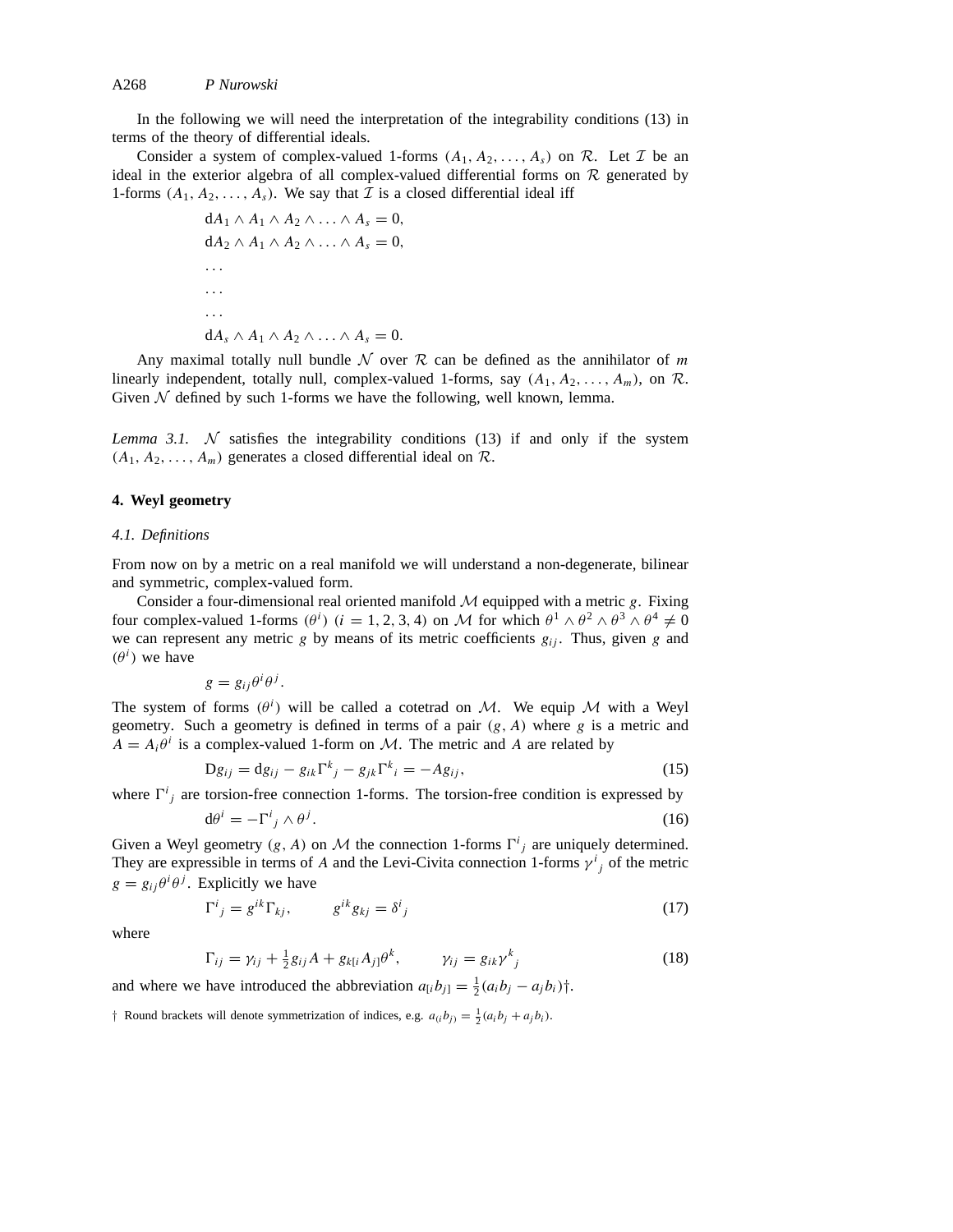Given connection 1-forms  $\Gamma^i_j$  one may associate a (Weyl) connection with them and obtain a recipe for parallel transport of vectors on *M*. It follows that in contrast to the parallel transport of Riemannian geometry, this transport preserves only nullity of vectors (see, for instance, [23] for more information)*†*.

The curvature of Weyl geometry is defined in terms of curvature 2-forms

$$
\Omega_{ij} = \frac{1}{2} R_{ijkl} \theta^k \wedge \theta^l = d\Gamma_{ij} + \Gamma_{ik} \wedge \Gamma^k_{j}.
$$
\n(19)

It splits into the curvature  $\omega_{ij}$  of the Levi-Civita connection, and the remaining *A*-dependent part. This, in particular, includes the curvature

$$
\mathcal{F} = \frac{1}{2} \mathcal{F}_{ij} \theta^i \wedge \theta^j = \mathrm{d} A
$$

of *A‡*.

The Ricci tensor  $R_{jl}$  and its scalar *R* are defined, respectively, by  $R_{jl} = g^{ik} R_{ijkl}$  and  $R = g^{ij} R_{ij}$ . Note that  $R_{ij}$  is not symmetric in general. The traceless part of  $R_{(jl)}$  is defined by

$$
S_{ij} = R_{(ij)} - \frac{1}{4} R g_{ij}, \tag{20}
$$

which implies

$$
S := g^{ij} S_{ij} = 0. \tag{21}
$$

We say that Weyl geometry *(g, A)* satisfies the Einstein–Weyl equations iff

$$
S_{ij} = 0. \tag{22}
$$

For further use we also define a tensor

$$
C_{ijkl} = R_{ijkl} + \frac{1}{3} R g_{i[k} g_{l]j} + R_{j[k} g_{l]i} + R_{i[l} g_{k]j}.
$$
 (23)

This can be decomposed into the Levi-Civita  $(w_{ijkl})$  and A-dependent  $(f_{ijkl})$  parts

$$
C_{ijkl} = w_{ijkl} + f_{ijkl} \tag{24}
$$

(see appendix A). It turns out that  $w_{ijkl}$  are precisely the covariant coefficients of the usual Weyl tensor associated with the metric *g*. Since  $w_{ijkl}$  are antisymmetric in  $k, l$  then we may associate with them a collection of 2-forms

$$
w_{ij} = \frac{1}{2} w_{ijkl} \theta^k \wedge \theta^l, \qquad (25)
$$

which we call the Weyl-tensor 2-forms.

We close this section with a remark that if  $A = 0$  everywhere on  $M$  then such a Weyl geometry reduces to the usual Riemannian geometry associated with metric *g*. In particular, such objects like  $\Gamma_{ij}$ ,  $R_{ijkl}$  etc reduce to their respective Levi-Civita parts  $\gamma_{ij}$ ,  $r_{ijkl}$ , etc (compare with the first footnote below).

*†* Our point of view on Weyl geometries is non-standard in two respects. First, we admit complex metrics *g*. Second, we do not stress the conformal invariance. It is easy to check that for a fixed cotetrad  $(\theta^i)$  equation (15) is invariant under the transformation

$$
(g, A) \to (g', A') = (e^{2\varphi} g, A - 2d\varphi).
$$
 (\*)

One can therefore view Weyl geometry as a pair (*g, A*) given up to transformations *(*∗*)*. In such a formulation only a conformal metric is relevant. We do not refer to this point of view in our discussion since we want to have a nice passage to Riemannian geometries (fixed metrics, not their conformal class) when *A* = 0. However, all relevant formulae such as, for example, (22), (61), (62), (67) and (68) are covariant under *(*∗*)*. See appendix E for a further discussion of this. Thus our results also apply to Weyl geometries viewed in this standard, conformal sense.

*‡* Decompositions of various Weyl geometric objects onto the Levi-Civita and *A*-dependent parts are given in appendix A.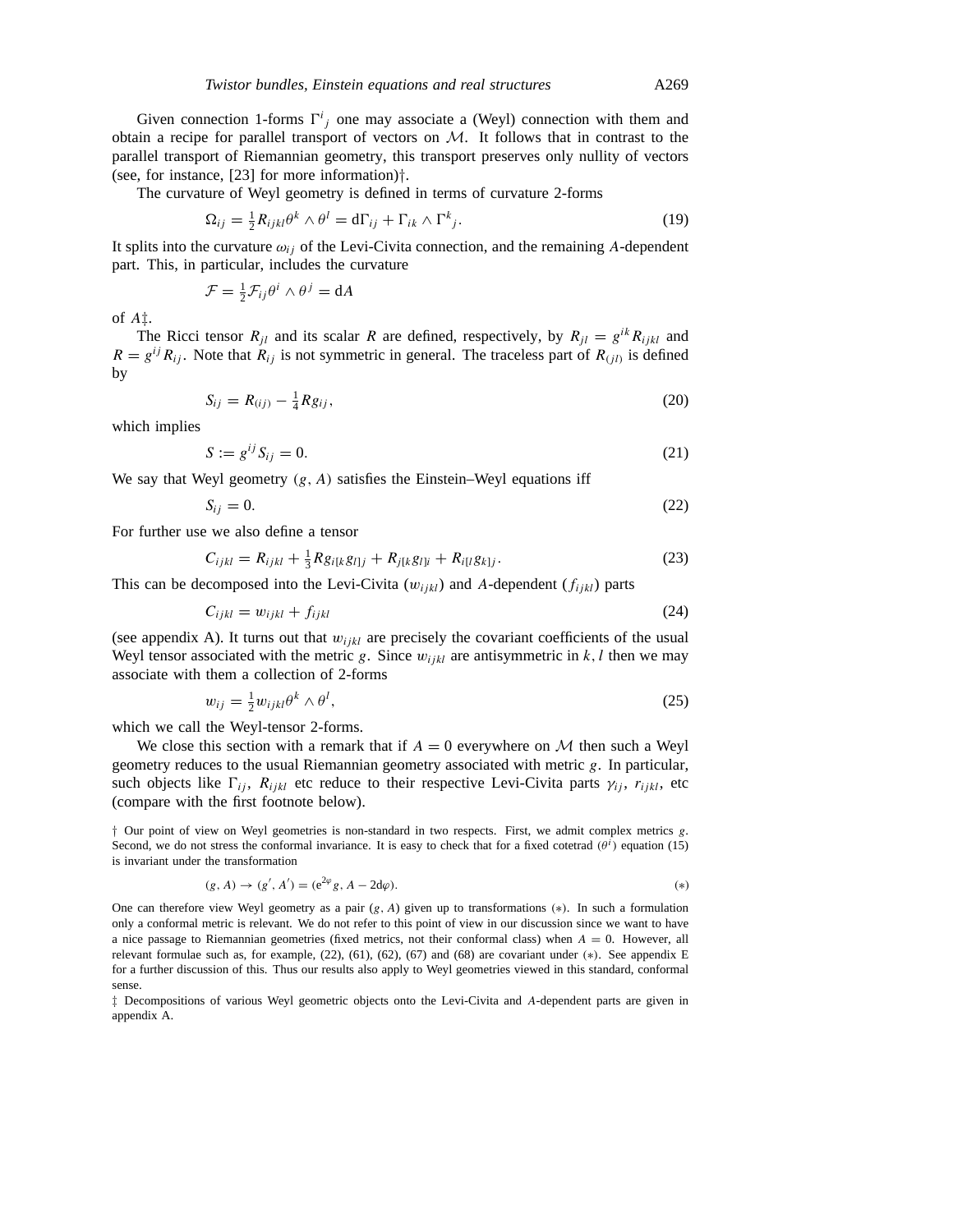# *4.2. Weyl geometries in null tetrads*

Of particular interest are null cotetrads on *M*. These are cotetrads

$$
(\theta^1, \theta^2, \theta^3, \theta^4) = (M, P, N, K)
$$
\n(26)

related to the metric *g* by

$$
g = g_{ij}\theta^i \theta^j = MP - NK. \tag{27}
$$

A tetrad dual to (26) will be denoted by

$$
(e_1, e_2, e_3, e_4) = (m, p, n, k). \tag{28}
$$

Given a null cotetrad  $(M, P, N, K)$  it is convenient to introduce the form

$$
\eta = M \wedge P \wedge N \wedge K. \tag{29}
$$

Using it one splits the set of all null cotetrads into two classes. Cotetrads  $(M', P', N', K')$ from the first class satisfy  $M' \wedge P' \wedge N' \wedge K' = \eta$  and cotetrads  $(M'', P'', N'', K'')$  from the second class satisfy  $M'' \wedge P'' \wedge N'' \wedge K'' = -\eta$ . From now on we restrict our attention only to null cotetrads from the first class.

Given a null cotetrad and *A* we find Weyl connection 1-forms  $\Gamma^{i}{}_{j}$ , and calculate curvature 2-forms. Their convenient decomposition relates to the notion of self-duality.

Given a *p*-form *ω* on *M* we define its Hodge dualization ∗*ω* by

$$
(\ast \omega)(X_1, \ldots, X_{4-p})\eta = \omega \wedge g(X_1) \wedge \ldots \wedge g(X_{4-p}),
$$
\n(30)

where  $g(X_i)$  is a 1-form associated with a vector field  $X_i$   $(i = 1, 2, ..., (4 - p))$  by  $\langle g(X_i), X_i \rangle = g(X_i, X_i)$ . Since the metric *g* induces an isomorphism between forms and vectors on *M* then, in an obvious way, we also have a Hodge dualization of *p*-vectors.

Hodge dualization is an involutive (∗  $\wedge$  $z^2 = id$ ) automorphism of the complexified space <sup>2</sup> of 2-forms on *M*. Its  $\pm$  eigenspaces  $\bigwedge_{+}^{2}$  and  $\bigwedge_{-}^{2}$  consist of self-dual and anti-self-dual forms, respectively. A convenient basis for  $\bigwedge^2_+$  is

$$
P \wedge K, \qquad N \wedge K - M \wedge P, \qquad N \wedge M \tag{31}
$$

and for  $\bigwedge_{-}^{2}$ 

$$
M \wedge K, \qquad N \wedge K + M \wedge P, \qquad N \wedge P. \tag{32}
$$

Any 2-form can be decomposed onto these bases. Decompositions of the curvature *F* and the Weyl tensor 2-forms  $w_{ij}$  onto these bases define coefficients  $\phi_0$ ,  $\phi_1$ ,  $\phi_2$ ,  $\phi'_0$ ,  $\phi'_1$ ,  $\phi'_2$  and  $\Psi_0, \Psi_1, \Psi_2, \Psi_3, \Psi_4, \Psi'_0, \Psi'_1, \Psi'_2, \Psi'_3, \Psi'_4$  by

$$
\mathcal{F} = \phi'_0 N \wedge P + \phi'_1 (N \wedge K + M \wedge P) + \phi'_2 M \wedge K + \phi_0 N \wedge M \n+ \phi_1 (N \wedge K - M \wedge P) + \phi_2 P \wedge K,
$$
\n(33)

$$
w_{14} = \Psi'_0 M \wedge K + \Psi'_1 (N \wedge K + M \wedge P) + \Psi'_2 N \wedge P
$$
  
\n
$$
w_{23} = -\Psi'_2 M \wedge K - \Psi'_3 (N \wedge K + M \wedge P) - \Psi'_4 N \wedge P
$$
\n(34)

$$
\frac{1}{2}(w_{34} + w_{12}) = \Psi_1'M \wedge K + \Psi_2(N \wedge K + M \wedge P) + \Psi_3' N \wedge P
$$

$$
w_{24} = \Psi_0 P \wedge K + \Psi_1 (N \wedge K - M \wedge P) + \Psi_2 N \wedge M
$$
  
\n
$$
w_{13} = -\Psi_2 P \wedge K - \Psi_3 (N \wedge K - M \wedge P) - \Psi_4 N \wedge M
$$
  
\n
$$
\frac{1}{2} (w_{34} - w_{12}) = \Psi_1 P \wedge K + \Psi_2 (N \wedge K - M \wedge P) + \Psi_3 N \wedge M.
$$
\n(35)

Decompositions of  $\Omega_{[ij]}$  can be found in appendix B.

It follows from the above decompositions that the Weyl tensor 2-forms  $w_{ij}$  are antiself-dual (respectively, self-dual) if and only if all the coefficients  $\Psi_0$ ,  $\Psi_1$ ,  $\Psi_2$ ,  $\Psi_3$ ,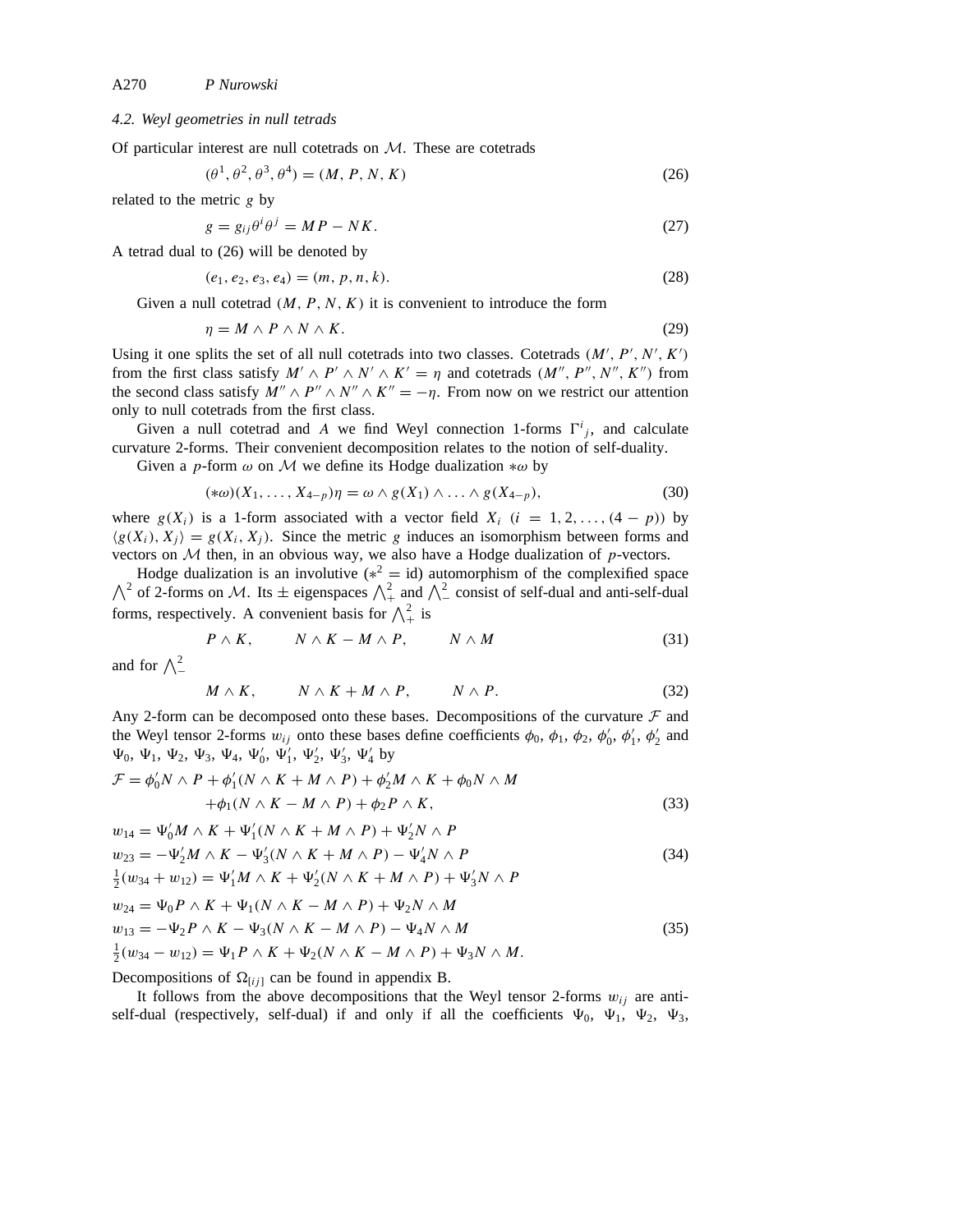$\Psi_4$  (respectively,  $\Psi'_0$ ,  $\Psi'_1$ ,  $\Psi'_2$ ,  $\Psi'_3$ ,  $\Psi'_4$ ) vanish<sup>†</sup> on *M*. This allows for the following terminology. Weyl geometries  $(g, A)$  on  $M$  are called anti-self-dual (respectively, selfdual) if and only if all coefficients  $\Psi_{\mu}$  (respectively  $\Psi'_{\mu}$ ),  $\mu = 0, 1, 2, 3, 4$  vanish on *M*. It follows that this definition does not depend on the choice of the null cotetrad.

#### **5. Geometry of twistor bundles**

#### *5.1. Twistor bundles*

Let  $M$  be a real oriented 4-manifold equipped with a Weyl geometry  $(g, A)$ . At any point *x* of *M* we consider vector subspaces of the complexification of the tangent space  $T_r$ *M* which

- (i) are totally null with respect to *g* and
- (ii) have maximal dimension.

Such spaces are necessarily two dimensional and can be represented by a complex bivector. It turns out that bivectors associated with spaces satisfying (i) and (ii) are either self-dual or anti-self-dual in the Hodge dualization associated with *g* and *η*. This shows that the set of all spaces that at *x* satisfy (i) and (ii) consists of two disjoint parts  $S_x$  and  $S'_x$ . We call  $S_x$  (respectively,  $S'_x$ ) a set of all self-dual (anti-self-dual) maximal totally null spaces at *x*. A pair of spaces  $(s, s')$  such that  $s \in S_x$  and  $s' \in S'_x$  is called a pair of maximal totally null spaces of opposite self-duality. It is easy to see that both  $S_x$  and  $S'_x$  are diffeomorphic to a two-dimensional sphere **S**2. A stereographic projection gives a convenient parametrization of these spheres in terms of points of the Argand plane **C** ∪ {∞}. Using the null tetrad (28) for *g* we find that elements  $s \in S_x$  and  $s' \in S'_x$  can be represented, respectively, by

$$
s = \text{Span}\{zm - k, zn - p\} \qquad s' = \text{Span}\{z'p - k, z'n - m\},\tag{36}
$$

where  $z, z' \in \mathbb{C} \cup \{\infty\}$  and thus we identified points of  $\mathbb{S}_2$  with the points of  $\mathbb{C} \cup \{\infty\}$ . For further use we also note that any two spaces  $s$  and  $s'$  have nonzero intersection at  $x$ . It is easy to see that this intersection is one dimensional and is spanned by a null vector *X* which, if  $s$  and  $s'$  are represented by (36), has the form

$$
X = k + zz'n - zm - z'p. \tag{37}
$$

Collecting the sets *S<sub>x</sub>*, *S<sub>x</sub>* point by point we have two fibre bundles  $P = \bigcup_{x \in \mathcal{M}} S_x$  and  $P' = \bigcup_{x \in \mathcal{M}} S'_x$  over *M*. Any of these bundles has **S**<sub>2</sub> as its typical fibre and is equipped with respective projections  $\pi$ :  $\mathcal{P} \rightarrow \mathcal{M}$  and  $\pi$ <sup>'</sup>:  $\mathcal{P}' \rightarrow \mathcal{M}$ . Any point *p* of  $\mathcal P$  is a certain totally null (necessarily self-dual) space of maximal dimension at the corresponding point *x* of *M* (there is an analogous statement for points of  $P'$ ). It can therefore be parametrized by  $(x, z, \overline{z})$ , where *z* is as in (36). A point  $p' \in \mathcal{P}'$  is parametrized by  $(x, z', \overline{z}')$ , where  $\pi'(p') = x$  and  $z'$  is as in (36). Using *P* and *P'* one defines their fibre product  $\mathcal{PP}' = \bigcup_{x \in \mathcal{M}} (S_x \times S'_x)$  which is:

- (i) a fibre bundle over *M* with a natural projection  $\Pi : \mathcal{PP}' \to \mathcal{M}$  and typical fibre diffeomorphic to  $S_2 \times S_2$ ;
- (ii) a fibre bundle over *P* with a natural projection pr :  $PP' \rightarrow P$  and typical fibre diffeomorphic to **S**2;

*†* It is known that conditions  $\Psi_0 = \Psi_1 = \Psi_2 = \Psi_3 = \Psi_4 = 0$  or  $\Psi'_0 = \Psi'_1 = \Psi'_2 = \Psi'_3 = \Psi'_4 = 0$  are invariant under the conformal transformations of the metric. A less well known fact states that they are also invariant under transformations (\*) of the second footnote of section 4.1. This is related to the fact that the conditions  $C_{ijkl} = 0$ and  $w_{ijkl} = 0$  (hence also  $f_{ijkl} = 0$ ) are invariant under (\*).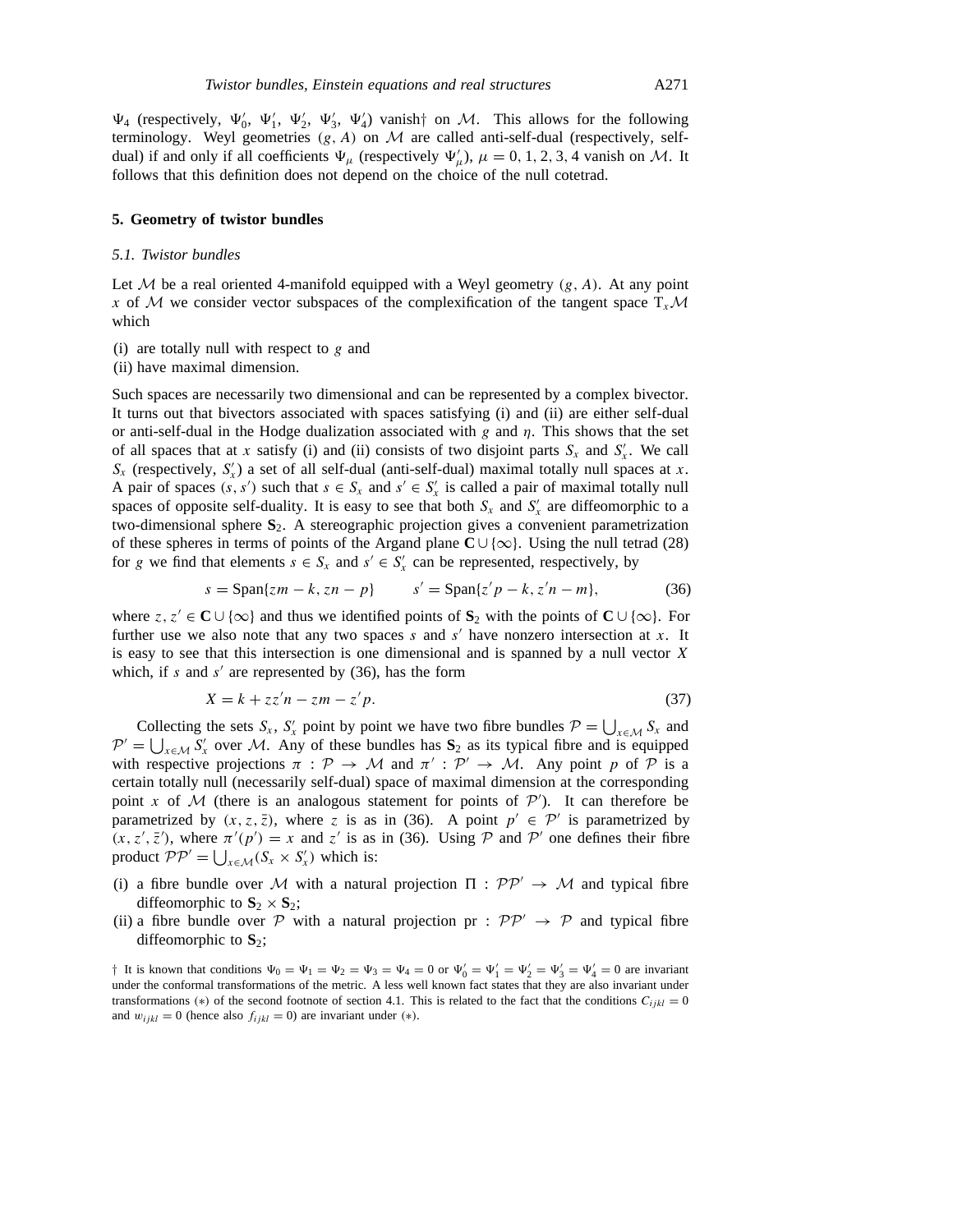(iii) a fibre bundle over  $P'$  with a natural projection  $pr' : PP' \rightarrow P'$  and typical fibre diffeomorphic to  $S_2$ .

In particular, any point of  $\mathcal{PP}'$  may be understood as a pair of maximal totally null spaces of opposite self-duality at the corresponding point of *M*. A convenient parametrization of  $PP^{\prime}$  is  $(x, z, \overline{z}, z', \overline{z}')$ . The projections associated with these bundles satisfy

$$
\Pi = \pi \circ \text{pr} = \pi' \circ \text{pr}',\tag{38}
$$

and in the above coordinates on  $PP'$ ,  $P$  and  $P'$  are given by

$$
\Pi(x, z, \bar{z}, z', \bar{z}') = x,
$$
  $\text{pr}(x, z, \bar{z}, z', \bar{z}') = (x, z, \bar{z}),$  etc.

Using the projections we can pull back forms. For example, using  $\pi$  we pull back forms from *M* to *P*, using  $\Pi$  we pull back forms from *M* to  $\mathcal{PP}'$  and using pr' we pull back forms from  $P'$  to  $PP'$ <sup>†</sup>. In this way we can, for example, pull back tetrad 1-forms  $\theta$ <sup>*i*</sup> and Weyl connection 1-forms  $\Gamma^i_j$  from *M* to *P*, *P*<sup>*i*</sup> and *PP<sup><i>i*</sup>. Since it follows from the context on which manifold a given form is placed, we use in the following the same letters to denote forms and their pullbacks.

Weyl geometry  $(g, A)$  induces interesting geometrical structures on bundles  $\mathcal{P}, \mathcal{P}'$  and  $PP'$ . We only outline constructions for  $P$  and  $PP'$ .

#### *5.2. Natural structures on*  $P$  *and*  $P'$

(i) *The tangent bundle to P and its complexification split naturally into a vertical and horizontal part.* To show this we give a recipe for the lifting of a given vector *v* from *x* ∈ *M* to a chosen point *p* ∈ *P* in the fibre over *x*. Recall that a point *p* can be considered a maximal totally null self-dual space at *x*. Take any curve *x(t)* that is tangent to *v* at *x*. Use the Weyl connection associated with *(g, A)* to propagate the maximal totally null space represented by  $p$  parallelly along  $x(t)$ . Since Weyl-geometric parallel propagation preserves the nullity of vectors, then at any point of our curve we get a certain totally null space. Due to the continuity of  $x(t)$  any such space is maximal and self-dual. Thus given a curve  $x(t)$ tangent to *v* at *x* we have a corresponding curve  $p(t)$  in  $P$  which starts at  $p$ . It follows that a direction of a tangent vector to  $p(t)$  in p does not depend on the choice of  $x(t)$ . This is the direction of the desired horizontal lift  $\tilde{v}$  of  $v$  to  $p$ . The lift is determined completely by the additional demand that  $\pi_*(\tilde{v}) = v$ . Thus we are able to lift any vector from  $x \in \mathcal{M}$ to a chosen point *p* from the fibre over *x*. Moreover, it is true that horizontal lifts of four linearly independent vectors from *x* constitute four linearly independent vectors in *p*. This means that we have a well defined lift of the tangent space  $T<sub>x</sub>M$  to a four-dimensional subspace  $H_p$  of  $T_p \mathcal{P}$ . This subspace is called a horizontal space at  $p$ . The vertical space  $V_p$  consists of vectors at  $p$  that are tangent to the fibres. This space is two dimensional and may be identified with the tangent space to a certain point of  $S^2$ . A direct sum  $H_p \oplus V_p$ equals T*pP*.

The horizontal lift that we described above can be also used to lift horizontally vectors *w* from the complexification of the tangent space at *x* to  $p \in \pi^{-1}(x) \subset \mathcal{P}$ . This is achieved by extending the horizontal lift map  $\tilde{i}: v \to \tilde{v}$  by linearity to the complexification of  $T_xM$ . Thus  $\tilde{w} = \tilde{v}_1 + i\tilde{v}_2$ , where  $v_1$  and  $v_2$  are, respectively, real and imaginary parts of *w*. This leads to a split of the complexification of the tangent bundle to *P* into vertical and horizontal parts  $(T\mathcal{P})^{\mathbf{C}} = \mathcal{H}^{\mathbf{C}} \oplus \mathcal{V}^{\mathbf{C}}$ .

 $\dagger$  Note that due to property (38) the direct pull back of a form from *M* to  $\mathcal{PP}'$  is the same as a pullback of this form via  $P$  (first using  $\pi$  and then pr) or  $P'$ .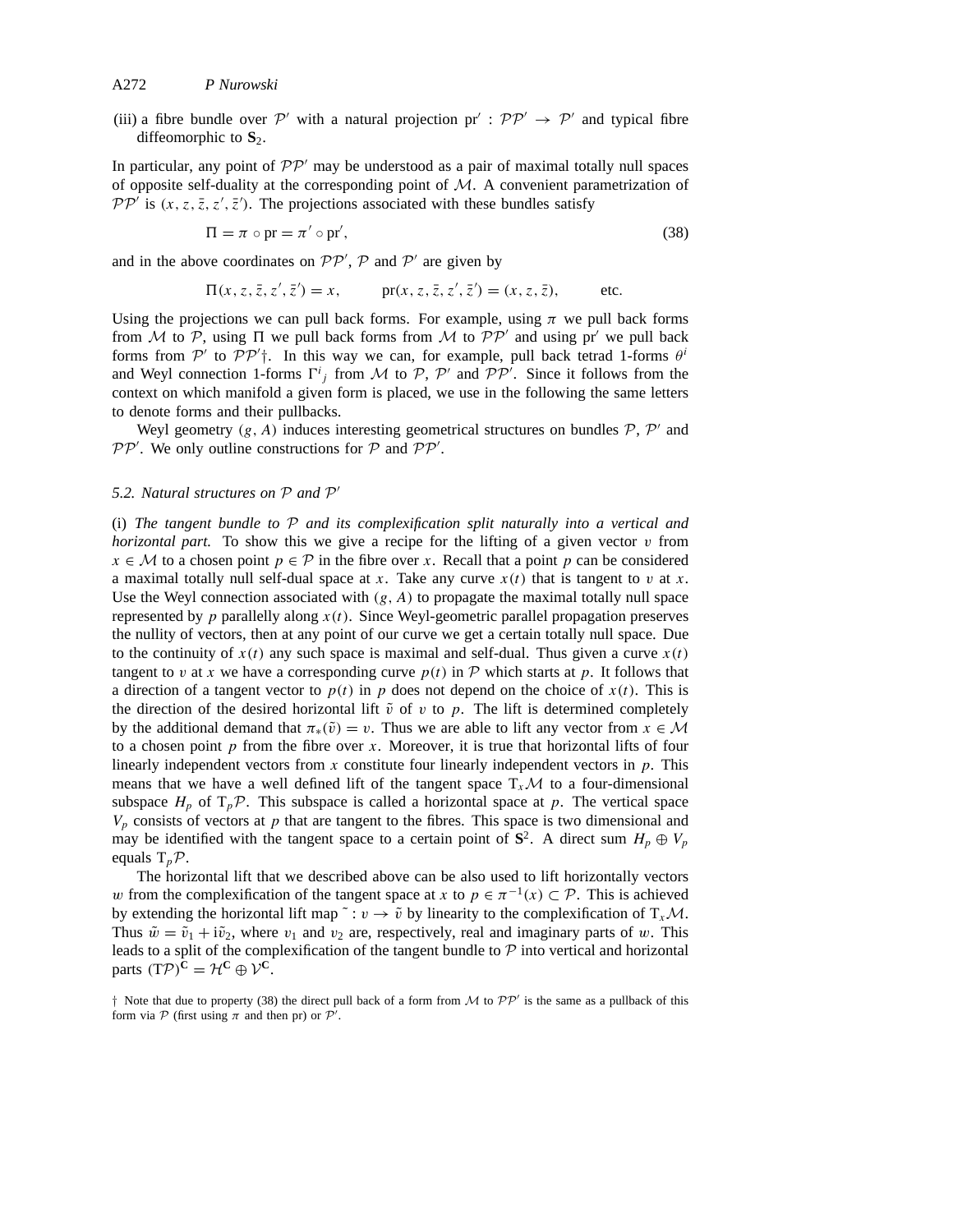There is a natural complex structure  $I_p$  in  $V_p$  that comes from the natural complex structure on  $S^2$ . This, when prolonged to the complexification  $V_p^C$ , gives a split  $V_p^C$  =  $V_p^+ \oplus V_p^-$ , where  $I_p V_p^{\pm} = \pm i V_p^{\pm}$ .

(ii) *Spin connection 1-form.* We look for a complex-valued 1-form *E* such that in some neighbourhood *U* of *P* it satisfies (a)  $E(\mathcal{H}) = 0$ , (b)  $E(\bigcup_{p \in \mathcal{U}} V_p^-) = 0$  and (c)  $E \wedge \overline{E} \neq 0$ . In general, starting from a given point  $x \in M$ , we can solve these conditions only in a cylindrical *U* over a sufficiently small neighbourhood of *x*. Outside *U* conditions (a)–(c) may be contradictory. From now on we restrict our considerations to such *M*s for which the corresponding *E* is defined globally. This can be achieved either by assuming some additional structure on *M* (e.g. spin manifold structure) or restricting ourselves to *M*s to be open subsets of  $\mathbb{R}^4$ . With such an assumption, conditions (a)–(c) define *E* on  $\mathcal P$  up to a multiplication by a non-vanishing complex-valued function *h* on *P*

$$
E \to hE. \tag{39}
$$

*E* is called a spin connection 1-form on *P*.

Using the null cotetrad (26) and the coordinates  $(x, z, \overline{z})$  on  $\mathcal P$  one easily finds that the form *E* may be represented by

$$
E = dz - \Gamma^3{}_2 + z(\Gamma^1{}_1 - \Gamma^4{}_4) + z^2 \Gamma^2{}_3. \tag{40}
$$

(iii) *Metrics.* Pullback the metric *g* from *M* to *P* and add to it a tensor  $h\overline{h}E\overline{E}$  with *h* being a non-vanishing function on  $\mathcal{P}$ . This defines a class of metrics  $\tilde{g}$  on  $\mathcal{P}$ , which can be represented by

$$
\tilde{g} = \pi^*(g) + h\bar{h}E\bar{E}.
$$
\n(41)

(iv) *Canonical field of 2-planes.* Take a point *p* of *P*. It corresponds to a certain selfdual maximal totally null plane at  $x = \pi(p) \in \mathcal{M}$ . Lift this plane horizontally to p. This associates a horizontal 2-plane to any point  $p$  of  $P$ . Thus on  $P$  we have a distinguished field of 2-planes, which we call the canonical field of 2-planes. Note that any 2-plane in this field is totally null in any metric from the class (41).

Dually, the canonical field of 2-planes defines a pair of 1-forms  $(F, B)$  on  $\mathcal P$  which, by definition, annihilate the vertical space and the canonical field of 2-planes. *F* and *B* are given up to transformations

$$
(F, B) \to (\alpha F + \beta B, \gamma F + \delta B), \qquad \alpha \delta - \beta \gamma \neq 0. \tag{42}
$$

This shows that a *direction* of a 2-form  $\Sigma = F \wedge B$  on  $P$  is well defined.

It is easy to see that in the null cotetrad (26) and in the coordinates  $(x, z, \overline{z})$  the forms *F* and *B* may be represented by

$$
F = M + zK, \qquad B = N + zP. \tag{43}
$$

(v) *Distinguished totally null planes of maximal dimension.* Given a point  $p \in \mathcal{P}$ consider a canonical 2-plane  $\sigma$  passing through this point. There are only two threedimensional planes at *p* that are totally null in any metric  $\tilde{g}$  and that contain  $\sigma$  as a vector subspace. These may be defined as vector spaces  $n_E$  and  $n_{\overline{E}}$  annihilating  $(F, B, E)$  and  $(F, B, E)$ , respectively. Point by point they define two bundles of maximal totally null planes  $\mathcal{N}_E$  and  $\mathcal{N}_{\bar{E}}$  over *P*. According to section 2, in the case of real geometries, they will define a pair of distinguished complex or optical structures on *P*.

(vi) *Invariant equations.* Although forms  $E$ ,  $F$ ,  $B$  and  $\Sigma$  are only given up to certain transformations, one can use them to write down several geometric equations on *P*. In particular, note that the equation

$$
dE \wedge F \wedge B \wedge E = 0 \tag{44}
$$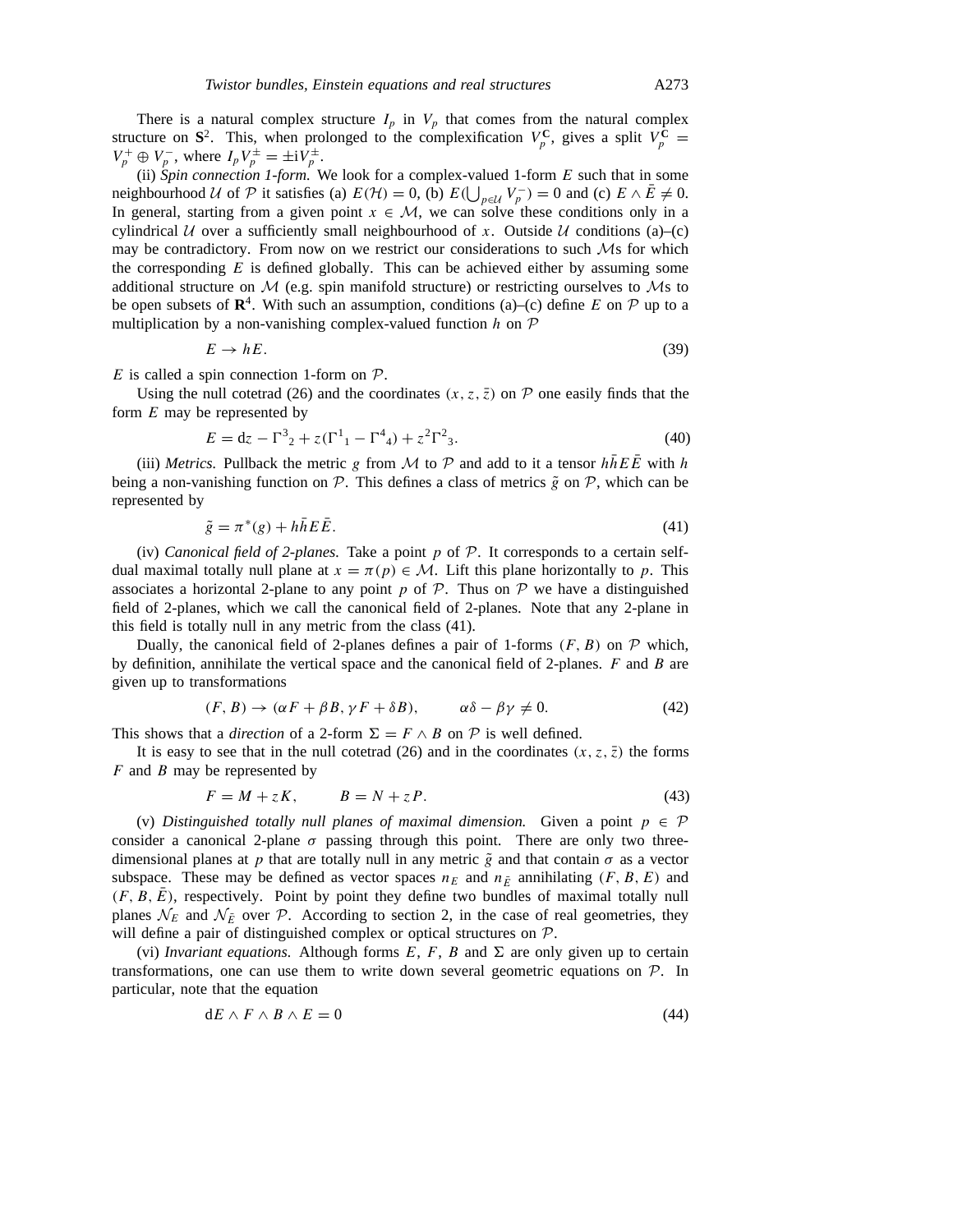as well as the system of equations

$$
dF \wedge F \wedge B \wedge E = 0 \qquad \quad dB \wedge F \wedge B \wedge E = 0 \tag{45}
$$

are invariant under the transformations (39), (42).

(i'), (ii'), (iii'), (iv'), (v'), (vi'). Analogous constructions as in (i)–(vi) can be performed for  $P'$ . In this way on  $P'$  we have a split of  $T P'$  into a vertical and a horizontal part. Also the spin connection 1-form  $E'$ , metrics, canonical field of 2-planes, classes of forms  $(F', B')$ ,  $\Sigma'$ , distinguished maximal totally null planes and invariant equations are defined there.

#### *5.3. Natural structures on*  $PP'$

(i) The tangent bundle to  $\mathcal{PP}'$  and its complexification have a natural split into vertical and *horizontal parts.* The recipe for having this split is almost as in the case of *P* with the exception that now a point  $p \in \mathcal{PP}'$  corresponds to a pair  $(s, s')$  of maximal totally null spaces of opposite self-duality at  $x = \Pi(p) \in \mathcal{M}$ . Thus if we want to lift a vector *v* from *x* ∈ *M* to a point  $p ∈ Π^{-1}(x) ⊂ P P'$  we take a curve tangent to *v* at *x* and propagate parallelly spaces *s* and *s'* along this curve. This produces a pair of maximal totally null spaces of opposite self-duality at any point along the curve. Correspondingly, we get a curve in  $\mathcal{PP}'$  starting at *p* which defines the direction of the lift  $\tilde{v}$  of *v*. As before the lift is specified uniquely by the demand that  $\Pi_*(\tilde{v}) = v$ . Lifting  $T_{\Pi(p)}\mathcal{M}$  horizontally we get a horizontal space  $H_p$  in  $p$ . The vertical space  $V_p$  is defined as the vector space tangent at *p* to the fibre of  $\mathcal{PP}'$  over  $\Pi(p)$ . Note that now  $V_p$  is four-dimensional and is isomorphic to the tangent space of  $S^2 \times S^2$  at the point corresponding to *p*.

(ii) *Connection 1-forms*. These are the complex-valued 1-forms on  $PP'$  that annihilate the horizontal space in  $T(PP')$ . It follows that the basis of such forms on  $PP'$  is given by the four pullbacks  $pr^*(E)$ ,  $pr^*(\overline{E})$ ,  $pr'^*(E')$  and  $pr'^*(\overline{E}')$ . Here we wrote pullback signs explicitly. They will be omitted in the following.

Since the form *E* (respectively *E'*) was defined on  $P$  (respectively on  $P'$ ) up to a scaling by a function, the four above-mentioned forms are given up to a scaling by a non-vanishing complex function on  $PP'$ .

Local representations of  $E$  and  $E'$  may be given in terms of the coordinates  $(x, z, \overline{z}, z', \overline{z}')$  introduced on  $\mathcal{PP}'$  in section 4.1. Since they were chosen in such a way that by projections we were getting corresponding coordinates  $(x, z, \overline{z})$  on  $P$  and  $(x, z', \overline{z}')$  on  $P'$  then we easily find that

$$
E = dz - \Gamma^3{}_2 + z(\Gamma^1{}_1 - \Gamma^4{}_4) + z^2 \Gamma^2{}_3,
$$
\n(46)

$$
E' = dz' - \Gamma^3{}_1 + z'(\Gamma^2{}_2 - \Gamma^4{}_4) + z'^2 \Gamma^1{}_3. \tag{47}
$$

Here, as usual, connection 1-forms are expressed with respect to the cotetrad (26).

(iii) *Metrics*. The following metrics are of particular interest on  $PP'$ :

$$
\tilde{\tilde{g}} = \Pi^*(g) + h\bar{h}E\bar{E} + h'\bar{h}'E\bar{E}',\tag{48}
$$

where *h* and *h'* are non-vanishing complex-valued functions on  $PP'$ .

(iv) *The canonical field of 3-planes and associated bundles.* At every point  $p$  of  $PP'$ there is a natural 3-plane which is obtained as follows. Take a pair  $(s, s')$  of maximal totally null spaces of opposite self-duality which at  $x = \Pi(p)$  correspond to p. Lift spaces s and *s'* horizontally to a point  $p \in \Pi^{-1}(x)$  corresponding to  $(s, s')$ . This gives a pair of vector spaces  $\tilde{s}$  and  $\tilde{s}'$  at *p*. But as we noticed in section 4.1, *s* and *s'* have a one-dimensional intersection. Hence the vector space  $\tilde{s} + \tilde{s}'$  has complex dimension equal to three. Thus at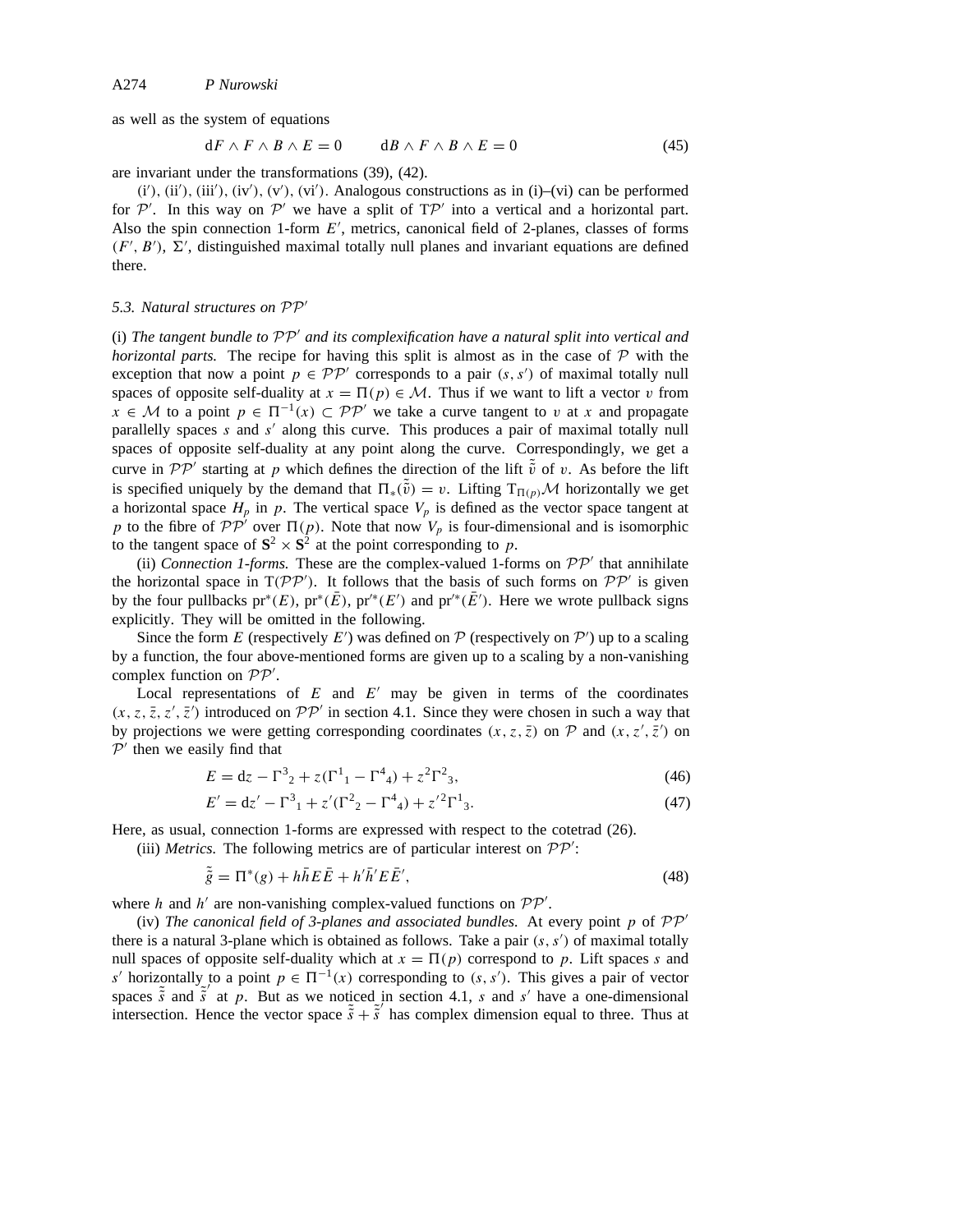every point  $p \in \mathcal{PP}'$  we have a three-dimensional space  $\tilde{s} + \tilde{s}'$ , which we call a canonical field of 3-planes.

Actually the above considerations show that we have a list of vector subbundles  $S = \bigcup_{p \in \mathcal{PP'}} \tilde{s}$ ,  $S' = \bigcup_{p \in \mathcal{PP'}} \tilde{s}'$ ,  $\mathcal{L} = \bigcup_{p \in \mathcal{PP'}} (\tilde{s} + \tilde{s}')$ ,  $\mathcal{K} = \bigcup_{p \in \mathcal{PP'}} (\tilde{s} - \tilde{s}')$  of the complexification of the tangent bundle to  $\mathcal{PP}'$  which give rise to the following sequence:

$$
\begin{array}{rcl}\n\mathcal{K} & \hookrightarrow & \mathcal{L} & \longrightarrow & \mathcal{L}/\mathcal{K} \\
\text{fibre dimension} & 1 & 3 & 2\n\end{array}.
$$

Note that by definition bundles *S*, *S'* are sub-bundles of *L*, and that *S*, *S'*, and *K* are null bundles with respect to any metric from the class  $\tilde{g}$ . This indicates parallels between the structures defined here and the optical geometries of Trautman [19, 21].

Given the above bundles on  $\mathcal{PP}'$  it is interesting to ask whether such geometric conditions as  $[\mathcal{S}, \mathcal{S}] \subset \mathcal{S}, [\mathcal{S}', \mathcal{S}'] \subset \mathcal{S}', [\mathcal{S}, \mathcal{S}'] \subset \mathcal{L}, [\mathcal{K}, \mathcal{L}] \subset \mathcal{K}$  etc, have some interpretation in terms of the Weyl geometry on *M*.

(v) *Canonical 1-form on*  $\mathcal{PP}'$ . The bundle  $\mathcal K$  has one-complex-dimensional fibres. It can be used to define a direction of 1-form  $\Lambda$  on  $\mathcal{PP}'$ . Indeed, if *X* is a section of  $\mathcal{K}$ , then we define  $\Lambda$  by

$$
\Lambda = \tilde{\tilde{g}}(X). \tag{49}
$$

Taking another section of *K* we see that

$$
\Lambda \to u\Lambda,\tag{50}
$$

which shows that a direction of  $\Lambda$  is well defined. We call  $\Lambda$  a canonical 1-form. We notice that  $\Lambda$ , together with *E*,  $\overline{E}$ ,  $E'$ ,  $\overline{E}'$ , can be used to define a convenient basis of 1-forms on PP'. Indeed, one easily finds that

$$
\tilde{\tilde{g}} = h\bar{h}E\bar{E} + h'\bar{h}'E'\bar{E}^{prime} + \Lambda T + FF',\tag{51}
$$

with some complex-valued 1-forms  $F$ ,  $F'$  and  $T$  on  $\mathcal{PP}'$ . These forms are defined up to the following transformations:

$$
F \to \alpha F + \beta \Lambda, \tag{52}
$$

$$
F' \to \frac{1}{\alpha} F' + \gamma \Lambda,\tag{53}
$$

$$
T \to \frac{1}{u} \left( T - \alpha \gamma F - \frac{\beta}{\alpha} F' - \beta \gamma \Lambda \right),\tag{54}
$$

where  $\alpha \neq 0$ ,  $\beta$ ,  $\gamma$  are some functions on  $\mathcal{PP}'$ . It follows that the forms *F* and *F'* are in the class of forms obtained by taking pullbacks of the forms  $F$  and  $F'$  of section 4.2. The set of forms  $(E, \overline{E}, E', \overline{E'}, F, F', \Lambda, T)$  constitutes a convenient basis of 1-forms on  $\mathcal{PP}'$ . In the coordinates  $(x, z, \overline{z}, z', \overline{z}')$  and in the cotetrad (26) they may be represented as

$$
E = dz - \Gamma^{3}{}_{2} + z(\Gamma^{1}{}_{1} - \Gamma^{4}{}_{4}) + z^{2}\Gamma^{2}{}_{3},
$$
  
\n
$$
E' = dz' - \Gamma^{3}{}_{1} + z'(\Gamma^{2}{}_{2} - \Gamma^{4}{}_{4}) + z'^{2}\Gamma^{1}{}_{3},
$$
  
\n
$$
\Lambda = -N - zz'K - zP - z'M,
$$
  
\n
$$
F = M + zK,
$$
  
\n
$$
F' = P + z'K,
$$
  
\n
$$
T = K.
$$
  
\n(55)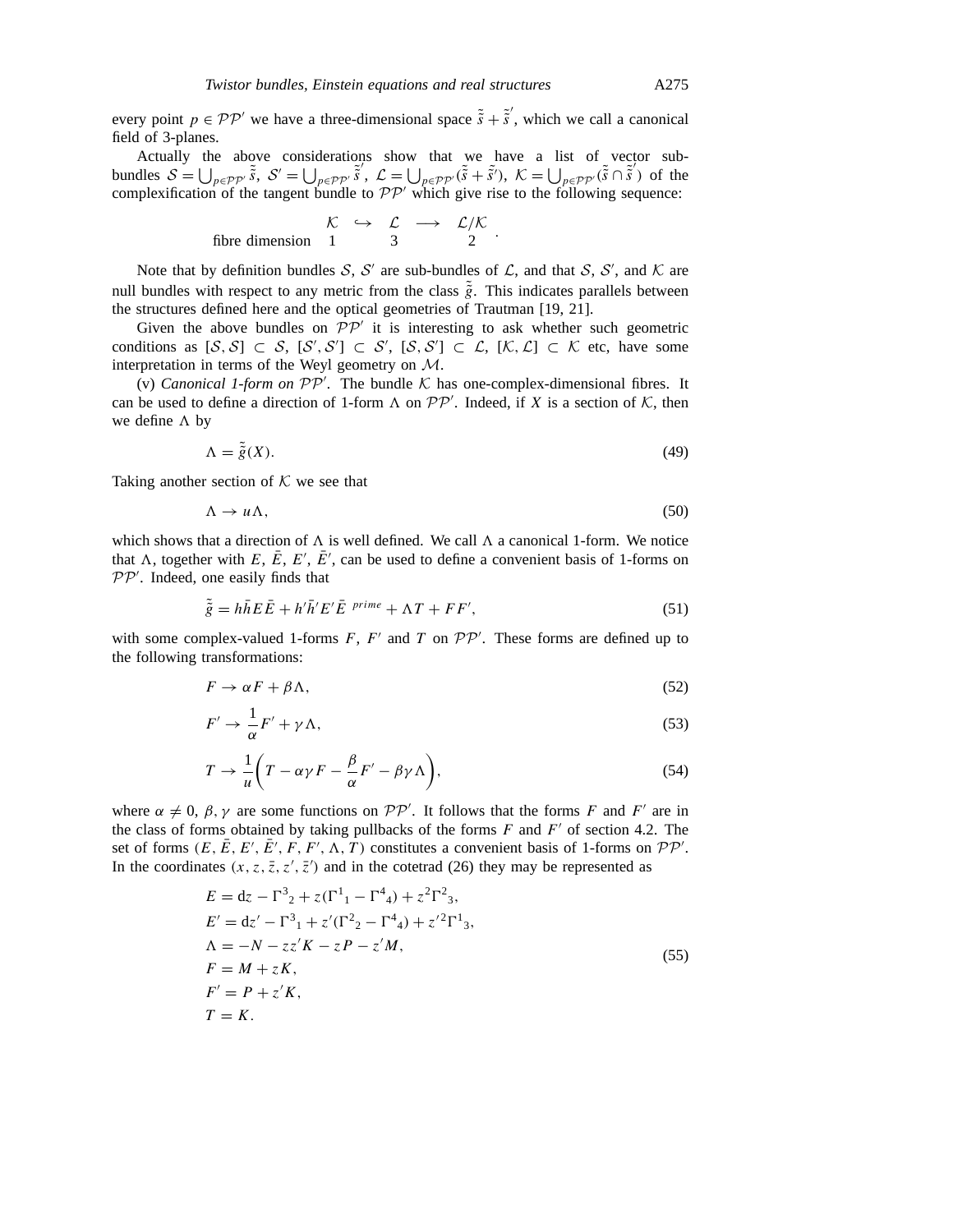It is useful to consider transformations

$$
z \leftrightarrow z',
$$
  
\n
$$
1 \leftrightarrow 2, \qquad 3 \leftrightarrow 3, \qquad 4 \leftrightarrow 4
$$
\n(56)

where the last transformation means that for any object on  $M$ ,  $P$ ,  $P'$  or  $PP'$ , with tetrad indices 1, 2, 3, 4 interchange indices 1 and 2 and do not change indices 3 and 4. Examples:

$$
\theta^1 = M \leftrightarrow \theta^2 = P, \qquad \theta^3 = N \leftrightarrow \theta^3 = N, \qquad \theta^4 = K \leftrightarrow \theta^4 = K,\tag{57}
$$

$$
e_1 = m \leftrightarrow e_2 = p, \qquad e_3 = n \leftrightarrow e_3 = n, \qquad e_4 = k \leftrightarrow e_4 = k,\tag{58}
$$

$$
S_{13} \leftrightarrow S_{23}
$$
,  $S_{34} \leftrightarrow S_{34}$ ,  $S_{12} \leftrightarrow S_{21}$ , etc,  
\n $\Gamma^1_4 \leftrightarrow \Gamma^2_4$ ,  $\Gamma^2_2 \leftrightarrow \Gamma^1_1$ , etc, (59)

$$
\Lambda \leftrightarrow \Lambda, \qquad F \leftrightarrow F', \qquad E \leftrightarrow E',
$$
  
\n
$$
\Psi_{\mu} \leftrightarrow \Psi'_{\mu}, \mu = 0, 1, 2, 3, 4, \qquad \phi_a \leftrightarrow \phi'_a, \qquad a = 0, 1, 2.
$$
\n(60)

It will be important that  $\Lambda$  is invariant under the transformations (56).

(vi) *Distinguished totally null planes of maximal dimension.* Given a point  $p \in PP'$ , consider its corresponding pair  $(s, s')$  of maximal totally null planes of opposite self-duality in  $\Pi(p) \in \mathcal{M}$ . Lift *s* horizontally to  $\tilde{s}$  in *p*. It follows that  $\tilde{s}$  is a totally null 2-plane in any metric  $\tilde{\tilde{g}}$  in  $\mathcal{PP}'$ . There are only four four-dimensional planes at *p* which are totally null with respect to *any* metric  $\tilde{g}$  and which contain  $\tilde{s}$  as a subspace<sup>†</sup>. These may be defined as vector spaces  $n_{F'EE'}$ ,  $n_{F'E\overline{E}'}$ ,  $n_{F'\overline{E}E'}$  and  $n_{F'\overline{E}\overline{E}'}$  annihilating, respectively,  $(\Lambda, F', E, E')$ ,  $(\Lambda, F', E, \overline{E'})$ ,  $(\Lambda, F', \overline{E}, \overline{E'})$  and  $(\Lambda, F', \overline{E}, \overline{E'})$ . Point by point they define four maximal totally null bundles  $\mathcal{N}_{F'EE}$ ,  $\mathcal{N}_{F'E}$ ,  $\mathcal{N}_{F'E\bar{E}'}$  and  $\mathcal{N}_{F'\bar{E}\bar{E}'}$  over  $\mathcal{PP}'$ .

Similarly, considering extensions of  $\tilde{s}^{\prime}$  we find four other maximal totally null bundles  $\mathcal{N}_{FEE}$ ,  $\mathcal{N}_{FEE}$ ,  $\mathcal{N}_{FEE}$  and  $\mathcal{N}_{FEE}$ . Thus, in real cases, we will have eight different distinguished *r*-optical structures on  $PP'$ .

(vii) *Invariant equations*. One set of geometrical equations on  $PP'$  was already mentioned at the end of section 5.3 iv. By using forms  $E, E', \Lambda, F$  and  $F'$  we can write further equations and systems of equations. Only those which are invariant under the allowed transformations of the forms have geometrical meaning. Among them there are the following:

| $d\Lambda \wedge E \wedge \Lambda \wedge F = 0$ | $dF \wedge E \wedge \Lambda \wedge F = 0$         |
|-------------------------------------------------|---------------------------------------------------|
| $dE \wedge E \wedge \Lambda \wedge F = 0$       | $d\Lambda \wedge E' \wedge \Lambda \wedge F' = 0$ |
| $dF' \wedge E' \wedge \Lambda \wedge F' = 0$    | $dE' \wedge E' \wedge \Lambda \wedge F' = 0$      |
| $dE \wedge E \wedge \Lambda \wedge F' = 0$      | $dE' \wedge E' \wedge \Lambda \wedge F = 0$       |
| $dE \wedge E' \wedge \Lambda \wedge F' = 0$     | $dE \wedge E' \wedge \wedge \wedge F = 0.$        |

One can continue this list. We discuss some of these equations in section 6.

# **6. Self-duality and the Einstein–Weyl equations**

Let  $(M, g, A)$  be a four-dimensional Weyl geometry. In this section we study relations between curvature properties of  $(M, g, A)$  and the integrability conditions for the natural objects on the corresponding twistor bundles  $P$ ,  $P'$  and  $PP'$ . We start our analysis by

 $\dagger$  The requirement that these planes must be null in any of metrics  $\tilde{g}$  is crucial to obtain a discrete number of them!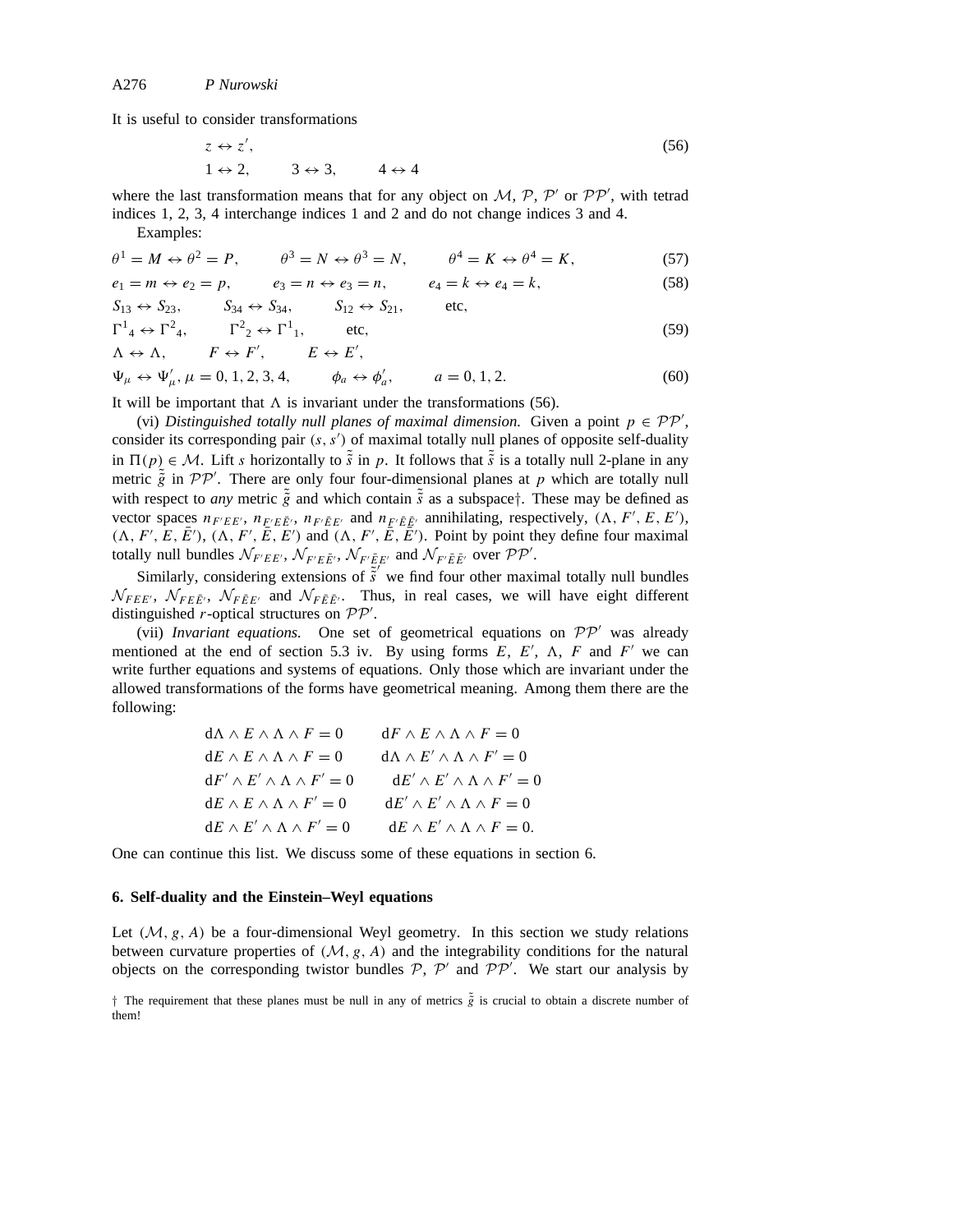giving a geometrical interpretation of the invariant equations on  $\mathcal{PP}'$  (see section 5.3 vii). We use the local representation (55) of the natural forms on  $\mathcal{PP}'$  to prove the following lemma.

*Lemma 6.1.* The equations

$$
d\Lambda \wedge \Lambda \wedge F \wedge E = 0 \tag{61}
$$

$$
dF \wedge \Lambda \wedge F \wedge E = 0 \tag{62}
$$

are automatically satisfied everywhere on  $PP'$ .

*Proof.* By using definitions (55) and (16) we easily compute that

$$
d\Lambda \wedge \Lambda \wedge F \wedge E = [\Gamma^3{}_4 + z(\Gamma^2{}_4 - \Gamma^3{}_1) + z'(\Gamma^1{}_4 - \Gamma^3{}_2) + zz'(\Gamma^3{}_3 + \Gamma^4{}_4 - \Gamma^2{}_2 - \Gamma^1{}_1) - z^2\Gamma^2{}_1 - z'^2\Gamma^1_2 + zz'^2(\Gamma^1_3 - \Gamma^4{}_2) + z'z^2(\Gamma^2_3 - \Gamma^4{}_1) + z^2z'^2\Gamma^4{}_3]K \wedge \Lambda \wedge F \wedge E + [z(\Gamma^2{}_2 + \Gamma^1{}_1 - \Gamma^3{}_3 - \Gamma^4{}_4) + z'\Gamma^1{}_2 + zz'(\Gamma^4{}_2 - \Gamma^1{}_3) - z^2z'\Gamma^4{}_3]F' \wedge \Lambda \wedge F \wedge E
$$
 (63)

and

$$
dF \wedge \Lambda \wedge F \wedge E = [z^2 \Gamma^4{}_3 + z(\Gamma^1{}_3 - \Gamma^4{}_2) - \Gamma^1{}_2]F' \wedge \Lambda \wedge F \wedge E + [\Gamma^3{}_2 - \Gamma^1{}_4 + z'\Gamma^1{}_2 + z^2(\Gamma^4{}_1 - \Gamma^2{}_3) + zz'(\Gamma^4{}_2 - \Gamma^1{}_3) - z'z^2\Gamma^4{}_3)] \times K \wedge \Lambda \wedge F \wedge E.
$$
 (64)

Now, the right-hand sides of the above expressions are actually equal to zero due to the Weyl geometry relations (15), which in the tetrad (26) read

$$
\Gamma^{1}_{2} = \Gamma^{2}_{1} = \Gamma^{3}_{4} = \Gamma^{4}_{3} = 0,
$$
  
\n
$$
\Gamma^{1}_{3} = \Gamma^{4}_{2}, \qquad \Gamma^{2}_{3} = \Gamma^{4}_{1}, \qquad \Gamma^{1}_{4} = \Gamma^{3}_{2}, \qquad \Gamma^{2}_{4} = \Gamma^{3}_{1},
$$
  
\n
$$
\Gamma^{1}_{1} + \Gamma^{2}_{2} = \Gamma^{3}_{3} + \Gamma^{4}_{4} = A.
$$

This concludes the proof of the lemma*†*.

Since equations (61), (62) are satisfied on  $\mathcal{PP}'$  it is natural to ask when the forms  $\Lambda$ , *F* and *E* form a closed differential ideal. Given the equations (61), (62), this question is equivalent to a question as to when an object  $dE \wedge \Delta \wedge F \wedge E$  vanishes identically on  $\mathcal{PP}'$ . Also the related question of the vanishing of  $dE \wedge \wedge \wedge F' \wedge E$  may be interesting. A long but straightforward calculation leads to the following expressions:

$$
dE \wedge \Lambda \wedge F \wedge E = [-\Psi_0 + 4\Psi_1 z - 6\Psi_2 z^2 + 4\Psi_3 z^3 - \Psi_4 z^4] F' \wedge K \wedge \Lambda \wedge F \wedge E \qquad (65)
$$

$$
dE \wedge \Lambda \wedge F' \wedge E = [-\frac{1}{2}S_{44} + z'S_{24} + zS_{14} - zz'(S_{12} + S_{34}) - \frac{1}{2}z'^2S_{22} -\frac{1}{2}z^2S_{11} + z'^2zS_{23} + z^2z'S_{13} - \frac{1}{2}z^2z'^2S_{33}]F \wedge K \wedge \Lambda \wedge F' \wedge E.
$$
 (66)

Here we have used the notation of section 3 applied to null tetrad (26). The above formulae are implied by the general expressions for differentials of  $\Lambda$ ,  $F$ ,  $F'$ ,  $E$ ,  $E'$  and  $K$ , which can be found in appendix C.

*†* Note that the Weyl connections (17), (18) are not the only connections that imply equations (61), (62). For our purposes, however, it is enough to restrict ourselves to Weyl connections.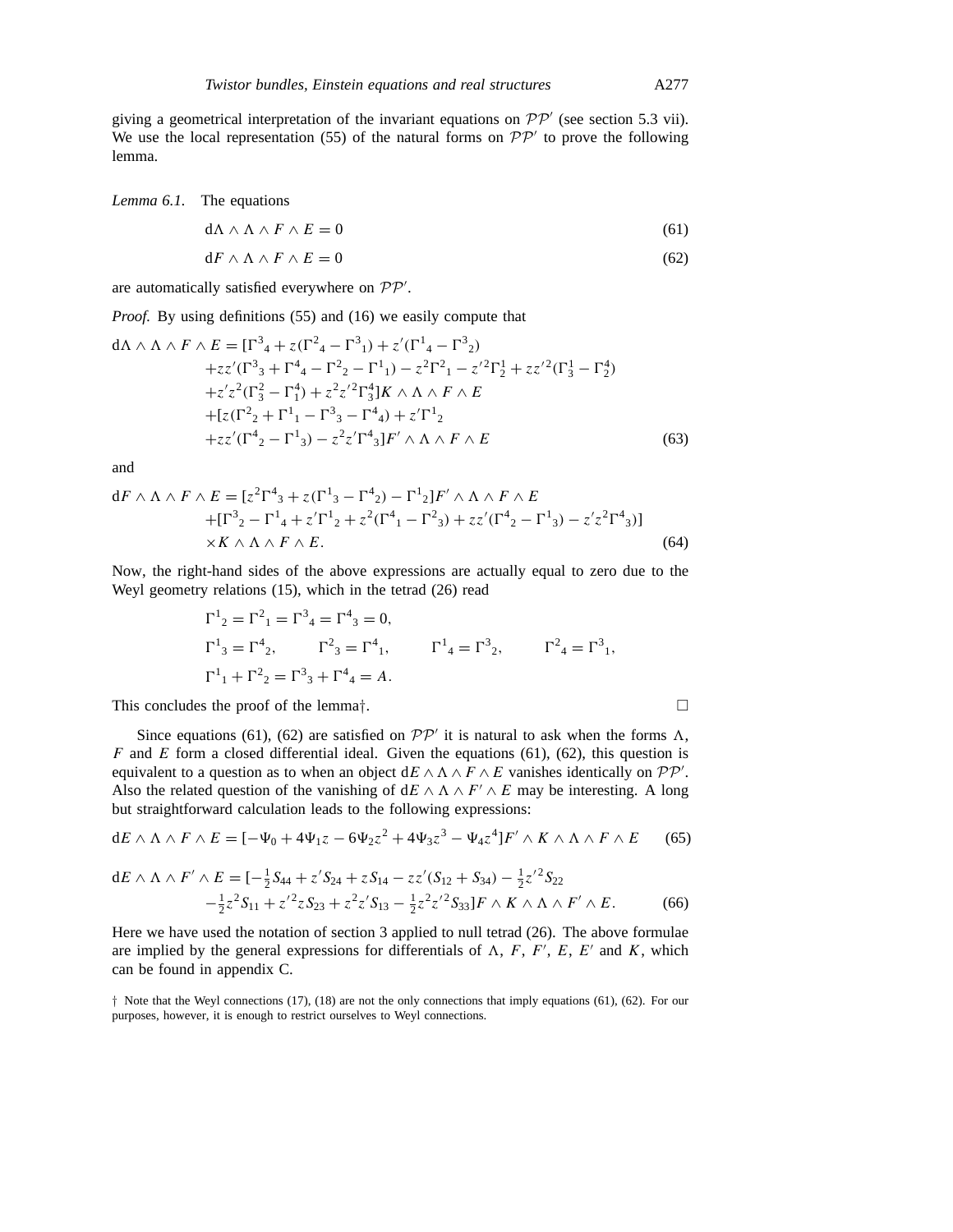*Theorem 6.1.*

(i) The equation

$$
dE \wedge \Lambda \wedge F \wedge E = 0 \tag{67}
$$

is satisfied everywhere on  $\mathcal{PP}'$  if and only if the underlying Weyl geometry  $(g, A)$  on *M* is anti-self-dual.

(ii) The equation

$$
dE \wedge \Lambda \wedge F' \wedge E = 0 \tag{68}
$$

is satisfied everywhere on  $\mathcal{PP}'$  if and only if the underlying Weyl geometry  $(g, A)$ satisfies the Einstein–Weyl equations on *M*.

*Proof.* In the null tetrad (26), (27) condition (21) expressing the zero trace of  $S_{ij}$  reads  $S_{12} - S_{34} = 0$ . Then the theorem follows immediately from expressions (65), (66) and the requirement that their right-hand sides vanish for any  $z$  and  $z'$ . . — Процессиональные производствование и производствование и производствование и производствование и производс<br>В 1990 году в 1990 году в 1990 году в 1990 году в 1990 году в 1990 году в 1990 году в 1990 году в 1990 году в<br>

Applying the transformations (56) we also have analogous facts for primed objects.

*Lemma 6.2.* The equations

 $d\Lambda \wedge \Lambda \wedge F' \wedge E' = 0$  (69)

$$
dF' \wedge \Lambda \wedge F' \wedge E' = 0 \tag{70}
$$

are automatically satisfied everywhere on  $PP'$ .

*Theorem 6.2.*

(i) The equation

$$
dE' \wedge \Lambda \wedge F' \wedge E' = 0 \tag{71}
$$

is satisfied everywhere on  $\mathcal{PP}'$  if and only if the underlying Weyl geometry  $(g, A)$  on *M* is self-dual.

(ii) The equation

$$
dE' \wedge \Lambda \wedge F \wedge E' = 0 \tag{72}
$$

is satisfied everywhere on  $\mathcal{PP}'$  if and only if the underlying Weyl geometry  $(g, A)$ satisfies the Einstein–Weyl equations on *M*.

Transformations (56) show ( $\Lambda$  is invariant!) that  $dE \wedge \Lambda \wedge F' \wedge E = 0$  if and only if  $dE' \wedge \wedge \wedge F \wedge E' = 0$ <sup>†</sup>. This observation, together with the above theorems, leads to the following, interesting corollary.

*†* Both equations here are equivalent to the Einstein–Weyl equations for *(M, g, A)*. This is due to the fact that the symmetric Ricci tensor  $R_{(ij)}$  (or, equivalently  $S_{ij}$  and  $R$ ) is fully encoded in the differential of the spin connection *E*. The same information about the symmetric Ricci tensor is also encoded in dE'. To see this, it is enough to note that *R* as well as the quantity

 $\left[-\frac{1}{2}S_{44} + z'S_{24} + zS_{14} - zz'(S_{12} + S_{34}) - \frac{1}{2}z'^2S_{22} - \frac{1}{2}z^2S_{11} + z'^2zS_{23} + z^2z'S_{13} - \frac{1}{2}z^2z'^2S_{33}\right]$ 

of equation (66) are invariant under the transformations (56). See also appendix C for explicit forms of d*E* and  $dE'$ .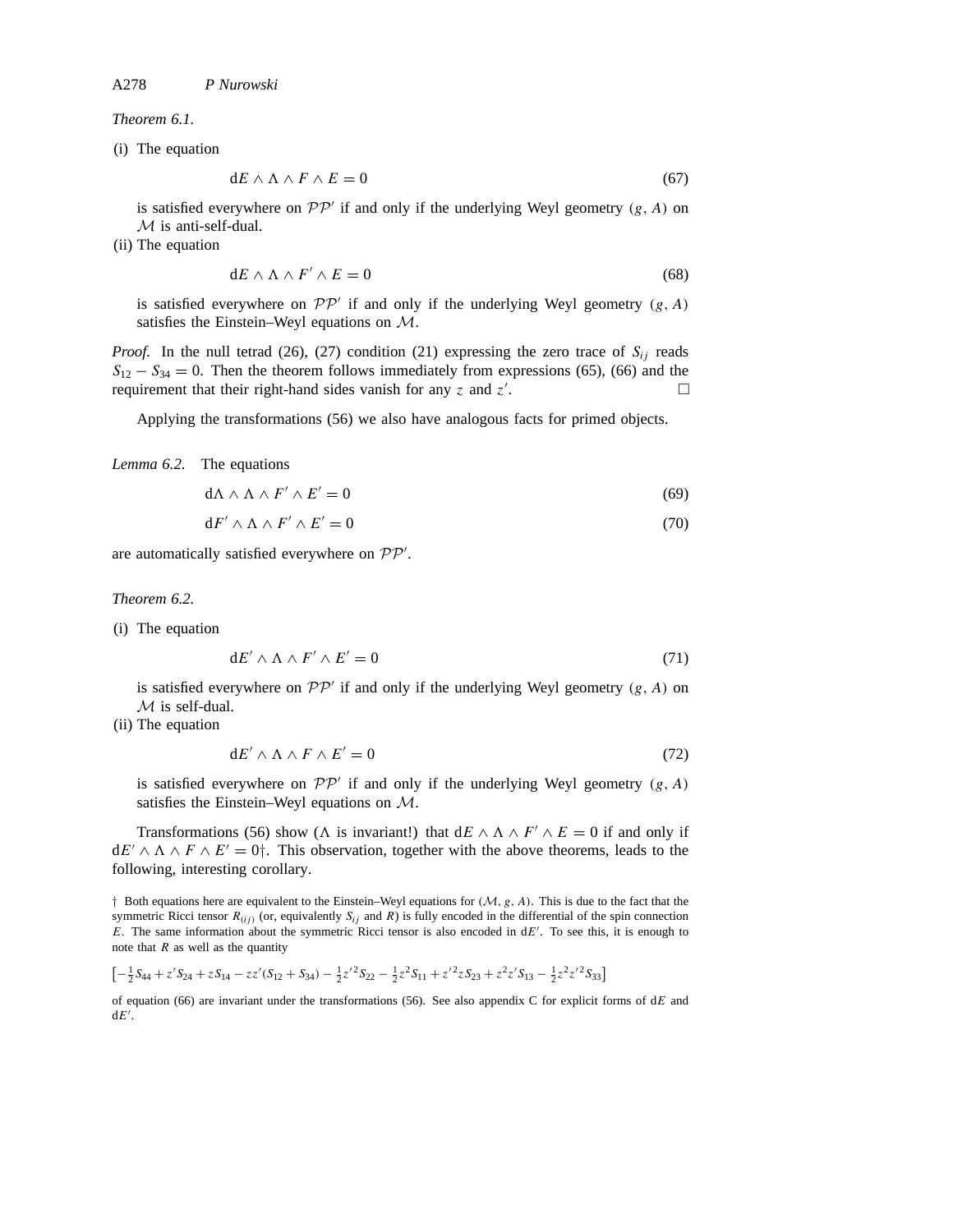*Corollary 6.1.* A Weyl geometry  $(M, g, A)$  is anti-self-dual and satisfies the Einstein– Weyl equations if and only if the forms  $(\Lambda, F, E, E')$  form a closed differential ideal on  $PP'$ , i.e. iff on  $PP'$  we have

$$
d\Lambda \wedge E \wedge \Lambda \wedge F = 0
$$
  

$$
dF \wedge E \wedge \Lambda \wedge F = 0
$$
  

$$
dE \wedge E \wedge \Lambda \wedge F = 0
$$
  

$$
dE' \wedge E' \wedge \Lambda \wedge F = 0.
$$

 $(M, g, A)$  is self-dual and satisfies the Einstein–Weyl equations if and only if on  $\mathcal{PP}'$  we have

$$
d\Lambda \wedge E' \wedge \Lambda \wedge F' = 0
$$
  
\n
$$
dF' \wedge E' \wedge \Lambda \wedge F' = 0
$$
  
\n
$$
dE' \wedge E' \wedge \Lambda \wedge F' = 0
$$
  
\n
$$
dE \wedge E \wedge \Lambda \wedge F' = 0,
$$

i.e. if  $(\Lambda, F', E, E')$  form a closed differential ideal on  $\mathcal{PP}'$ .

The second part of the corollary follows from the first by applying (56).

According to section 5.3 vi the forms  $(\Lambda, F, E, E')$  and  $(\Lambda, F', E, E')$  define natural maximal totally null bundles  $\mathcal{N}_{FEE'}$  and  $\mathcal{N}_{F'EE'}$  on  $\mathcal{PP}'$ . Using lemma 3.1 we find that the above corollary has the following geometrical interpretation.

#### *Theorem 6.3.*

- (i) The natural totally null bundle  $\mathcal{N}_{FEE'}$  of maximal dimension over  $\mathcal{PP}'$  satisfies the integrability conditions (13) if and only if the corresponding Weyl geometry  $(M, g, A)$ is anti-self-dual and satisfies the Einstein–Weyl equations.
- (ii) The natural totally null bundle  $\mathcal{N}_{F'EE'}$  of maximal dimension on  $\mathcal{PP}'$  satisfies the integrability conditions (13) if and only if the corresponding Weyl geometry *(M, g, A)* is self-dual and satisfies the Einstein–Weyl equations.

Looking at the formula (C3) (see appendix C), which gives a differential  $d\Lambda$ , we see that  $d\Lambda \wedge \Lambda \wedge F \wedge \overline{E} \wedge E' = F' \wedge E \wedge \Lambda \wedge F \wedge \overline{E} \wedge E' \neq 0$ . This means that the system  $(A, F, \overline{E}, E')$  never forms a closed differential ideal. Thus the totally null bundle  $N_{F\overline{E}E'}$ has no chance of being integrable.

Similarly, since  $d\Lambda \wedge \Lambda \wedge F \wedge \bar{E} \wedge \bar{E}' = F' \wedge E \wedge \Lambda \wedge F \wedge \bar{E} \wedge \bar{E}' \neq 0$ ,  $d\Lambda \wedge \Lambda \wedge F' \wedge E \wedge \bar{E}' = 0$  $F \wedge E' \wedge \Lambda \wedge F' \wedge E \wedge \overline{E'} \neq 0$ , d $\Lambda \wedge \Lambda \wedge F' \wedge \overline{E} \wedge \overline{E'} = F \wedge E' \wedge \Lambda \wedge F' \wedge \overline{E} \wedge \overline{E'} \neq 0$  then also neither of the bundles  $\mathcal{N}_{F\bar{E}\bar{E}'}$ ,  $\mathcal{N}_{F'\bar{E}\bar{E}'}$ ,  $\mathcal{N}_{F'\bar{E}\bar{E}'}$  is integrable in the sense of definition (13). To study the integrability conditions (13) for bundles  $\mathcal{N}_{FE\bar{E}'}$  and  $\mathcal{N}_{F'\bar{E}E'}$  we need to specify the real structure on  $M$ . We postpone discussion of this case to the next section.

Analogous results about geometrical objects on  $P$  and  $P'$  (see appendix D for differentials of the basis 1-forms) are summarized below.

*Theorem 6.4.* A Weyl geometry  $(M, g, A)$  is anti-self-dual if and only if the forms  $(F, B, E)$  form a closed differential ideal on  $P$ , i.e. iff

$$
dF \wedge E \wedge F \wedge B = 0
$$
  
\n
$$
dB \wedge E \wedge F \wedge B = 0
$$
  
\n
$$
dE \wedge E \wedge F \wedge B = 0.
$$
\n(73)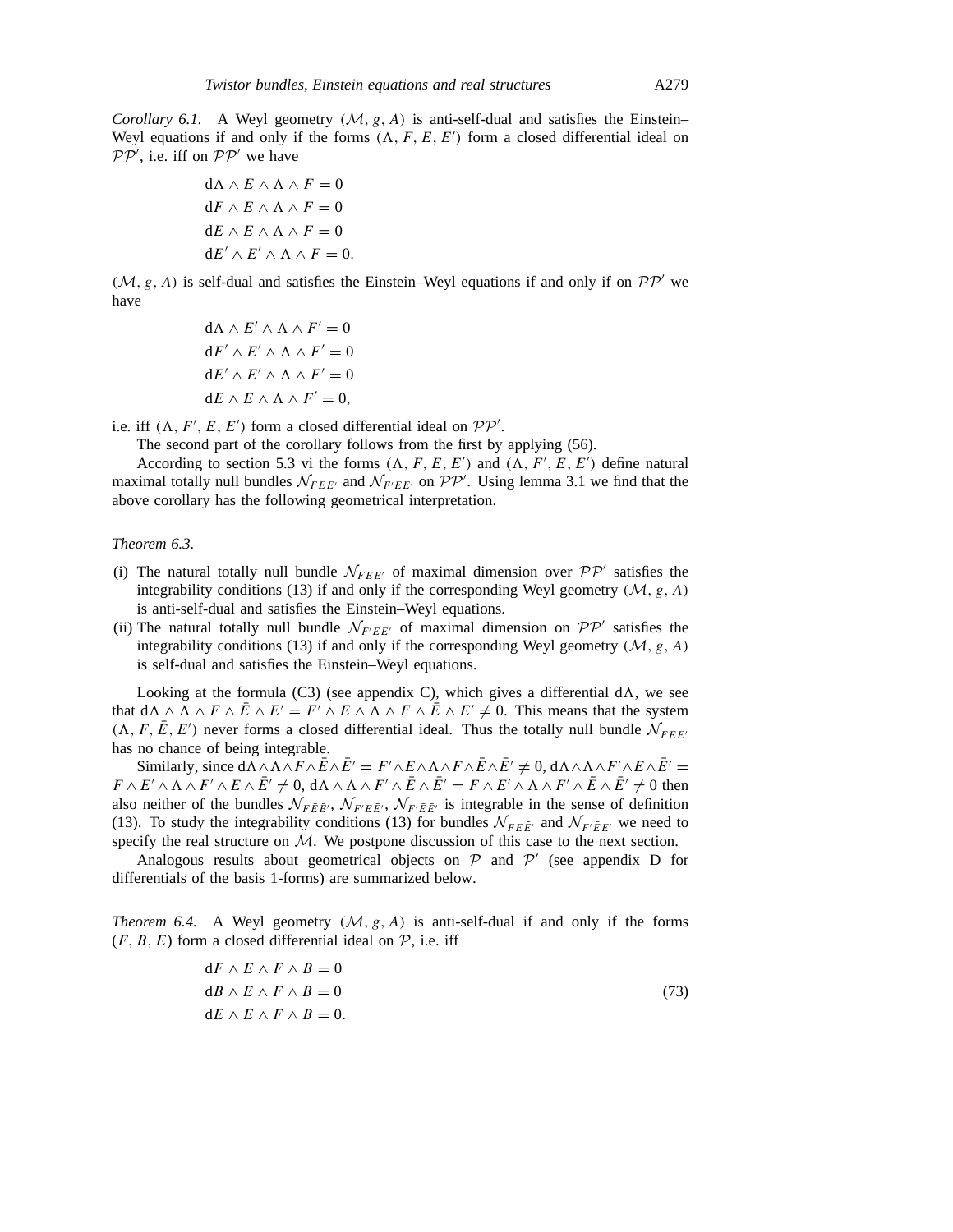Similarly, a Weyl geometry  $(M, g, A)$  is self-dual iff on  $\mathcal{P}'$  we have

$$
dF' \wedge E' \wedge F' \wedge B' = 0
$$
  
\n
$$
dB' \wedge E' \wedge F' \wedge B' = 0
$$
  
\n
$$
dE' \wedge E' \wedge F' \wedge B' = 0.
$$
\n(74)

An obvious reinterpretation of this theorem in terms of the natural maximal totally null bundles on  $P$  and  $P'$  reads as follows.

*Theorem 6.5.* A Weyl geometry  $(M, g, A)$  is anti-self-dual if and only if the natural totally null bundle  $\mathcal{N}_E$  on  $\mathcal P$  is integrable.

Similarly, a Weyl geometry  $(M, g, A)$  is self-dual iff on  $\mathcal{P}'$  the natural totally null bundle  $\mathcal{N}_{E'}$  is integrable.

Looking at the differentials of *F* on  $P$  and  $F'$  on  $P'$  (see appendix D) we find that  $dF \wedge F \wedge B \wedge \bar{E} = E \wedge K \wedge F \wedge B \wedge \bar{E} \neq 0$  and  $dF' \wedge F' \wedge B' \wedge \bar{E'} = \overline{E'} \wedge K \wedge F' \wedge B' \wedge \bar{E'} \neq 0$ , respectively, on  $P$  and  $P'$ . This proves the following statement.

*Theorem 6.6.* Neither of the natural totally null bundles  $\mathcal{N}_{\bar{E}}$  on  $\mathcal{P}$  and  $\mathcal{N}_{\bar{E'}}$  on  $\mathcal{P}'$  is integrable.

The above two theorems are the Weyl-geometric counterparts of the Atiyah–Hitchin– Penrose–Singer theorems [1, 11] for Lorentzian and Euclidean Riemannian 4-manifolds. It is interesting that the integrability conditions of  $\mathcal{N}_E$  and  $\mathcal{N}_{E'}$  say nothing about *A*. They only restrict the possible metrics on *M*.

#### **7. Real structures**

#### *7.1. Reality conditions for the natural structures on twistor bundles*

In this section we consider real Weyl geometries  $(M, g, A)$ . This means that the metric *g* and the 1-form *A* are real-valued. Such Weyl geometries and their twistor bundles are particular cases of the Weyl geometries considered in previous sections. Hence, our results of the previous sections are also valid here. In particular, a null cotetrad  $(M, P, N, K)$  for *g* may be chosen in such a way that

$$
\bar{M} = P, \qquad \bar{N} = (1 - |\varepsilon|)N + \varepsilon K, \qquad \bar{K} = \varepsilon N + (1 - |\varepsilon|)K, \qquad (75)
$$

where  $\varepsilon = 0, 1, -1$  for Lorentzian, neutral and Euclidean signature, respectively. Equations (75) imply the following reality conditions for the Weyl connection 1-forms:

$$
\begin{aligned}\n\bar{\Gamma}_2^2 &= \Gamma^1{}_1 \\
\bar{\Gamma}_3^2 &= (1 - |\varepsilon|) \Gamma^1{}_3 + \varepsilon \Gamma^1{}_4 \\
\bar{\Gamma}_4^2 &= (1 - |\varepsilon|) \Gamma^1{}_4 + \varepsilon \Gamma^1{}_3 \\
\bar{\Gamma}_3^1 &= (1 - |\varepsilon|) \Gamma^2{}_3 + \varepsilon \Gamma^2{}_4 \\
\bar{\Gamma}_4^1 &= (1 - |\varepsilon|) \Gamma^2{}_4 + \varepsilon \Gamma^2{}_3 \\
\bar{\Gamma}_4^4 &= (1 - 2|\varepsilon|) \Gamma^4{}_4 + |\varepsilon| A \\
\bar{\Gamma}_3^3 &= (1 - 2|\varepsilon|) \Gamma^3{}_3 + |\varepsilon| A.\n\end{aligned}
$$
\n(76)

Reality conditions for the curvature coefficients can be obtained from these equations.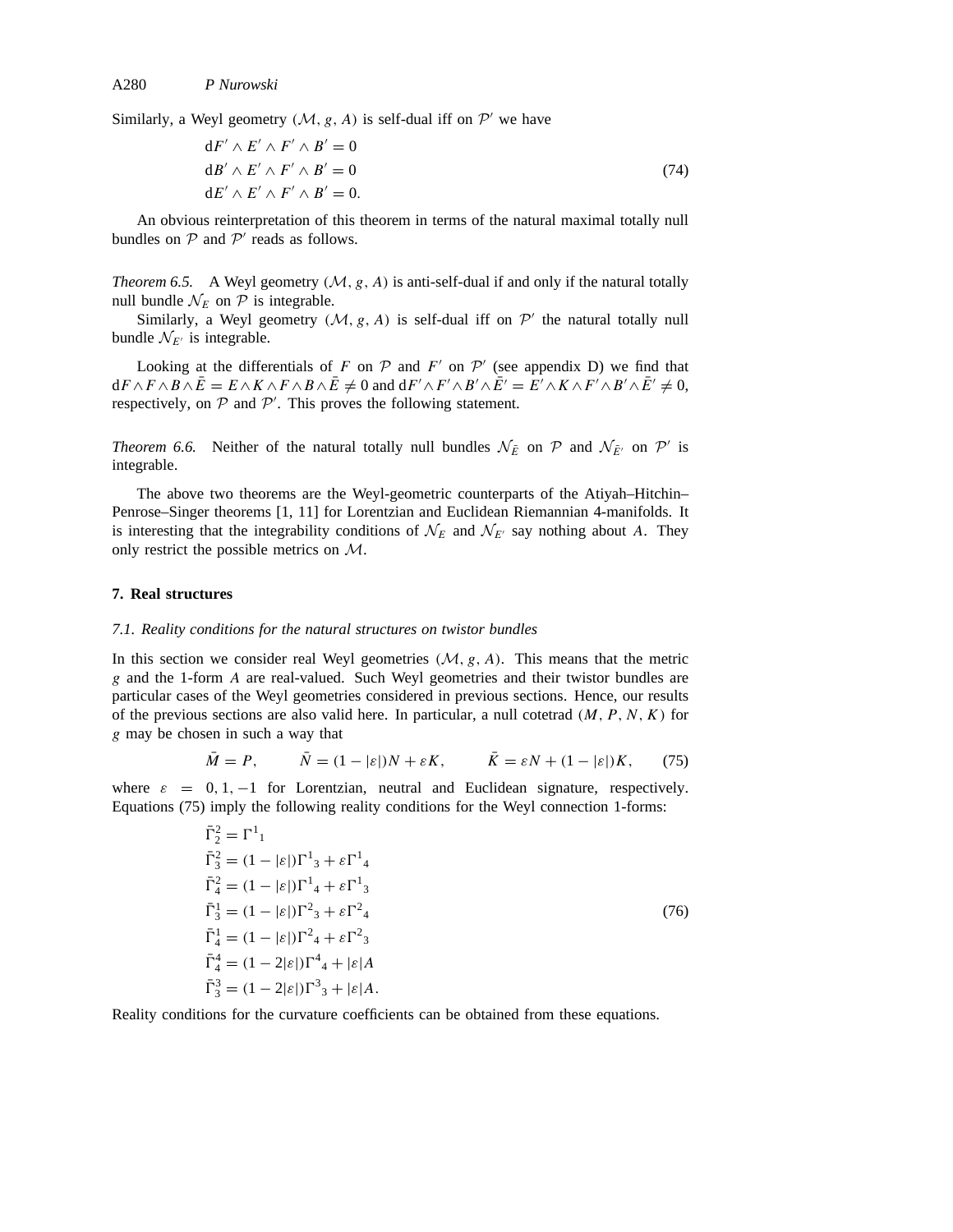The above reality conditions imply the following properties of the natural maximal totally null bundles on  $P$ ,  $P'$  and  $P P'$ .

(i) *Reality conditions for the maximal totally null bundles on*  $P$  *and*  $P'$ *. On*  $P$  *we have* two natural maximal totally null bundles  $\mathcal{N}_E$  and  $\mathcal{N}_{\bar{E}}$ . It is easy to see that their real indices *r<sub>E</sub>* and *r<sub>E</sub>* are equal. They depend on the signature of *g* according to  $r_E = r_{\bar{E}} = 1 - |\varepsilon|$ . In the local representation  $(x, z, \overline{z})$  of  $P$  one finds that

$$
\mathcal{N}_E \cap \bar{\mathcal{N}}_E = \mathcal{N}_{\bar{E}} \cap \bar{\mathcal{N}}_{\bar{E}} = (1 - |\varepsilon|)(\tilde{k} - z\tilde{m} - \bar{z}\tilde{p} + z\bar{z}\tilde{n}),\tag{77}
$$

where  $(\tilde{m}, \tilde{p}, \tilde{n}, k)$  are the horizontal lifts of the null tetrad  $(m, p, n, k)$  from M to P. An analogous formula for  $\mathcal{N}_{E'}$  and  $\mathcal{N}_{\bar{E}'}$  reads

$$
\mathcal{N}_{E'} \cap \bar{\mathcal{N}}_{E'} = \mathcal{N}_{\bar{E'}} \cap \bar{\mathcal{N}}_{\bar{E'}} = (1 - |\varepsilon|)(\tilde{k} - z'\tilde{p} - \bar{z}'\tilde{m} + z'\bar{z}'\tilde{n}).\tag{78}
$$

(ii) *Reality conditions for the maximal totally null bundles on*  $PP'$ *. We have eight* natural totally null bundles on  $PP'$ . Their reality conditions are given below in the local representation  $(x, z, \overline{z}, z', \overline{z}')$  of  $\mathcal{PP}'$ .

$$
\mathcal{N}_{FEE'} \cap \bar{\mathcal{N}}_{FEE'} = \mathcal{N}_{FEE'} \cap \bar{\mathcal{N}}_{FEE'} = \mathcal{N}_{F\bar{E}E'} \cap \bar{\mathcal{N}}_{F\bar{E}E'} = \mathcal{N}_{F\bar{E}\bar{E}'} \cap \bar{\mathcal{N}}_{F\bar{E}\bar{E}'}
$$
\n
$$
= (1 - |\varepsilon|)(\tilde{k} - z\tilde{m} - \bar{z}\tilde{p} + z\bar{z}\tilde{n}),
$$
\n
$$
\mathcal{N}_{F'EE'} \cap \bar{\mathcal{N}}_{F'EE'} = \mathcal{N}_{F'E\bar{E}'} \cap \bar{\mathcal{N}}_{F'E\bar{E}'} = \mathcal{N}_{F'\bar{E}E'} \cap \bar{\mathcal{N}}_{F'\bar{E}E'} = \mathcal{N}_{F'\bar{E}\bar{E}'} \cap \bar{\mathcal{N}}_{F'\bar{E}\bar{E}'}
$$
\n
$$
= (1 - |\varepsilon|)(\tilde{k} - z'\tilde{p} - \bar{z}'\tilde{m} + z'z'\tilde{n}).
$$

Here  $(\tilde{m}, \tilde{\tilde{p}}, \tilde{\tilde{n}}, \tilde{k})$  are horizontal lifts of null tetrad  $(m, p, n, k)$  to  $\mathcal{PP}'$ .

Note that the real indices of all of the natural maximal totally null bundles on  $P$ ,  $P'$ and  $PP'$  are either 0 or 1. Thus, the twistor bundles get naturally equipped with either Hermitian or optical geometries. We do not see possibilities for distinguishing *r*-optical geometries with  $r > 1$  on  $P$ ,  $P'$  and  $PP'$ .

# *7.2. Euclidean and neutral signature*

These cases are characterized by  $|\varepsilon| = 1$ . It follows from section 7.1 that the real indices of all the natural maximal totally null bundles are equal to zero. This, in particular, means that  $\mathcal{N}_E$  and  $\mathcal{N}_{\bar{E}}$  define almost complex structures  $\mathcal{J}_E$  and  $\mathcal{J}_{\bar{E}}$  on  $\mathcal{P}$ . These structures are almost Hermitian in any metric  $\tilde{g}$ . Similarly, we have two natural almost Hermitian structures  $(\mathcal{J}_{E'}, \tilde{g}')$  and  $(\mathcal{J}_{\tilde{E}'}, \tilde{g}')$  on  $\tilde{\mathcal{P}}'$ , and eight almost Hermitian structures  $(\mathcal{J}_{FE\tilde{E}'}, \tilde{\tilde{g}})$ ,  $(\mathcal{J}_{F\bar{E}\bar{E}'}, \tilde{\tilde{g}}), (\mathcal{J}_{F\bar{E}E'}, \tilde{\tilde{g}}), (\mathcal{J}_{F\bar{E}\bar{E}'}, \tilde{\tilde{g}}), (\mathcal{J}_{F'EE'}, \tilde{\tilde{g}}), (\mathcal{J}_{F'E\bar{E}'}, \tilde{\tilde{g}}), (\mathcal{J}_{F'\bar{E}E'}, \tilde{\tilde{g}}), (\mathcal{J}_{F'\bar{E}\bar{E}'}, \tilde{\tilde{g}})$  on *PP*<sup> $\prime$ </sup>. Integrability conditions of these almost Hermitian structures are equivalent to conditions (13) for the corresponding  $\mathcal{N}s$ . Most of them have already been studied in section 6. The integrability conditions for the remaining two structures  $(\mathcal{J}_{FEE}, \tilde{\tilde{g}})$  and  $(\mathcal{J}_{F' \bar{E} E'}, \tilde{\tilde{g}})$  follow from the expressions of appendix C. In particular, looking at (C3) and the primed counterpart of  $(C2)$  we find that

$$
d\Lambda \wedge \Lambda \wedge F' \wedge E' \wedge \bar{E} \equiv 0,
$$
  

$$
dF' \wedge \Lambda \wedge F' \wedge E' \wedge \bar{E} \equiv 0.
$$

On the other hand  $(C8)$  and the primed counterpart of  $(C1)$  show that

$$
dE' \wedge \Lambda \wedge F' \wedge E' \wedge \bar{E} \equiv 0,
$$
  

$$
d\bar{E} \wedge \Lambda \wedge F' \wedge E' \wedge \bar{E} \equiv 0
$$

if and only if the Weyl geometry is self-dual and satisfies the Einstein–Weyl equations. Thus we find that  $(\mathcal{J}_{F'E E'}, \tilde{\tilde{g}})$  is integrable only for such Weyl geometries. An analogous result also holds for  $(\overline{\mathcal{J}_{FE\bar{E}'}}$ ,  $\tilde{\tilde{g}})$ . This leads to the following theorem.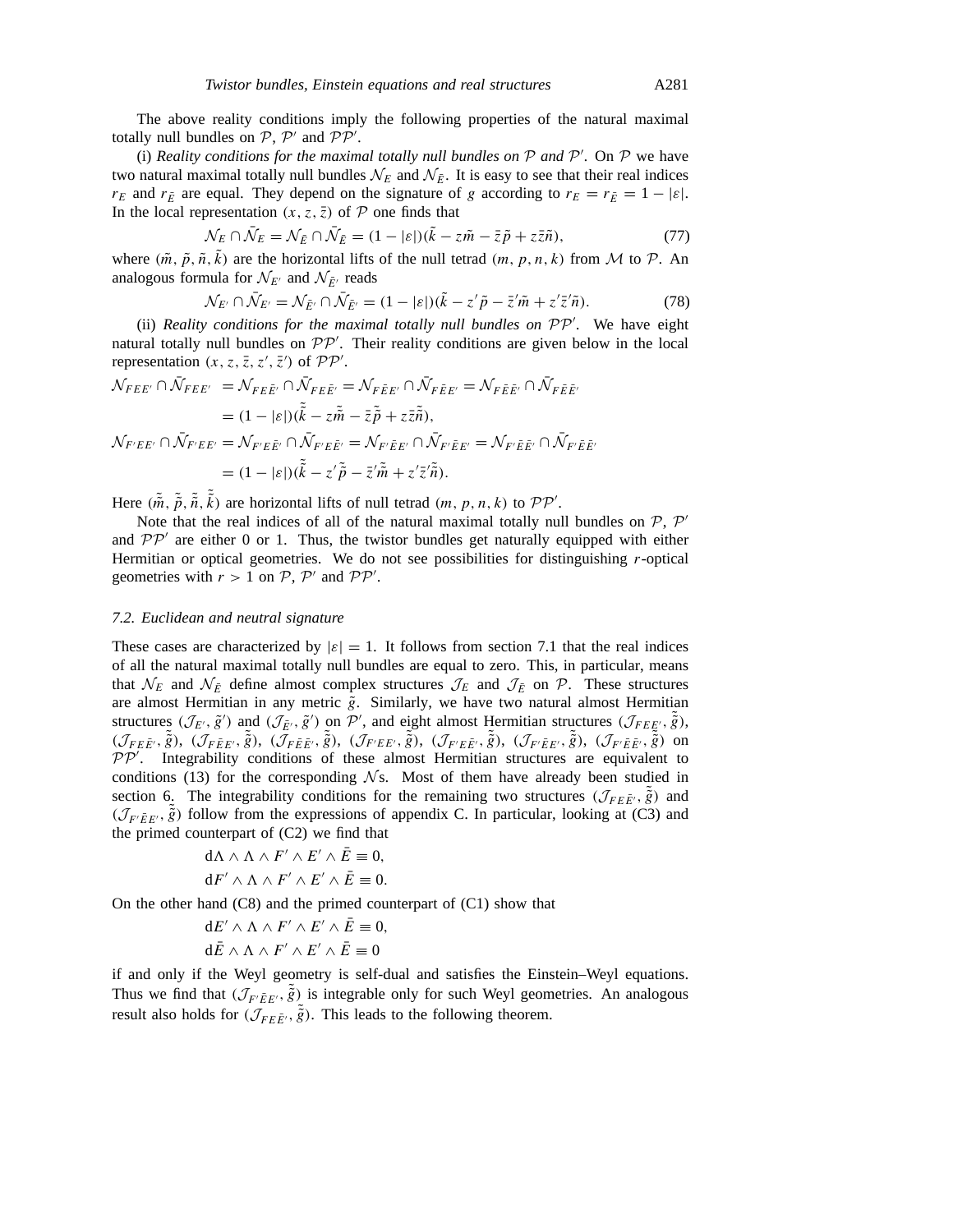*Theorem 7.1.* Let  $M$  be a four-dimensional real manifold equipped with a Euclidean or a neutral signature Weyl geometry  $(g, A)$ . Let  $P$  (respectively,  $P'$ ) be a corresponding twistor bundle of all self-dual (respectively, anti-self-dual) maximal totally null spaces over *M*. Let  $PP'$  be a fibre product of the bundles  $P$  and  $P'$ .

- (i) There are two natural almost Hermitian structures  $\mathcal{J}_E$  and  $\mathcal{J}_{\bar{E}}$  on  $\mathcal{P}$ .  $\mathcal{J}_E$  is integrable if and only if the Weyl geometry is anti-self-dual.  $\mathcal{J}_{\bar{E}}$  is never integrable.
- (ii) There are two natural almost Hermitian structures  $\mathcal{J}_{E'}$  and  $\mathcal{J}_{E'}$  on  $\mathcal{P}'$ .  $\mathcal{J}'_E$  is integrable if and only if the Weyl geometry is self-dual.  $\mathcal{J}_{E'}$  is never integrable.
- (iii) There are eight natural almost Hermitian structures  $(\mathcal{J}_{FEE}, \tilde{\tilde{g}})$ ,  $(\mathcal{J}_{FEE}, \tilde{\tilde{g}})$ ,  $(\mathcal{J}_{F\bar{E}E'}, \tilde{\tilde{g}})$ ,  $(\mathcal{J}_{F\bar{E}\bar{E}'}, \tilde{\tilde{g}}), (\mathcal{J}_{F'EE'}, \tilde{\tilde{g}}), (\mathcal{J}_{F'E\bar{E}'}, \tilde{\tilde{g}}), (\mathcal{J}_{F'\bar{E}E'}, \tilde{\tilde{g}}), (\mathcal{J}_{F'\bar{E}\bar{E}'}, \tilde{\tilde{g}})$  on  $\mathcal{PP}'.$ 
	- (a)  $(\mathcal{J}_{FEE}, \tilde{\tilde{g}})$  is integrable if and only if the Weyl geometry is anti-self-dual and satisfies the Einstein–Weyl equations. These integrability conditions are also equivalent to the integrability of  $(\mathcal{J}_{FEE}, \tilde{\tilde{g}})$ .
	- (b)  $(\mathcal{J}_{F'EE}, \tilde{\tilde{g}})$  is integrable if and only if the Weyl geometry is self-dual and satisfies the Einstein–Weyl equations. These integrability conditions are also equivalent to the integrability of  $(\mathcal{J}_{F\bar{E}E}, \tilde{\tilde{g}})$ .
	- (c)  $(\mathcal{J}_{F\bar{E}E'}, \tilde{\tilde{g}}), (\mathcal{J}_{F\bar{E}\bar{E}'}, \tilde{\tilde{g}}), (\mathcal{J}_{F'E\bar{E}'}, \tilde{\tilde{g}}), (\mathcal{J}_{F'\bar{E}\bar{E}'}, \tilde{\tilde{g}})$  are never integrable.

Note that there are no restrictions on the potential *A* in this theorem. This is a generalization of the classical Atiyah–Hitchin–Singer theorem [1]. It is interesting that in a purely Euclidean case ( $\varepsilon = -1$ ,  $A = 0$ ) we have a holomorphic interpretation of the self-dual Einstein equations.

In section 6, theorem 6.1, we interpreted an invariant equation

$$
dE \wedge \Lambda \wedge F' \wedge E = 0 \tag{79}
$$

on  $PP'$  as a necessary and sufficient condition for the Weyl geometry to satisfy the Einstein– Weyl equations. In the present real case we can reformulate this fact in holomorphic language.

Given an almost complex structure  $\mathcal J$  on  $\mathcal{PP}'$  we can decompose the complexification  $T(PP')^{\text{C}}$  of its tangent bundle onto the eigenspaces of *J*. The +i, −i eigenspaces are denoted, respectively, by  $T^{(1,0)}$  and  $T^{(0,1)}$ . One easily finds that  $T^{(0,1)}$  is the same as the maximal totally null bundle  $\mathcal N$  representing  $\mathcal J$ . The above decomposition of  $T(\mathcal{PP}')^C$ induces an analogous decomposition of the complexification  $T^*(P\overline{P}')^{\text{C}}$  of the cotangent space. We denote by  $T^{*(1,0)}$  the annihilator of  $T^{(0,1)}$  and by  $T^{*(0,1)}$  the annihilator of  $T^{(1,0)}$ . In an analogous way  $T^{*(u,w)}$  denotes an exterior product of *u* copies of  $T^{*(1,0)}$  and *w* copies of T<sup>∗</sup>*(*0*,*1*)* bundles. It is well known that we have the following decomposition of the bundle  $\Lambda^2$  of all complex-valued 2-forms on  $\mathcal{PP}'$ :

$$
\Lambda^2 = \mathbf{T}^{*(2,0)} \oplus \mathbf{T}^{*(1,1)} \oplus \mathbf{T}^{*(0,2)}.
$$
\n(80)

Consider now a natural almost complex structure  $\mathcal{J}_{F'EE'}$  on  $\mathcal{PP}'$  and its corresponding decomposition of  $\Lambda^2$ . We analyse the differential dE of the spin connection 1-form from the point of view of this decomposition. To do this we consider a set *W* of 2-forms over  $PP'$  defined by

$$
\mathcal{W} = \{ w \in \Gamma(\Lambda^2) \text{ s.t. } w = \Omega \wedge E + t \, \mathrm{d}E \},
$$

where  $\Omega$  and *t* are, respectively, any complex-valued 1-form and function on  $\mathcal{PP}'$ . We decompose  $W$  according to (80).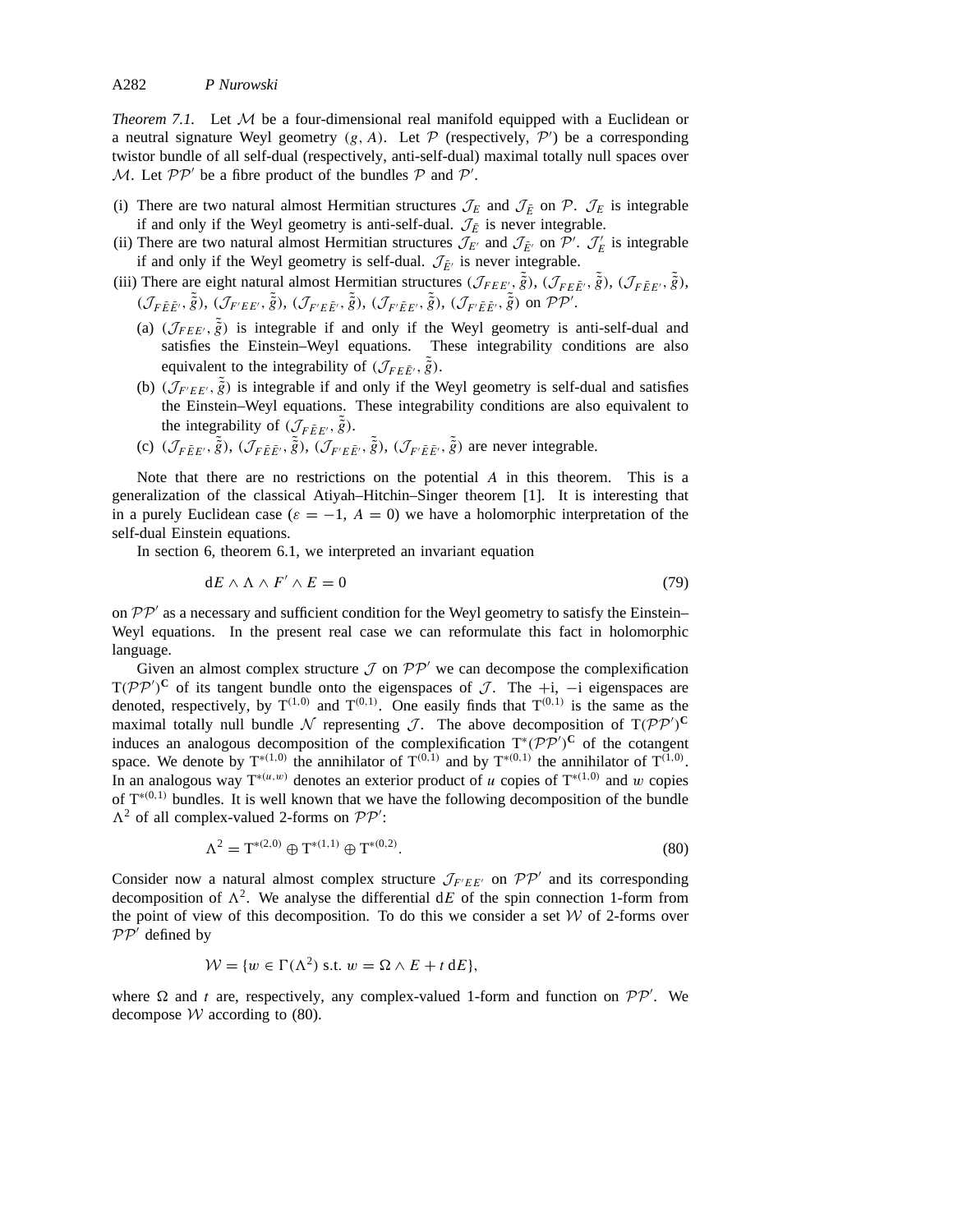*Theorem 7.2.* A real Euclidean- or a neutral-signature four-dimensional Weyl geometry *(M, g, A)* satisfies the Einstein–Weyl equations if and only if

$$
\mathcal{W} \cap \Gamma(T^{*(0,2)}) = \{0\}.
$$

*Proof.* Observe that sections of T<sup>∗(2,0)</sup> and T<sup>∗(1,1)</sup> are in the ideal generated by the forms  $(\Lambda, F', E, E')$ . On the other hand the set of sections of T<sup>\*</sup><sup>(0,2)</sup> has zero intersection with this ideal. Thus in the decomposition of the sections of  $T^{*(0,2)}$  onto a basis corresponding to  $(F, F', \Lambda, T, E, \overline{E}, E', \overline{E'})$  there are no forms  $\Lambda, F', E, E'$ . Now the proof follows directly from the differential of *E* given by (C1) (see appendix C).

We close this section by considering a Weyl geometry which is not anti-self-dual. Fibres of its twistor bundle  $P$  have a discrete number of distinguished points. To see this consider such points in a fibre  $\pi^{-1}(x)$ ,  $x \in M$ , in which the expression d*E* ∧ *E* ∧ *F* ∧ *B* vanishes. Due to

$$
dE \wedge E \wedge F \wedge B = [-\Psi_0 + 4\Psi_1 z - 6\Psi_2 z^2 + 4\Psi_3 z^3 - \Psi_4 z^4] P \wedge K \wedge E \wedge F \wedge B \tag{81}
$$

we find that in the not anti-self-dual case there are at most four *z*s, corresponding to four points at the fibre  $\pi^{-1}(x)$ , in which the right-hand side of (81) is zero. These four points correspond to four maximal totally null self-dual planes at *x*. Thus, in a generic case, at every point of *M* we have four distinguished almost Hermitian structures. It further follows from reality conditions for  $\Psi_{\mu}$  that in the not anti-self-dual case these four structures grouped in pairs of mutually conjugated structures. These two pairs may coincide in particular cases and, together with the additional two pairs associated with similar considerations on  $P'$ , may be used to classify Weyl geometries. An interesting fact is that in the non-half-flat case these distinguished almost Hermitian structures are the only ones that may be integrable on *M* [2]. A less well known fact is that in a purely Euclidean case ( $\varepsilon = -1$ ,  $A = 0$ ), if the Einstein equations are satisfied, then any of the distinguished almost Hermitian structures is integrable [4, 7, 12].

# *7.3. Lorentzian signature*

Due to the condition  $\varepsilon = 0$  the fibres of  $\mathcal{N}_{FEE'} \cap \bar{\mathcal{N}}_{FEE'} \cap \bar{\mathcal{N}}_{FEE'} \cap \bar{\mathcal{N}}_{FEE'} \cap \bar{\mathcal{N}}_{FEE}$ and  $\mathcal{N}_{F\bar{E}\bar{E}'} \cap \bar{\mathcal{N}}_{F\bar{E}\bar{E}'}$  are all one-dimensional and, at every point  $p \in \mathcal{PP}'$ , are spanned by a real vector

$$
\kappa = \tilde{\tilde{k}} - z\tilde{\tilde{m}} - \bar{z}\tilde{\tilde{p}} + z\bar{z}\tilde{\tilde{n}}.
$$

The fibres of  $\mathcal{N}_{F'EE'} \cap \bar{\mathcal{N}}_{F'EE'}$ ,  $\mathcal{N}_{F'E\bar{E}'} \cap \bar{\mathcal{N}}_{F'E\bar{E}'}, \mathcal{N}_{F'\bar{E}E'} \cap \bar{\mathcal{N}}_{F'\bar{E}E'}, \mathcal{N}_{F'\bar{E}\bar{E}'} \cap \bar{\mathcal{N}}_{F'\bar{E}\bar{E}'}$  are spanned by a real vector

$$
\kappa' = (\tilde{\tilde{k}} - z'\tilde{\tilde{p}} - \bar{z}'\tilde{\tilde{m}} + z'\bar{z}'\tilde{\tilde{n}}).
$$

These two real vectors are null and, together with their corresponding maximal totally null spaces, define eight distinguished optical geometries  $\mathcal{O}_{FEE}$ ,  $\mathcal{O}_{F\bar{E}E}$ ,  $\mathcal{O}_{F\bar{E}\bar{E}}$ ,  $\mathcal{O}_{F\bar{E}\bar{E}}$ ,  $\mathcal{O}_{F'EE'}$ ,  $\mathcal{O}_{F'E}$ ,  $\mathcal{O}_{F'E}$ ,  $\mathcal{O}_{F'E}$  on  $\mathcal{PP}'$ . According to section 2 any seven-dimensional submanifold of  $PP'$  transversal to  $\kappa$  is equipped with four CR structures that correspond to  $\mathcal{O}_{FEE}$ ,  $\mathcal{O}_{F\bar{E}E'}$ ,  $\mathcal{O}_{F\bar{E}\bar{E}}$ ,  $\mathcal{O}_{F\bar{E}\bar{E}}$ . Another four families of CR structures are associated with the seven-dimensional submanifolds of  $PP'$  transversal to *κ'*. To get a Lorentzian version of theorem 7.1 we still need to note that if  $\varepsilon = 0$  then  $\Psi'_{\mu} = \bar{\Psi}_{\mu}$  and  $\phi'_{a} = \bar{\phi}_{a}$  for all  $\mu = 0, 1, 2, 3, 4$  and all  $a = 0, 1, 2$ . Thus in this case (anti)-self-duality of the Weyl tensor is equivalent to conformal flatness of the metric and (anti)-self-duality of  $\mathcal F$  means that  $\mathcal{F} \equiv 0$ .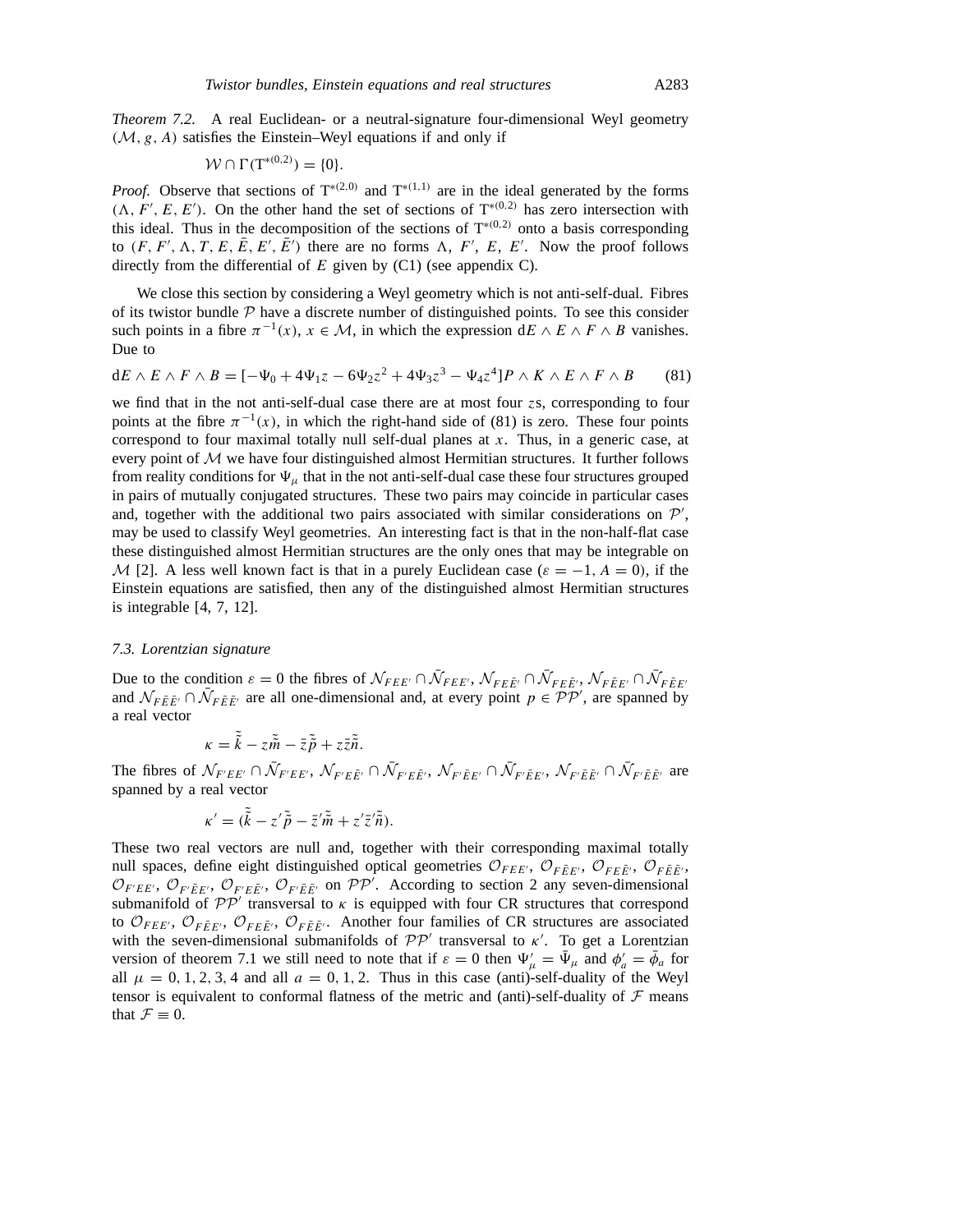*Theorem 7.3.* Let  $M$  be a four-dimensional real manifold equipped with a Lorentzian Weyl geometry  $(g, A)$ . Let  $P$  (respectively,  $P'$ ) be the corresponding twistor bundle of all self-dual (respectively, anti-self-dual) maximal totally null spaces over *M*. Let  $PP'$  be a fibre product of bundles  $P$  and  $P'$ .

- (i) There are eight natural almost optical geometries  $\mathcal{O}_{FEE}$ ,  $\mathcal{O}_{FEE}$ ,  $\mathcal{O}_{FEE}$ ,  $\mathcal{O}_{FEE}$ ,  $\mathcal{O}_{F'EE}$ ,  $\mathcal{O}_{F'E\bar{E}'}, \mathcal{O}_{F'\bar{E}E'}$ ,  $\mathcal{O}_{F'\bar{E}\bar{E}'}$  on  $\mathcal{PP}'$ .
- (ii) The following conditions are equivalent:
	- (a)  $\mathcal{O}_{FEE'}$  (respectively,  $\mathcal{O}_{F'EE'}$ ) is integrable;
	- (b) there exists a unique integrable seven-dimensional CR structure obtained from  $\mathcal{PP}'$ by identifying points lying on the same integral curve of  $\kappa$  (respectively,  $\kappa'$ ) and associated with  $\mathcal{O}_{FEE'}$  (respectively,  $\mathcal{O}_{F'EE'}$ );
	- (c) the Weyl geometry is conformally flat and satisfies the Einstein–Weyl equations.

(iii) The following conditions are equivalent:

- (a)  $\mathcal{O}_{FE\bar{E}'}$  (respectively,  $\mathcal{O}_{F'\bar{E}E'}$ ) is integrable;
- (b) there exists a unique integrable seven-dimensional CR structure obtained from  $PP'$ by identifying points lying on the same integral curve of  $\kappa$  (respectively,  $\kappa'$ ) and associated with  $\mathcal{O}_{FE\bar{E}'}$  (respectively,  $\mathcal{O}_{F'\bar{E}E'}$ );
- (c) the Weyl geometry is conformally flat, has zero scalar curvature *R* and a potential *A* such that  $dA \equiv 0$ .
- (iv)  $\mathcal{O}_{F\bar{E}E'}$ ,  $\mathcal{O}_{F\bar{E}\bar{E}'}$ ,  $\mathcal{O}_{F'E\bar{E}'}$  and  $\mathcal{O}_{F\bar{E}\bar{E}'}$  are never integrable.

Only point (iiic) of the theorem requires justification. It is, however, easy to see that this follows from the differentials of the basis 1-forms given in appendix C and from formula (C8) with  $\varepsilon = 0$ .

To find a passage from the above results to the description of the original Penrose bundle given in section 2 we proceed as follows.

First, we note that  $\mathcal P$  defined as a bundle of all self-dual totally null 2-planes in  $\mathcal M$  is naturally isomorphic to the Penrose bundle of all real null directions in *M*. This is due to the fact that in the case of a Lorentzian metric any two-dimensional totally null plane in *M* is in one-to-one correspondence with a null direction.

Second, we note that the natural field of real null directions  $\kappa$  can be naturally pushed forward from  $\mathcal{PP}'$  to  $\mathcal P$  by means of projection pr<sub>\*</sub>. This defines a field of real directions  $X_L = \text{pr}_{*}$ *k* on  $P$  which is null in any metric  $\tilde{g}$ . Using  $X_L$  we define a field of directions of a real 1-form  $\Lambda_L = \tilde{g}(X_L)$ . Now, we can take  $E_L = E$  and define 1-forms  $F_L$  (complex) and *T* (real) by  $\tilde{g} = h\tilde{h}E_L\tilde{E}_L + \Lambda_L T + F_L\tilde{F}_L$ . It is easy to see that the forms  $(\Lambda_L, F_L, E_L)$ are precisely given up to transformations (3)–(5). The above information is sufficient to reconstruct on  $P$  all the structures of section 2. In particular, the annihilator  $N_{FE}$  of  $(\Lambda_L, F_L, E_L)$  defines an almost optical geometry  $\mathcal{O}_{FE}$  on  $\mathcal{P}$ . Similarly the annihilators  $\mathcal{N}_{\bar{F}E}$ ,  $\mathcal{N}_{F\bar{E}}$  and  $\mathcal{N}_{\bar{F}\bar{E}}$  of, respectively,  $(\Lambda_L, \bar{F}_L, E_L)$ ,  $(\Lambda_L, F_L, \bar{E}_L)$  and  $(\Lambda_L, \bar{F}_L, \bar{E}_L)$  define optical geometries  $\mathcal{O}_{FE}$ ,  $\mathcal{O}_{FE}$  and  $\mathcal{O}_{FE}$ . Their integrability conditions are summarized in the following theorem.

*Theorem 7.4.* There are four natural optical geometries  $\mathcal{O}_{FE}$ ,  $\mathcal{O}_{FE}$ ,  $\mathcal{O}_{FE}$  and  $\mathcal{O}_{FE}$  on a sixdimensional Penrose twistor bundle of all null directions over a four-dimensional manifold *M* equipped with a Lorentzian Weyl geometry *(g, A)*.

- (i) The following conditions are equivalent:
	- (a)  $\mathcal{O}_{FE}$  or  $\mathcal{O}_{\bar{F}\bar{E}}$  is integrable;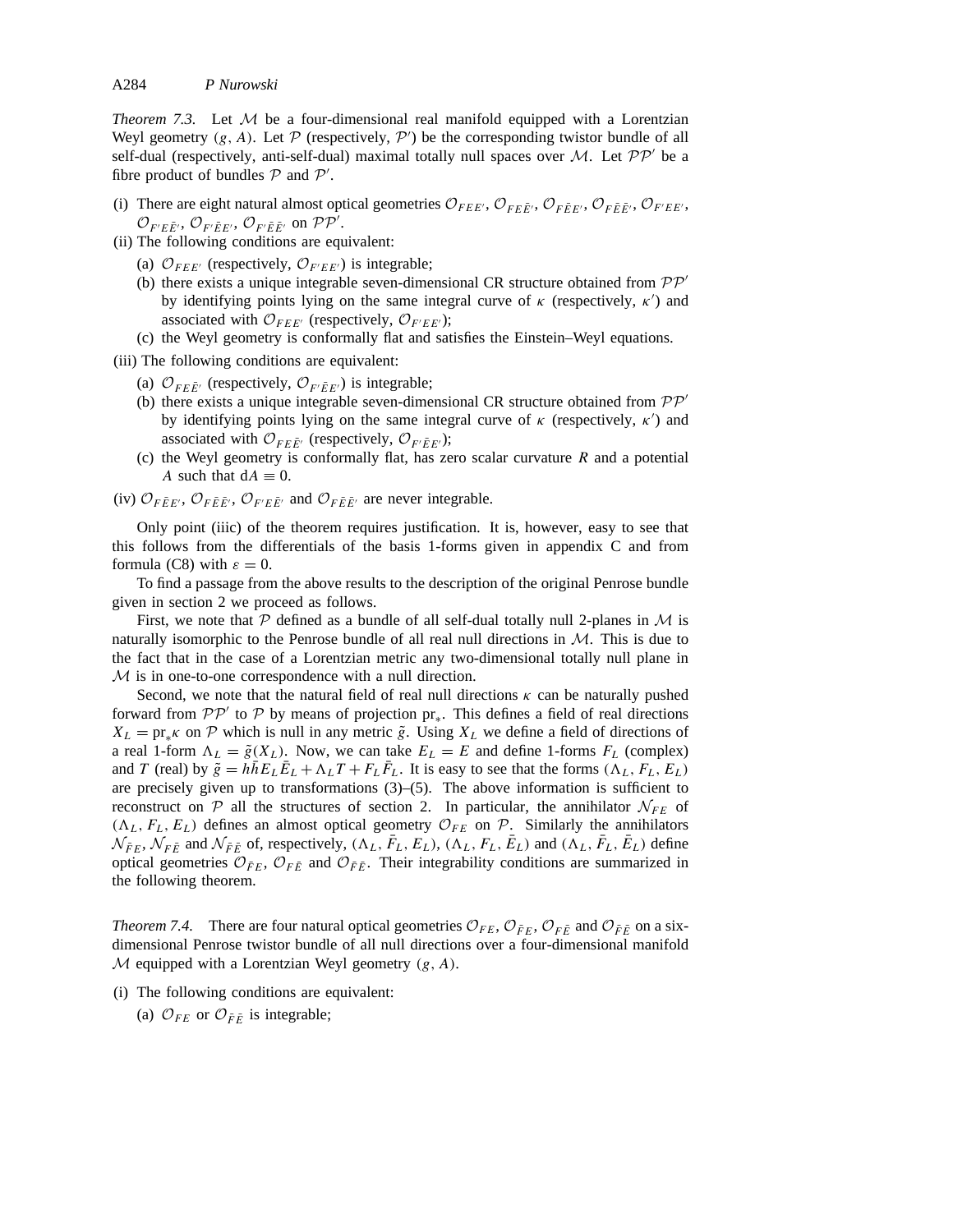- (b) a five-dimensional manifold of lines of a congruence generated by  $X_L$  is naturally equipped with an integrable CR structure;
- (c) the metric *g* is conformally flat.
- (ii)  $\mathcal{O}_{\bar{F}E}$  and  $\mathcal{O}_{F\bar{E}}$  are never integrable.

We failed to find a geometrical interpretation of the following theorem.

*Theorem 7.5.* A Lorentzian four-dimensional Weyl geometry satisfies the Einstein–Weyl equations if the forms  $(E_L, \bar{F}_L, \Lambda_L)$  satisfy an invariant equation

$$
dE \wedge \bar{F}_L \wedge \Lambda_L \wedge E_L = 0
$$

everywhere on *P*.

# **Acknowledgments**

I am very grateful to A Trautman who directed my attention to the topics presented in this paper. His constant guidance during the preparation of the paper was crucial. Many of the results presented here arose during discussions with him. I also wish to thank S Bazanski, T Friedrich, J Kijowski, P Kobak, W Kopczynski, J Lewandowski, N Manojlovic, L Mason, J Mourao, E T Newman, R Penrose, D C Robinson, S M Salamon, G A J Sparling, J Tafel, P Tod and H Urbantke for helpful discussions.

This work was performed during my stay in SISSA, Humboldt University in Berlin, University of Algarve in Portugal and King's College in London. I wish to thank C Reina, T Friedrich, N Manojlovic and D C Robinson for financial support during these visits.

#### **Appendix A**

In this appendix we present formulae which give decompositions of certain Weyl-geometric objects onto the Levi-Civita and *A*-dependent parts.

For the Riemann tensor 2-forms  $\Omega_{ij}$  we have

$$
\Omega_{ij} = \omega_{ij} + \frac{1}{2}g_{ij}\mathcal{F} + DA_{[j} \wedge \theta_{i]} + \frac{1}{2}A_{[j}\theta_{i]} \wedge A - \frac{1}{4}A^2\theta_i \wedge \theta_j,
$$
\n(A1)

where  $\omega_{ij}$  denote curvature 2-forms of the Levi-Civita connection  $\gamma_{ij}$ ,

$$
DA_i = A_{i,j}\theta^j = dA_i - A_j\gamma^j_{i} \qquad \theta_i = g_{ik}\theta^k \tag{A2}
$$

and  $A^2 = g^{ij} A_i A_j$ . From these equations one easily gets curvature coefficients

$$
R_{ijkl} = r_{ijkl} + \frac{1}{2}g_{ij}\mathcal{F}_{kl} + (A_{j; [k}g_{l]i} - A_{i; [k}g_{l]j}) + \frac{1}{2}(A_jg_{i[k}A_{l]} - A_ig_{j[k}A_{l]}) - \frac{1}{2}A^2g_{i[k}g_{l]j}.
$$
\n(A3)

Here  $r_{ijkl}$  are the usual components of the curvature tensor for the Levi-Civita connection  $\gamma^i{}_j$ .

The Ricci tensor and Ricci scalar decompositions read, respectively,

$$
R_{jl} = r_{jl} + \frac{1}{2}\mathcal{F}_{jl} - A_{j;l} - \frac{1}{2}g^{ik}A_{i;k}g_{jl} + \frac{1}{2}A_jA_l - \frac{1}{2}A^2g_{jl},
$$
 (A4)

$$
R = r - 3g^{jl}A_{j;l} - \frac{3}{2}A^2.
$$
 (A5)

Here quantities  $r_{ij}$  and  $r$  denote, respectively, the Ricci tensor and Ricci scalar of the Levi-Civita connection associated with *g*.

The symmetric part of the Ricci tensor decomposes according to

$$
R_{(jl)} = r_{jl} - A_{(j;l)} - \frac{1}{2}g^{ik}A_{i;k}g_{jl} + \frac{1}{2}A_jA_l - \frac{1}{2}A^2g_{jl}.
$$
 (A6)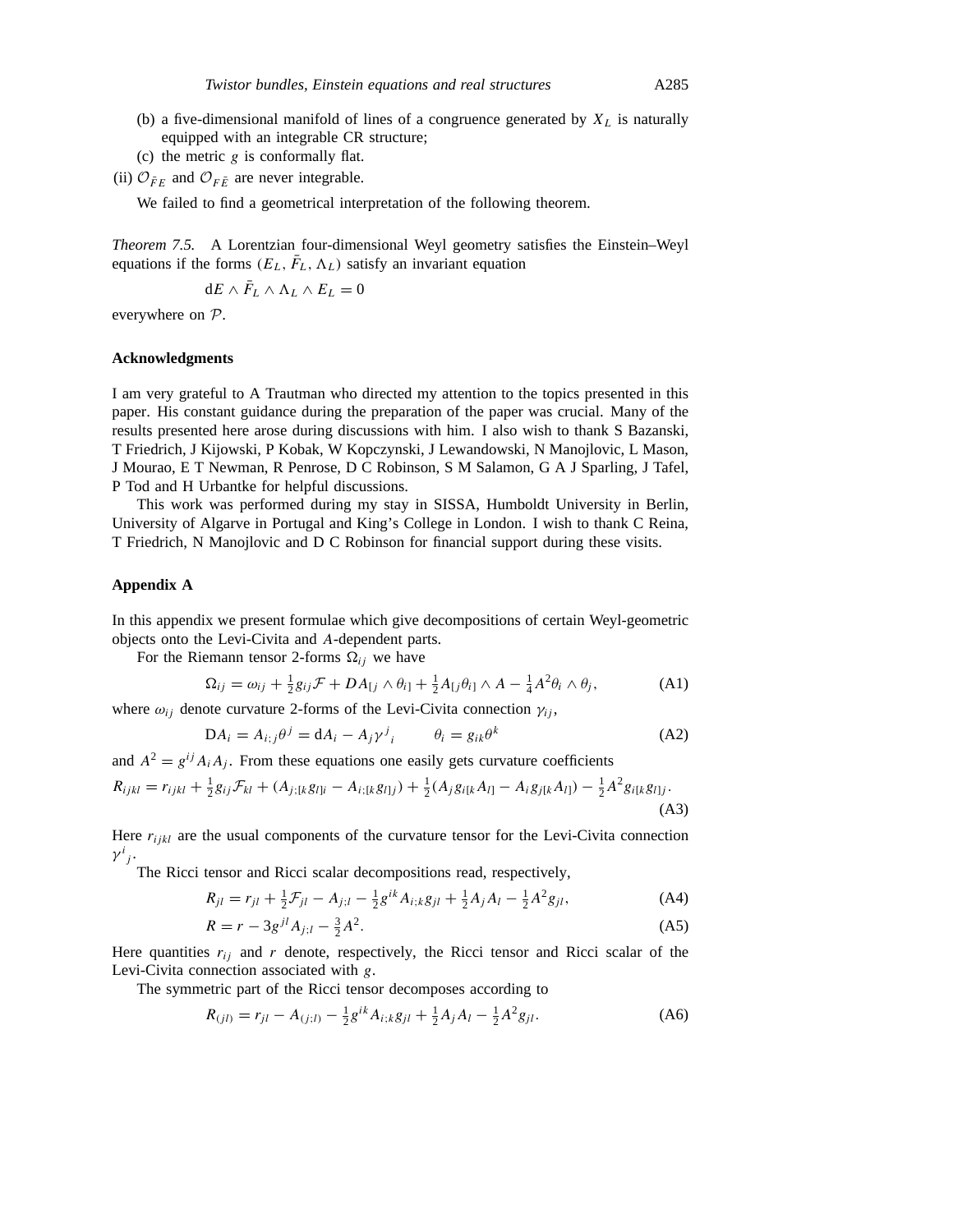$S_{ij}$  has the following decomposition into the Levi-Civita ( $s_{ij}$ ) and the *A*-dependent ( $\sigma_{ij}$ ) part:

$$
S_{ij} = s_{ij} + \sigma_{ij},\tag{A7}
$$

where

$$
s_{ij} = r_{ij} - \frac{1}{4} r g_{ij} \tag{A8}
$$

and

$$
\sigma_{ij} = -A_{(i;j)} + \frac{1}{4}g^{kl}A_{k;l}g_{ij} + \frac{1}{2}A_iA_j - \frac{1}{8}A^2g_{ij}.
$$
 (A9)

Decomposition of *Cijkl* is given by

$$
C_{ijkl} = w_{ijkl} + f_{ijkl}, \tag{A10}
$$

where the Levi-Civita (*wijkl*) and *A*-dependent (*fijkl*) parts read, respectively,

$$
w_{ijkl} = r_{ijkl} + \frac{1}{3} r g_{i[k} g_{l]j} + r_{j[k} g_{l]i} + r_{i[l} g_{k]j}, \qquad (A11)
$$

$$
f_{ijkl} = \frac{1}{2}(\mathcal{F}_{j[k}g_{l]i} + \mathcal{F}_{i[l}g_{k]j}) + \frac{1}{2}g_{ij}\mathcal{F}_{kl}.
$$
 (A12)

Returning to the curvature forms  $\Omega_{ij}$  we decompose it into antisymmetric and symmetric parts. We note that  $\Omega_{[ij]}$  can be further decomposed into a part  $\Omega_{[ij]}^U$  with coefficients having all the symmetries of the usual (i.e. Levi-Civita connection) Riemann tensor and the remaining part  $\Omega_{[ij]}^{NU}$ . Explicitly we have

$$
\Omega_{ij} = \Omega_{[ij]}^U + \Omega_{[ij]}^{NU} + \Omega_{(ij)},\tag{A13}
$$

where

$$
\Omega_{(ij)} = \frac{1}{2} g_{ij} \mathcal{F},\tag{A14}
$$

$$
\Omega_{[ij]}^{NU} = -\frac{1}{4}(\theta_i \wedge \mathcal{F}_j - \theta_j \wedge \mathcal{F}_i),\tag{A15}
$$

$$
\Omega_{[ij]}^U = w_{ij} + \frac{1}{12} R \theta_i \wedge \theta_j + \frac{1}{2} (\theta_i \wedge S_j - \theta_j \wedge S_i), \tag{A16}
$$

and  $\mathcal{F}_i = \theta^k \mathcal{F}_{ki}$ ,  $S_i = \theta^k S_{ki}$ .

# **Appendix B**

Given a Weyl geometry *(M, g, A)* consider null cotetrad (26). Then the decomposition of the antisymmetric part of the curvature 2-forms  $\Omega_{[ij]}$  onto basis of self-dual and anti-selfdual 2-forms read as follows:

$$
\Omega_{[14]} = \Psi_0'M \wedge K + (\Psi_1' + \frac{1}{4}\phi_2')(N \wedge K + M \wedge P) + (\Psi_2' + \frac{1}{12}R + \frac{1}{2}\phi_1')N \wedge P \n+ \frac{1}{2}S_{44}P \wedge K + \frac{1}{2}S_{41}(N \wedge K - M \wedge P) + \frac{1}{2}S_{11}N \wedge M \n\Omega_{[23]} = (-\Psi_2' + \frac{1}{12}R + \frac{1}{2}\phi_1')M \wedge K + (-\Psi_3' + \frac{1}{4}\phi_0')(N \wedge K + M \wedge P) - \Psi_4'N \wedge P \n- \frac{1}{2}S_{22}P \wedge K - \frac{1}{2}S_{32}(N \wedge K - M \wedge P) - \frac{1}{2}S_{33}N \wedge M \n\frac{1}{2}(\Omega_{[34]} + \Omega_{[12]}) = (\Psi_1' - \frac{1}{4}\phi_2')M \wedge K + (\Psi_2' - \frac{1}{24}R)(N \wedge K + M \wedge P) \n+ (\Psi_3' + \frac{1}{4}\phi_0')N \wedge P + \frac{1}{2}S_{42}P \wedge K \n+ \frac{1}{4}(S_{12} + S_{34})(N \wedge K - M \wedge P) + \frac{1}{2}S_{31}N \wedge M
$$
\n(31)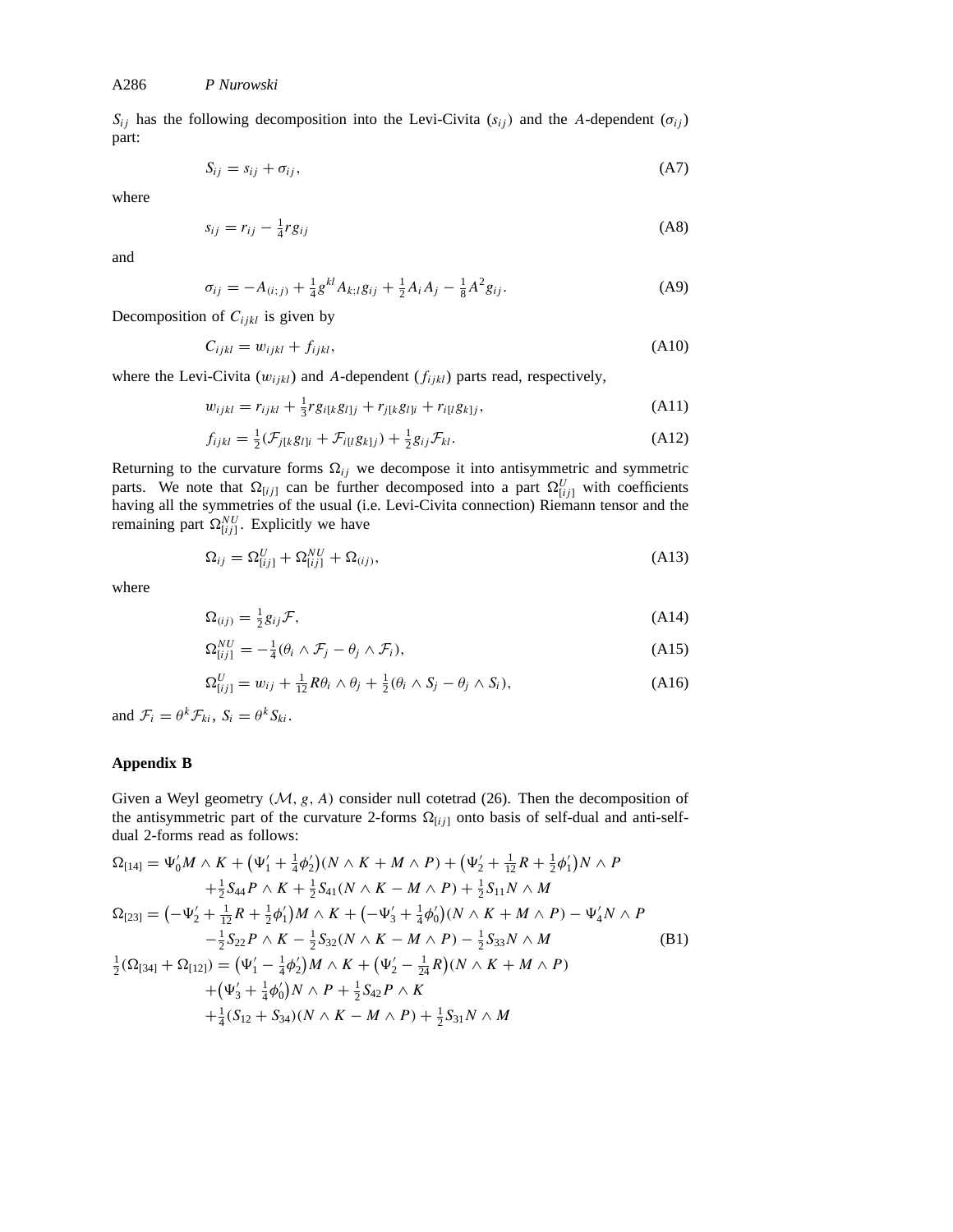$$
\Omega_{[24]} = \Psi_0 P \wedge K + (\Psi_1 + \frac{1}{4}\phi_2)(N \wedge K - M \wedge P) + (\Psi_2 + \frac{1}{12}R + \frac{1}{2}\phi_1)N \wedge M \n+ \frac{1}{2}S_{44}M \wedge K + \frac{1}{2}S_{42}(N \wedge K + M \wedge P) + \frac{1}{2}S_{22}N \wedge P \n\Omega_{[13]} = (-\Psi_2 + \frac{1}{12}R + \frac{1}{2}\phi_1)P \wedge K + (-\Psi_3 + \frac{1}{4}\phi_0)(N \wedge K - M \wedge P) - \Psi_4N \wedge M \n- \frac{1}{2}S_{11}M \wedge K - \frac{1}{2}S_{31}(N \wedge K + M \wedge P) - \frac{1}{2}S_{33}N \wedge P \n\frac{1}{2}(\Omega_{[34]} - \Omega_{[12]}) = (\Psi_1 - \frac{1}{4}\phi_2)P \wedge K + (\Psi_2 - \frac{1}{24}R)(N \wedge K - M \wedge P) \n+ (\Psi_3 + \frac{1}{4}\phi_0)N \wedge M + \frac{1}{2}S_{41}M \wedge K \n+ \frac{1}{4}(S_{12} + S_{34})(N \wedge K + M \wedge P) + \frac{1}{2}S_{32}N \wedge P.
$$
\n(S2)

# **Appendix C**

In this appendix we give differentials of basis 1-forms  $(E, \overline{E}, E', \overline{E}', F, F', \Lambda, T)$  on  $\mathcal{PP}'$ . For a given Weyl geometry  $(M, g, A)$  we use a null cotetrad (26) and represent the basis 1-forms on  $PP'$  according to (55).

Let

$$
2\gamma = \Gamma_{211} + \Gamma_{341} + 2z\Gamma_{131} - z'(\Gamma_{213} + \Gamma_{343}) - 2zz'\Gamma_{133},
$$

$$
2\omega = \Gamma_{214} + \Gamma_{344} + z(2\Gamma_{134} - \Gamma_{211} - \Gamma_{341}) - z'(\Gamma_{212} + \Gamma_{342})
$$

$$
+zz'(\Gamma_{213} + \Gamma_{343} - 2\Gamma_{132}) - 2z^2\Gamma_{131} + 2z^2z'\Gamma_{133},
$$

$$
2\Phi = \frac{1}{2}S_{44} - z'S_{24} - zS_{14} + zz'(S_{12} + S_{34}) + \frac{1}{2}z'^2S_{22} + \frac{1}{2}z^2S_{11} - z'^2Z'S_{23} - z^2Z'S_{13} + \frac{1}{2}z^2Z'^2S_{33},
$$

$$
4\Psi = \Psi_0 - 4\Psi_1 z + 6\Psi_2 z^2 - 4\Psi_3 z^3 + \Psi_4 z^4,
$$
  
\n
$$
4\phi = -\phi_2 + 2z\phi_1 - z^2\phi_0,
$$
  
\n
$$
2a = A_1 z + A_2 z' - A_3 z z' - A_4.
$$

Applying transformations (56) we also get the quantities  $\gamma'$ ,  $\omega'$ ,  $\Psi'$  and  $\phi'$ <sup>†</sup>.

Vanishing of some of the above coefficients has a well defined meaning in terms of the Weyl geometry on *M*. Note, for example, that  $\Phi \equiv 0$  means that the Weyl geometry satisfies the Einstein–Weyl equations,  $\Psi \equiv 0$  means that the Weyl geometry is anti-self-dual,  $\phi' \equiv 0$  means that curvature *F* of *A* is self-dual.

Using the above quantities and denoting their derivatives along  $z$  or  $z'$  by a subscript  $z$ or  $z<sub>1</sub>$  respectively, we find that the differentials of the basis 1-forms read as follows:

$$
dE = 2\gamma E \wedge F - 2\gamma_z \wedge \wedge E - 2\omega_z E \wedge F' + 2\omega E \wedge K + 2\Phi K \wedge F + 4\Psi K \wedge F'
$$
  
+ 
$$
\Phi_{z'z'}\Lambda \wedge F' + \left[\frac{1}{3}\Psi_{zz} + \frac{1}{12}R + \phi_z\right]\Lambda \wedge F
$$
  
+ 
$$
[\Psi_z + \phi][K \wedge \Lambda - F \wedge F'] + \Phi_{z'}[K \wedge \Lambda + F \wedge F'], \tag{C1}
$$

$$
dF = E \wedge K + [\gamma_{z'} - 2\gamma_z' - \omega_{zz'}' - a_{zz'}]F dz\Lambda + \gamma_{z'}'F' \wedge \Lambda + [\omega_{z'}' + \gamma']K \wedge \Lambda + [\gamma' + \omega_{z'} + a_{z'}]F' \wedge F + [\omega - \omega' + a]F \wedge K,
$$
 (C2)

$$
d\Lambda = F \wedge E' + F' \wedge E + [\gamma - \omega'_z - a_z] \Lambda \wedge F
$$
  
+ 
$$
[\gamma' - \omega_{z'} - a_{z'}] \Lambda \wedge F' + [\omega + \omega' + a] \Lambda \wedge K,
$$
 (C3)

*†* Note that these transformations do not affect *8* and *a*.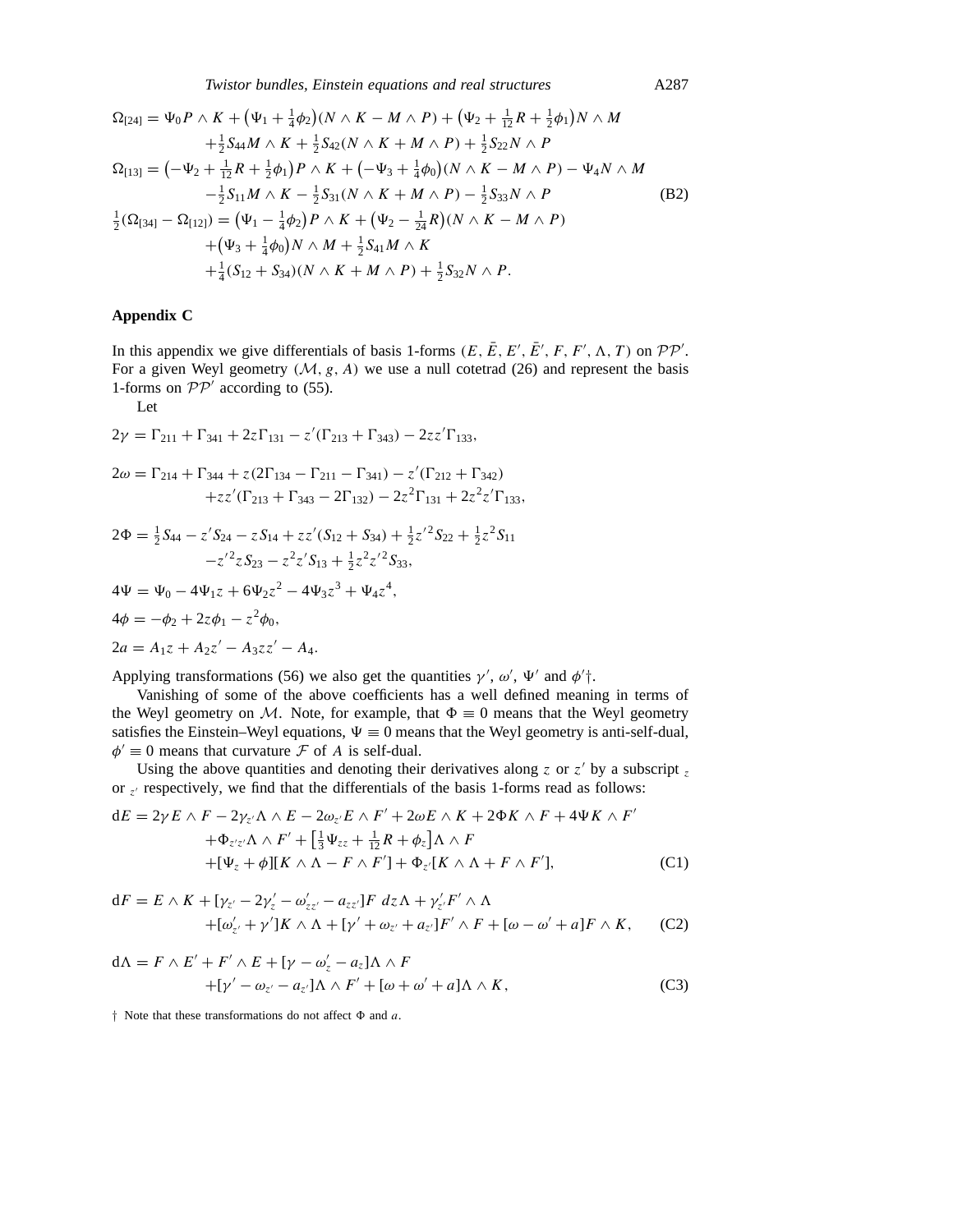A288 *P Nurowski*

$$
dK = \gamma_{zz'}F \wedge \Lambda + \gamma'_{zz'}F' \wedge \Lambda + [\gamma_{z'} + \gamma'_{z} + a_{zz'}]\Lambda \wedge K + [\omega'_{z} - \omega_{z} - 2\gamma - a_{z}]K \wedge F + [\gamma'_{z} + a_{zz'} - \gamma_{z'} + \omega'_{zz'} - \phi m_{zz'}]F \wedge F' + [\omega_{z'} - \omega'_{z'} - 2\gamma' - a_{z'}]K \wedge F'.
$$
(C4)

Differentials of  $E'$  and  $F'$  are obtained from the above equations by means of transformations (56).

To calculate differentials of  $\overline{E}$  and  $\overline{E}$ <sup> $\prime$ </sup> we need to know what the reality conditions are for the null cotetrad  $(26)$  on  $M$ . If we assume the reality conditions  $(75)$  then we find that

$$
\bar{F} = (1 - \varepsilon z \bar{z})F' - \varepsilon \bar{z}z'F - \varepsilon \bar{z}\Lambda + (\bar{z} - z' + \varepsilon \bar{z}(zz' - \varepsilon))K,\tag{C5}
$$

$$
\bar{\Lambda} = (1 - |\varepsilon| + \varepsilon \bar{z}\bar{z}')\Lambda + ((1 - |\varepsilon| + \varepsilon \bar{z}\bar{z}')z - \bar{z}')F' + ((1 - |\varepsilon| + \varepsilon \bar{z}\bar{z}')z' - \bar{z})F \n+[(z' - \bar{z})(\bar{z}' - z) - \varepsilon(\varepsilon - \bar{z}\bar{z})(\varepsilon - z\bar{z}')]K,
$$
\n(C6)

$$
\bar{K} = (1 - |\varepsilon| + \varepsilon z z')K - \varepsilon z'F - \varepsilon zF' - \varepsilon \Lambda. \tag{C7}
$$

The corresponding formula for  $\bar{F}$ <sup> $\prime$ </sup> may be obtained from  $\bar{F}$  by applying (56).

Now, using the above expressions and (C1), (76) we easily get formulae for  $d\bar{E}$  and  $dE'$ . These, in particular, imply that

$$
d\bar{E} \wedge \bar{E} \wedge \Lambda \wedge F' \wedge E'
$$
  
= { $(1 - |\varepsilon|)[4\bar{\Psi} + 2(\bar{\Psi}_{\bar{z}} + \bar{\phi})(\bar{z} - z') + (\frac{1}{3}\bar{\Psi}_{\bar{z}\bar{z}} + \frac{1}{12}R + \bar{\phi}_{\bar{z}})(\bar{z} - z')^2]$   
+ $\varepsilon [-2\bar{\Phi} + 2\bar{\Phi}_{\bar{z}'z}'(\varepsilon - z'\bar{z}') - \bar{\Phi}_{\bar{z}'z'}(\varepsilon - z'\bar{z}')^2]$ } K  $\wedge F \wedge \bar{E} \wedge \Lambda \wedge F' \wedge \bar{E}'$ . (C8)

As usual, the primed counterpart of (C8) is obtained by applying (56).

# **Appendix D**

Differentials of the basis 1-forms on  $P$  are obtained by using their representation (26), (43).

$$
dF = E \wedge K + [\Gamma_{212} + z(\Gamma_{132} - \Gamma_{213}) - z^2 \Gamma_{133}]F \wedge P
$$
  
+ [\Gamma\_{213} - \Gamma\_{231} + z \Gamma\_{133}]F \wedge B + [\Gamma\_{214} + z(\Gamma\_{134} - \Gamma\_{211}) - z^2 \Gamma\_{131}]F \wedge K  
+ [\Gamma\_{234} - z \Gamma\_{231}]B \wedge K + [\Gamma\_{232} - z \Gamma\_{233}]B \wedge P  
  
dB = E \wedge P + [-\Gamma\_{434} + z(\Gamma\_{431} - \Gamma\_{314}) + z^2 \Gamma\_{311}]B \wedge K  
+ [-\Gamma\_{431} + \Gamma\_{413} - z \Gamma\_{311}]B \wedge F + [-\Gamma\_{432} + z(\Gamma\_{433} - \Gamma\_{312}) + z^2 \Gamma\_{313}]B \wedge P  
+ [-\Gamma\_{412} + z \Gamma\_{413}]F \wedge P + [-\Gamma\_{414} + z \Gamma\_{411}]F \wedge K  
  
dE = [\Gamma\_{213} + \Gamma\_{343} + 2z \Gamma\_{133}]E \wedge B  
+ [\Gamma\_{341} + \Gamma\_{211} + 2z \Gamma\_{131}]E \wedge F  
+ [\Gamma\_{212} + \Gamma\_{342} + z(2\Gamma\_{132} - \Gamma\_{213} - \Gamma\_{343}) - 2z^2 \Gamma\_{133}]E \wedge P  
+ [\Gamma\_{214} + \Gamma\_{344} + z(2\Gamma\_{134} - \Gamma\_{211} - \Gamma\_{341}) - 2z^2 \Gamma\_{131}]E \wedge K  
+ [\frac{1}{2} S\_{44} - z S\_{41} + \frac{1}{2} z^2 S\_{11}]K \wedge F  
+ [\Psi\_0 - 4\Psi\_1 z + 6\Psi\_2 z^2 - 4\Psi\_3 z^3 + \Psi\_4 z^4]K \wedge P  
+ [\Psi\_2 + \frac{1}{12}R + \frac{1}{2}\phi\_1 - z(2\Psi\_3 + \frac{1}{2}\phi\_0) + z^2\Psi\_4]K \wedge P  
+ [\frac{1}{2} S\_{22} - z S\_{32} + \frac{1}{2} z^2 S\_{33}]P \wedge B  
+ [-\Psi\_1 - \frac{1}{4}\phi\_2 + z(3\Psi\_2 + \frac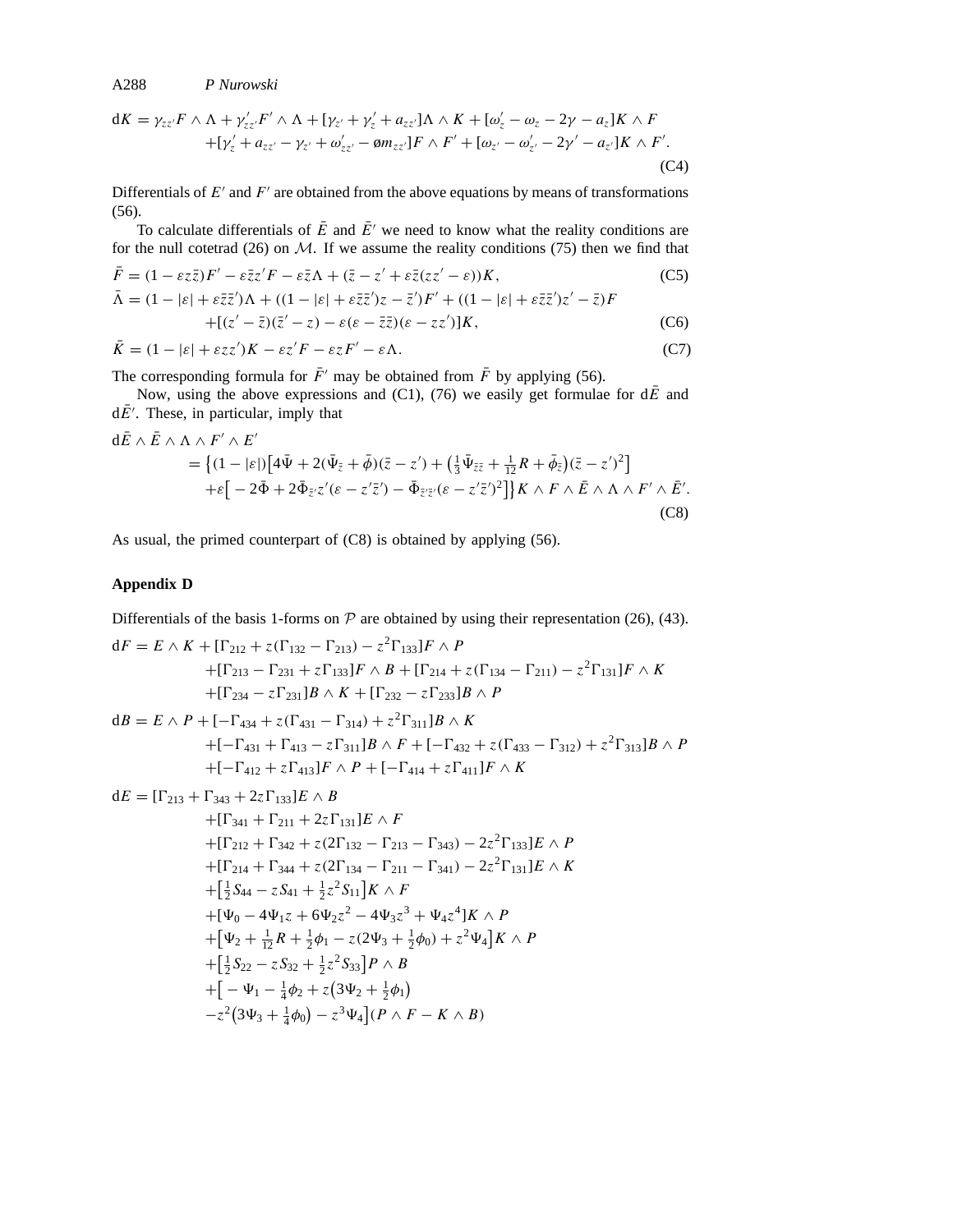*Twistor bundles, Einstein equations and real structures* A289

$$
+ \left[\frac{1}{2}S_{42} - \frac{1}{2}z(S_{12} + S_{34}) + \frac{1}{2}z^2S_{31}\right](P \wedge F + K \wedge B)
$$
  
\n
$$
dK = \Gamma_{313}B \wedge F + \Gamma_{323}B \wedge P + [\Gamma_{321} - \Gamma_{312} + z\Gamma_{313}]F \wedge P
$$
  
\n
$$
+ [\Gamma_{341} - \Gamma_{314}]F \wedge K + [\Gamma_{343} - z\Gamma_{313}]B \wedge K
$$
  
\n
$$
+ [-\Gamma_{324} + \Gamma_{342} + z(-\Gamma_{312} + \Gamma_{321} - \Gamma_{343}) + z^2\Gamma_{313})]P \wedge K
$$
  
\n
$$
dP = [-\Gamma_{132} + \Gamma_{123}]P \wedge B + [\Gamma_{121} - z\Gamma_{131}]P \wedge F
$$
  
\n
$$
+ \Gamma_{131}B \wedge F + \Gamma_{141}K \wedge F + [\Gamma_{134} - \Gamma_{143} - z\Gamma_{131}]B \wedge K
$$

$$
+[\Gamma_{124}-\Gamma_{142}+z(\Gamma_{143}-\Gamma_{134}-\Gamma_{121})+z^2\Gamma_{131}]P\wedge K.
$$

The complex conjugate of d*E* is easily calculable using (75) and (76).

Finally, differentials of the basis 1-forms on  $P'$  follow from the above by applying (56).

# **Appendix E**

In this appendix we study the properties of the basis 1-forms on  $\mathcal{PP}'$  from the point of view of the Weyl transformations

$$
(g, A) \to (\hat{g}, \hat{A}) = (e^{2\varphi}g, A - 2d\varphi).
$$
 (\*)

We start with the local representation (55) of the forms. Then we note that *E* has the following decomposition onto the Levi-Civita and *A*-dependent part*†*.

$$
E = E^{LC} + E^A,
$$

where

$$
E^{LC} = dz - \gamma_2^3 + z(\gamma_1^1 - \gamma_4^4) + z^2 \gamma_3^2,
$$

and

$$
E^{A} = \frac{1}{2}(A_{2} - zA_{3})\Lambda + \frac{1}{2}(zA_{1} + z'A_{2} - zz'A_{3} - A_{4})F.
$$

We now represent the Weyl transformations as transformations that change coefficients of the metric and do not affect the null cotetrad. Thus we have

$$
(g_{ij}, A_i) \rightarrow (\hat{g}_{ij}, \hat{A}_i) = (e^{2\varphi} g_{ij}, A_i - 2\varphi_{|i}),
$$

where the subscript  $\vert i \rangle$  means a derivative along the null tetrad vector  $e_i$ . Now, it is easy to see that under the above transformations the forms *ELC* and *E<sup>A</sup>* transform as follows.

$$
\hat{E}^{LC} = E^{LC} + (\varphi_{|2} - z\varphi_{|3})\Lambda + (z\varphi_{|1} + z'\varphi_{|2} - zz'\varphi_{|3} - \varphi_{|4})F,
$$
  

$$
\hat{E}^{A} = E^{A} - (\varphi_{|2} - z\varphi_{|3})\Lambda - (z\varphi_{|1} + z'\varphi_{|2} - zz'\varphi_{|3} - \varphi_{|4})F.
$$

This shows that *E* is invariant under the Weyl transformations. The same is also true for *F*,  $F'$  and  $\Lambda$ . This, in particular, implies the invariance of the (anti)-self-duality equations (67) under the Weyl transformations. The invariance of the Einstein–Weyl equations (68) under these transformations also follows.

Finally, we comment on the purely Riemannian case. In this case we have a given metric *g* and  $A = 0$ . Since our twistor bundles are constructed out of null objects then it is reasonable to ask how the constructions change under the conformal transformations  $g \to \hat{g} = e^{2\varphi} g$  of the metric. It follows from the above transformations of  $E^{LC}$  and from the conformal invariance of  $\Lambda$ ,  $F$  and  $F'$  that although the twistor bundles for any metric from a given conformal class are the same, the horizontal spaces for different base metrics are different. This difference is not essential for the system of (anti)-self-duality equations (61),

*<sup>†</sup>* Analogous formulae may also be obtained for *E'*.